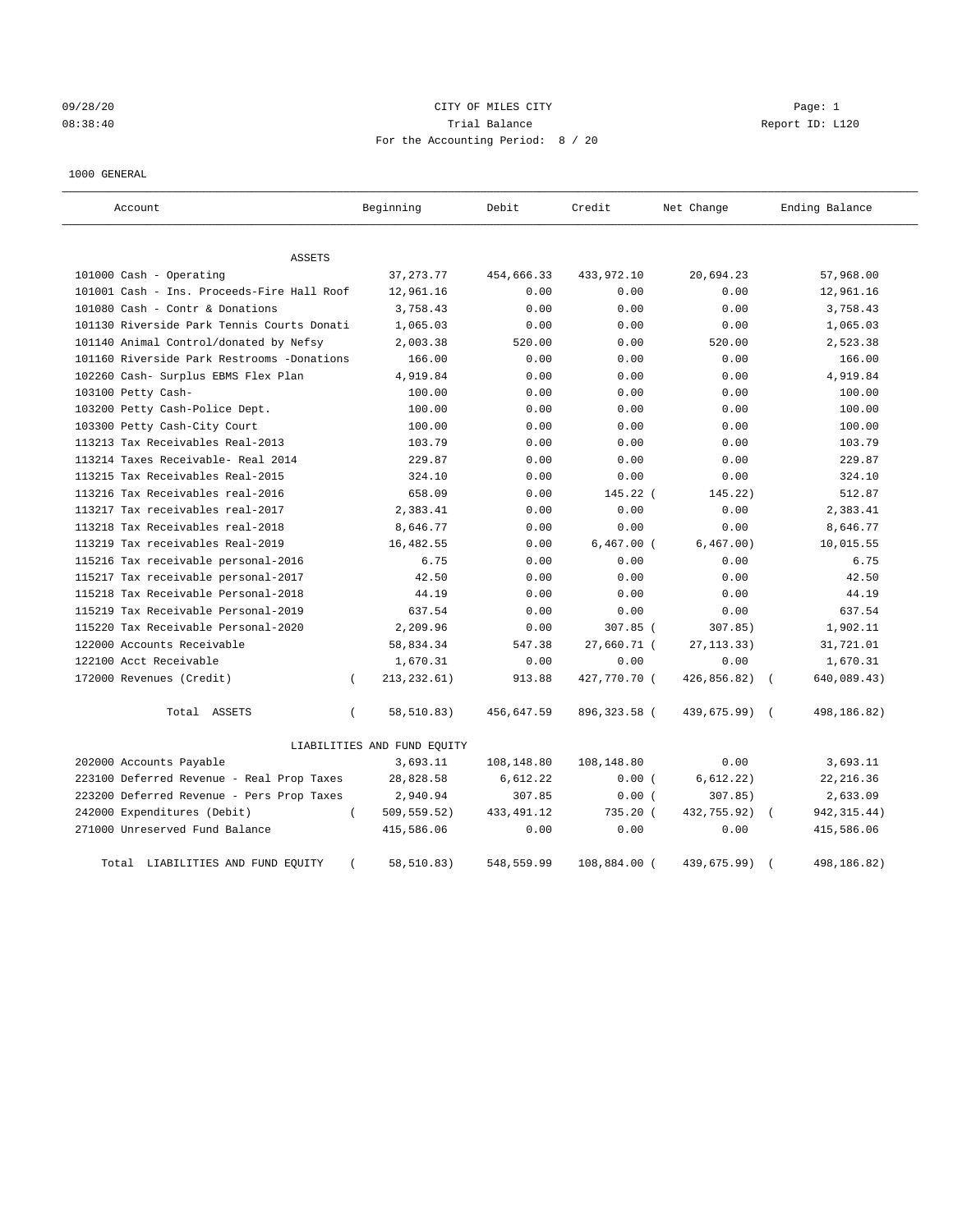## 09/28/20 Page: 2 CITY OF MILES CITY 08:38:40 Report ID: L120 For the Accounting Period: 8 / 20

## 2220 LIBRARY

| Account                                    | Beginning                   | Debit     | Credit      | Net Change    | Ending Balance |
|--------------------------------------------|-----------------------------|-----------|-------------|---------------|----------------|
|                                            |                             |           |             |               |                |
| ASSETS                                     |                             |           |             |               |                |
| 101000 Cash - Operating                    | 66,164.81                   | 25,932.83 | 22,662.54   | 3,270.29      | 69,435.10      |
| 101032 Cash- Library Board of Trustees Mul | 7,312.71                    | 856.34    | 0.00        | 856.34        | 8,169.05       |
| 103000 Petty Cash                          | 75.00                       | 0.00      | 0.00        | 0.00          | 75.00          |
| 172000 Revenues (Credit)                   | 26, 144. 75)                | 0.00      | 26,789.17 ( | 26,789.17) (  | 52,933.92)     |
| Total ASSETS                               | 47,407.77                   | 26,789.17 | 49,451.71 ( | 22,662.54)    | 24,745.23      |
|                                            | LIABILITIES AND FUND EQUITY |           |             |               |                |
| 202000 Accounts Payable                    | 0.00                        | 2,446.78  | 2,446.78    | 0.00          | 0.00           |
| 242000 Expenditures (Debit)                | 33,180.19)                  | 22,662.54 | 0.00(       | $22,662.54$ ( | 55,842.73)     |
| 271000 Unreserved Fund Balance             | 80,587.96                   | 0.00      | 0.00        | 0.00          | 80,587.96      |
| LIABILITIES AND FUND EQUITY<br>Total       | 47,407.77                   | 25,109.32 | 2,446.78 (  | 22,662.54)    | 24,745.23      |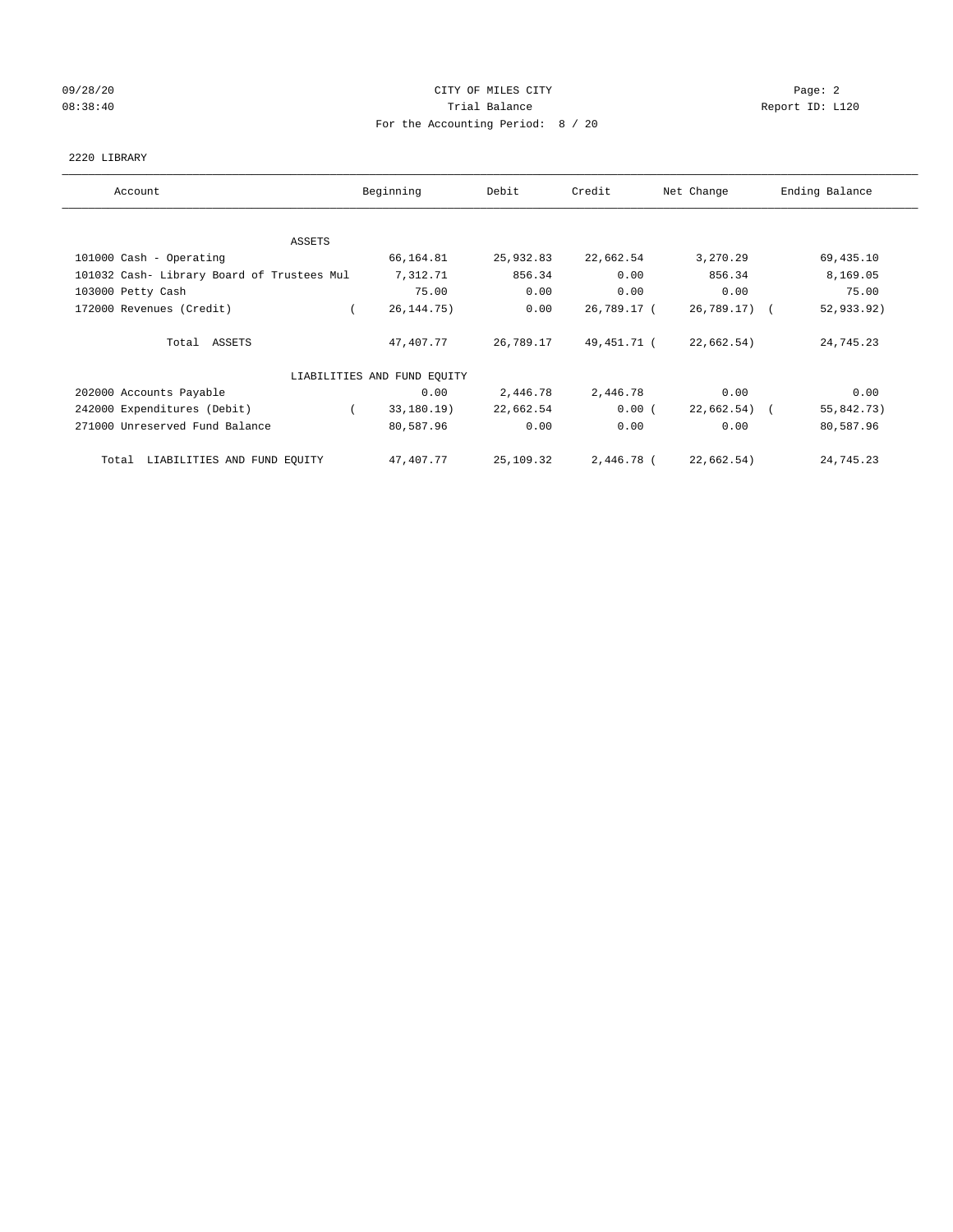## 09/28/20 Page: 3 Page: 3 Page: 3 08:38:40 Trial Balance Report ID: L120 For the Accounting Period: 8 / 20

## 2260 EMERGENCY DISASTER

| Account                                     | Beginning                   | Debit | Credit | Net Change | Ending Balance |        |
|---------------------------------------------|-----------------------------|-------|--------|------------|----------------|--------|
|                                             |                             |       |        |            |                |        |
| ASSETS                                      |                             |       |        |            |                |        |
| 101000 Cash - Operating                     | 280.97                      | 3.50  | 0.00   | 3.50       |                | 284.47 |
| 113218 Tax Receivables real-2018            | 3.48)                       | 0.00  | 0.00   | 0.00       |                | 3.48)  |
| 172000 Revenues (Credit)                    | 11.21)                      | 0.00  | 3.50(  | 3.50)      |                | 14.71) |
| Total ASSETS                                | 266.28                      | 3.50  | 3.50   | 0.00       |                | 266.28 |
|                                             | LIABILITIES AND FUND EQUITY |       |        |            |                |        |
| 223100 Deferred Revenue - Real Prop Taxes ( | 3.48)                       | 0.00  | 0.00   | 0.00       |                | 3.48)  |
| 271000 Unreserved Fund Balance              | 269.76                      | 0.00  | 0.00   | 0.00       |                | 269.76 |
| LIABILITIES AND FUND EQUITY<br>Total        | 266.28                      | 0.00  | 0.00   | 0.00       |                | 266.28 |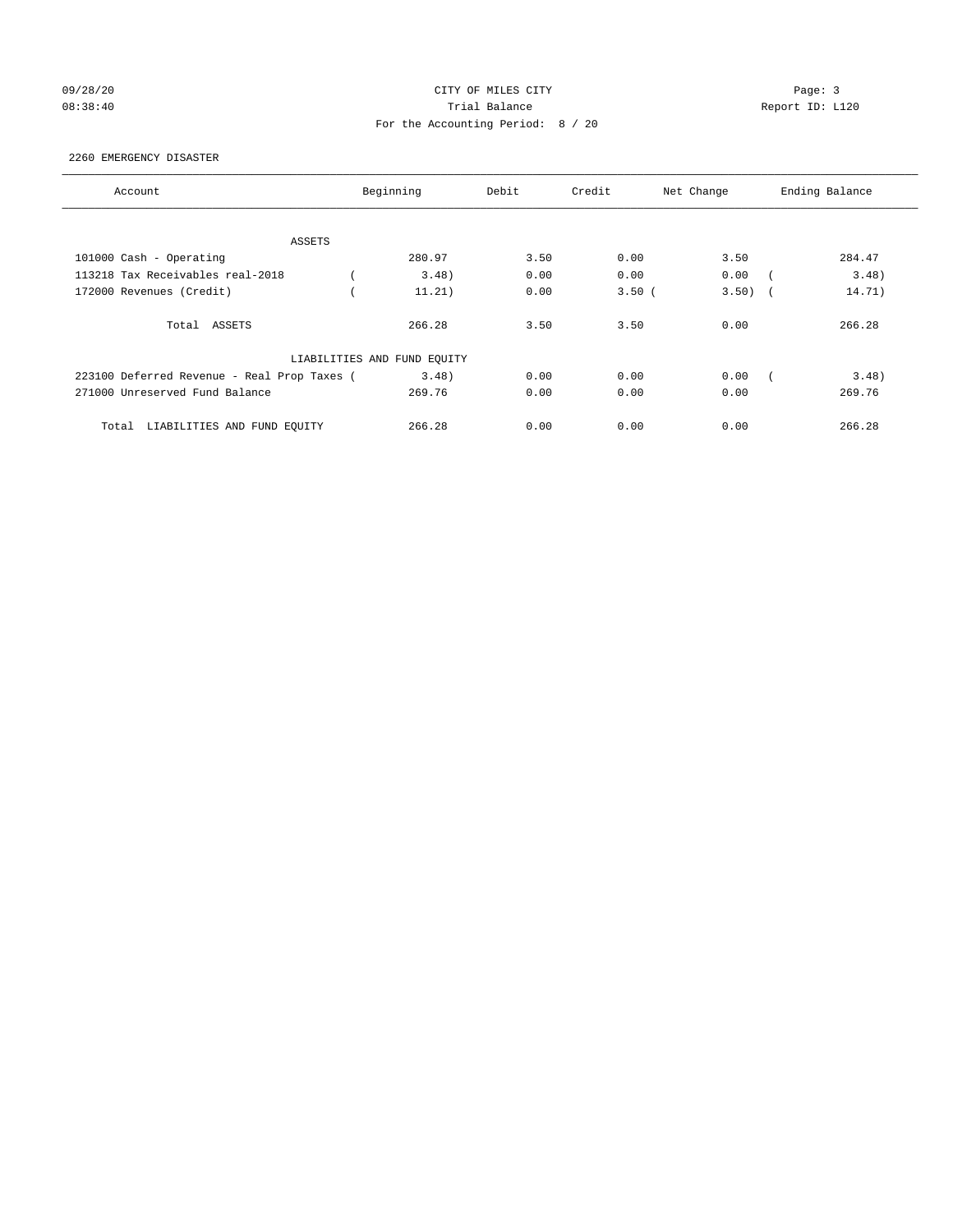| 09/28/20 |  |
|----------|--|
| 08:38:40 |  |

## CITY OF MILES CITY CONTROL CONTROL CONTROL CONTROL CONTROL CONTROL CONTROL CONTROL CONTROL CONTROL CONTROL CONTROL CONTROL CONTROL CONTROL CONTROL CONTROL CONTROL CONTROL CONTROL CONTROL CONTROL CONTROL CONTROL CONTROL CON 08:38:40 Trial Balance Trial Balance Report ID: L120 For the Accounting Period: 8 / 20

# 2270 Health

| Account                              | Beginning                   | Debit | Credit | Net Change | Ending Balance |
|--------------------------------------|-----------------------------|-------|--------|------------|----------------|
| ASSETS                               |                             |       |        |            |                |
| 101000 Cash - Operating              | 7,076.63                    | 0.00  | 0.00   | 0.00       | 7,076.63       |
| ASSETS<br>Total                      | 7,076.63                    | 0.00  | 0.00   | 0.00       | 7,076.63       |
|                                      | LIABILITIES AND FUND EQUITY |       |        |            |                |
| 271000 Unreserved Fund Balance       | 7,076.63                    | 0.00  | 0.00   | 0.00       | 7,076.63       |
| LIABILITIES AND FUND EQUITY<br>Total | 7,076.63                    | 0.00  | 0.00   | 0.00       | 7,076.63       |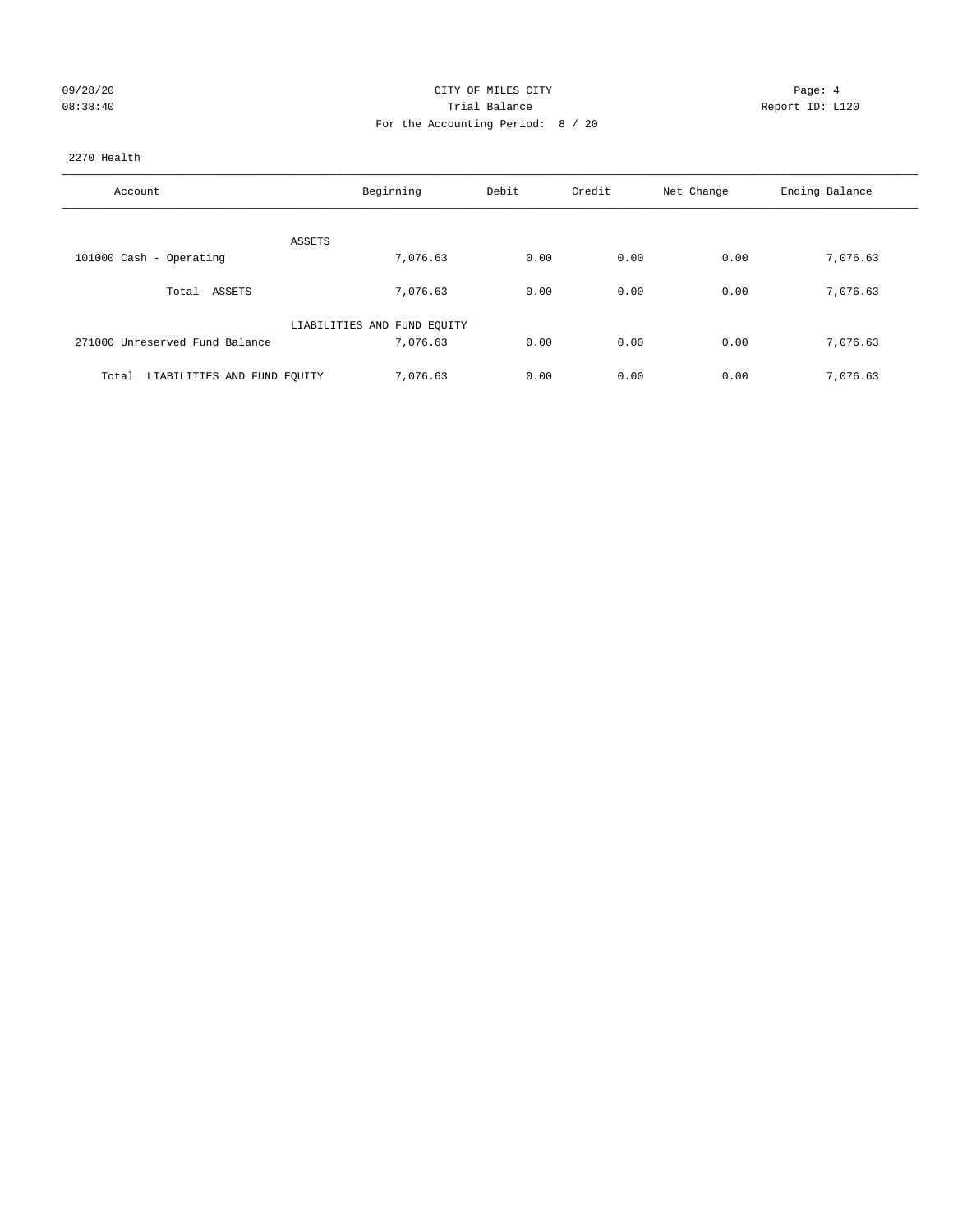## 09/28/20 Page: 5 Page: 5 Page: 5 Page: 5 Page: 5 Page: 5 Page: 5 Page: 5 Page: 5 Page: 5 Page: 5 Page: 5 Page: 5 08:38:40 Report ID: L120 For the Accounting Period: 8 / 20

#### 2310 TIFD-Downtown

| Account                                   | Beginning                   | Debit  | Credit     | Net Change | Ending Balance |
|-------------------------------------------|-----------------------------|--------|------------|------------|----------------|
|                                           |                             |        |            |            |                |
| <b>ASSETS</b><br>101000 Cash - Operating  | 149,983.26                  | 38.36  | $304.47$ ( | 266.11)    | 149, 717. 15   |
|                                           |                             |        |            |            |                |
| 113170 Deferred revenue                   | 79.85                       | 0.00   | 0.00       | 0.00       | 79.85          |
| 113218 Tax Receivables real-2018          | 515.69                      | 0.00   | 0.00       | 0.00       | 515.69         |
| 113219 Tax receivables Real-2019          | 1,255.25                    | 0.00   | 0.00       | 0.00       | 1,255.25       |
| 115180 Deferred revenue-audit             | 1.46                        | 0.00   | 0.00       | 0.00       | 1.46           |
| 115219 Tax Receivable Personal-2019       | 6.99                        | 0.00   | 0.00       | 0.00       | 6.99           |
| 115220 Tax Receivable Personal-2020       | 488.73                      | 0.00   | 0.00       | 0.00       | 488.73         |
| 172000 Revenues (Credit)                  | 821.22)                     | 0.00   | 38.36(     | 38.36)     | 859.58)        |
| Total ASSETS                              | 151,510.01                  | 38.36  | $342.83$ ( | 304.47     | 151,205.54     |
|                                           | LIABILITIES AND FUND EQUITY |        |            |            |                |
| 202000 Accounts Payable                   | 0.00                        | 62.54  | 62.54      | 0.00       | 0.00           |
| 223100 Deferred Revenue - Real Prop Taxes | 1,850.79                    | 0.00   | 0.00       | 0.00       | 1,850.79       |
| 223200 Deferred Revenue - Pers Prop Taxes | 497.18                      | 0.00   | 0.00       | 0.00       | 497.18         |
| 242000 Expenditures (Debit)               | 356.56                      | 304.47 | 0.00(      | 304.47)    | 661.03)        |
| 271000 Unreserved Fund Balance            | 149,518.60                  | 0.00   | 0.00       | 0.00       | 149,518.60     |
| Total LIABILITIES AND FUND EQUITY         | 151,510.01                  | 367.01 | $62.54$ (  | 304.47)    | 151,205.54     |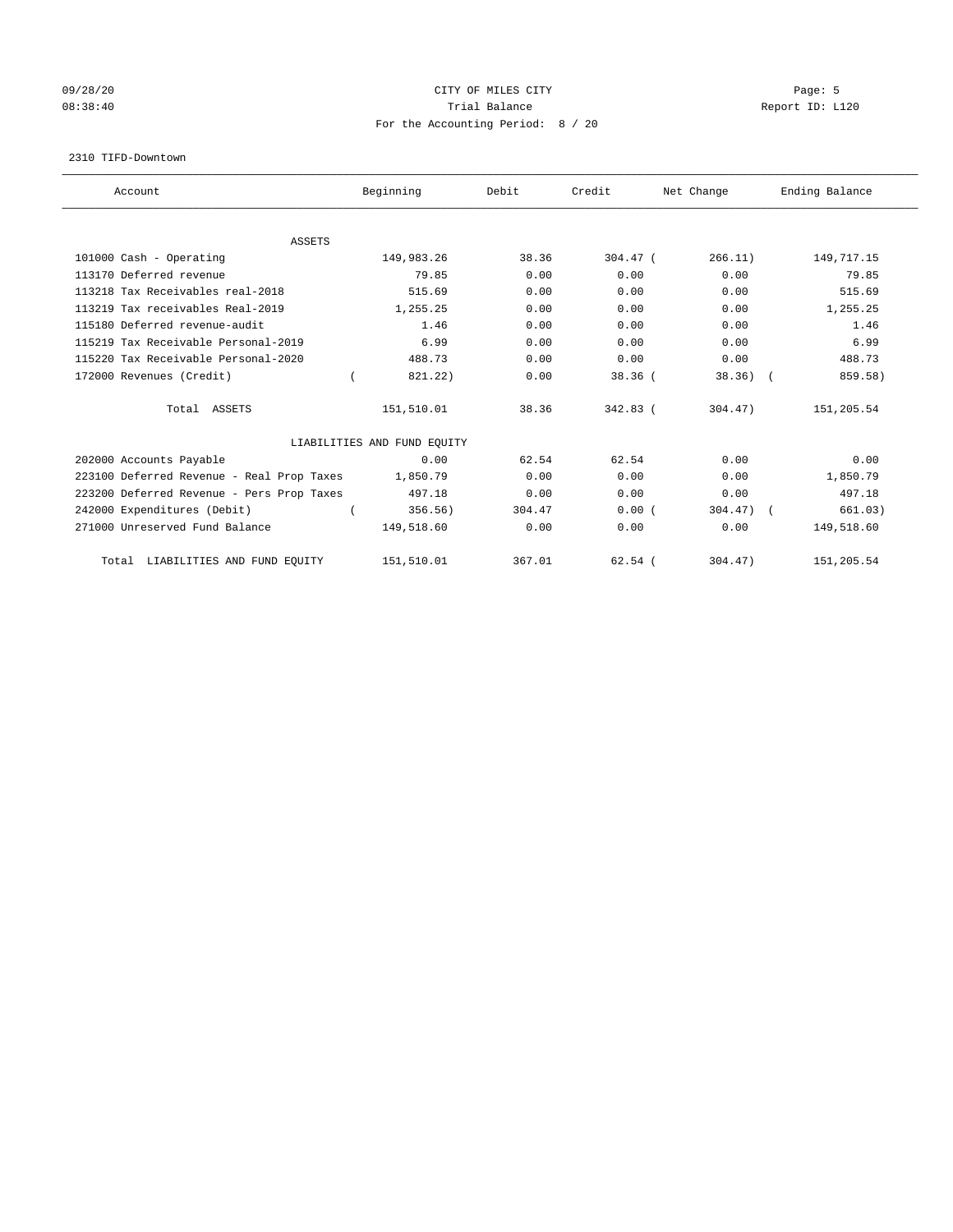## 09/28/20 Page: 6 CITY OF MILES CITY CHANNEL CITY 08:38:40 Trial Balance Report ID: L120 For the Accounting Period: 8 / 20

2350 Local Government/Study Commission

| Account                              | Beginning                   | Debit | Credit | Net Change | Ending Balance |
|--------------------------------------|-----------------------------|-------|--------|------------|----------------|
| ASSETS                               |                             |       |        |            |                |
| 101000 Cash - Operating              | 0.47                        | 0.00  | 0.00   | 0.00       | 0.47           |
| Total ASSETS                         | 0.47                        | 0.00  | 0.00   | 0.00       | 0.47           |
|                                      | LIABILITIES AND FUND EQUITY |       |        |            |                |
| 271000 Unreserved Fund Balance       | 0.47                        | 0.00  | 0.00   | 0.00       | 0.47           |
| LIABILITIES AND FUND EQUITY<br>Total | 0.47                        | 0.00  | 0.00   | 0.00       | 0.47           |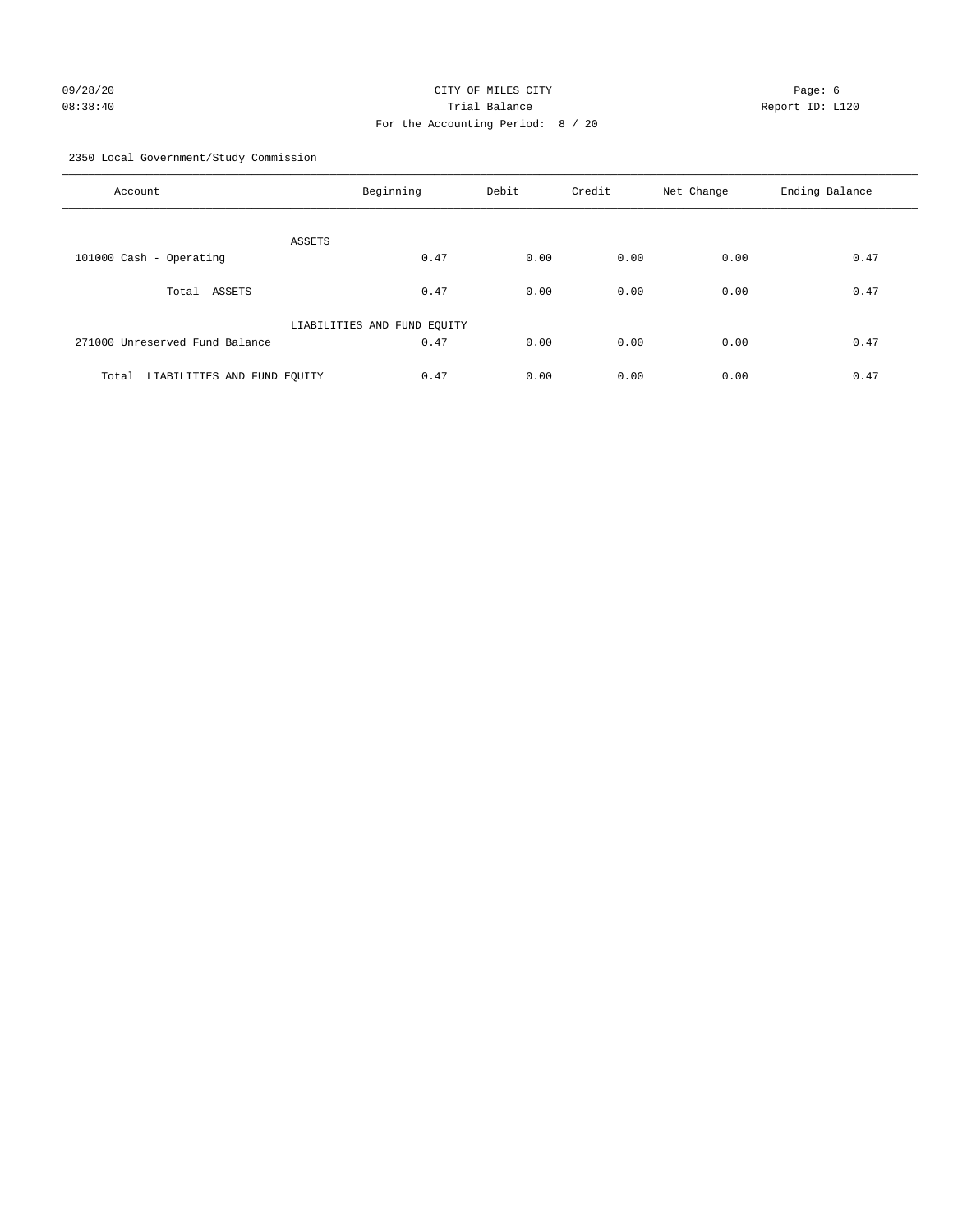# $O(28/20)$  Page: 7 08:38:40 Trial Balance Report ID: L120 For the Accounting Period: 8 / 20

## 2372 Permissive Medical Levy

| Account                                   | Beginning                   | Debit  | Credit     | Net Change  | Ending Balance |           |
|-------------------------------------------|-----------------------------|--------|------------|-------------|----------------|-----------|
|                                           |                             |        |            |             |                |           |
| ASSETS<br>101000 Cash - Operating         | 21, 198. 25                 | 994.24 | 0.00       | 994.24      | 22, 192.49     |           |
|                                           |                             |        |            |             |                |           |
| 113216 Tax Receivables real-2016          | 30.72)                      | 0.00   | $16.50$ (  | 16.50)      |                | 47.22)    |
| 113217 Tax receivables real-2017          | $35.49$ )                   | 0.00   | 0.00       | 0.00        |                | 35.49)    |
| 113218 Tax Receivables real-2018          | 1,089.20                    | 0.00   | 0.00       | 0.00        |                | 1,089.20  |
| 113219 Tax receivables Real-2019          | 2,348.99                    | 0.00   | 921.64 (   | 921.64)     |                | 1,427.35  |
| 115219 Tax Receivable Personal-2019       | 80.30                       | 0.00   | 0.00       | 0.00        |                | 80.30     |
| 115220 Tax Receivable Personal-2020       | 314.95                      | 0.00   | $43.87$ (  | 43.87)      |                | 271.08    |
| 172000 Revenues (Credit)                  | 2,099.08)                   | 0.00   | 994.24 (   | $994.24)$ ( |                | 3,093.32) |
| Total ASSETS                              | 22,866.40                   | 994.24 | 1,976.25 ( | 982.01)     | 21,884.39      |           |
|                                           | LIABILITIES AND FUND EQUITY |        |            |             |                |           |
| 223100 Deferred Revenue - Real Prop Taxes | 3,371.98                    | 938.14 | 0.00(      | 938.14)     |                | 2,433.84  |
| 223200 Deferred Revenue - Pers Prop Taxes | 395.25                      | 43.87  | 0.00(      | 43.87)      |                | 351.38    |
| 271000 Unreserved Fund Balance            | 19,099.17                   | 0.00   | 0.00       | 0.00        | 19,099.17      |           |
| LIABILITIES AND FUND EQUITY<br>Total      | 22,866.40                   | 982.01 | 0.00(      | 982.01)     | 21,884.39      |           |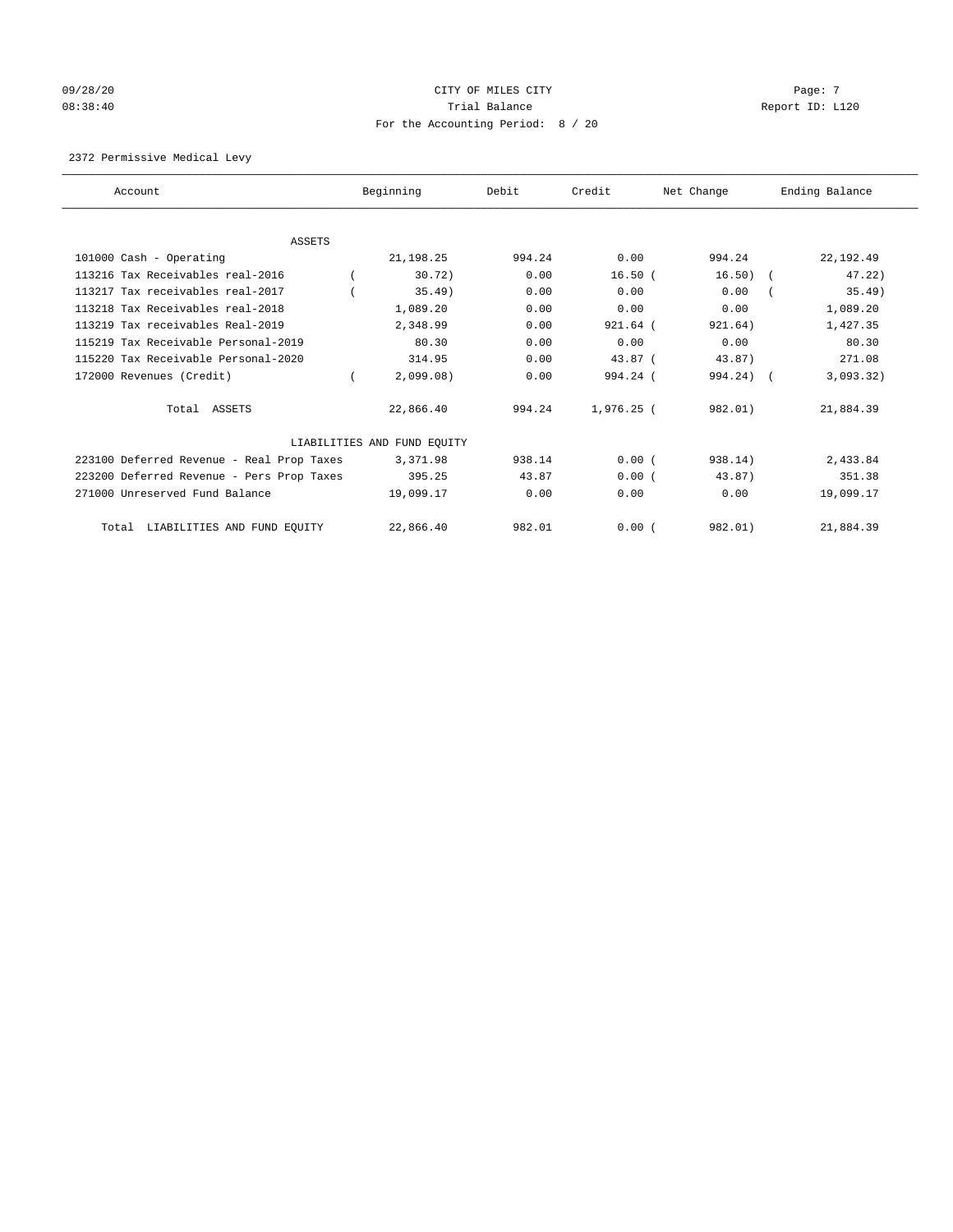## 09/28/20 Page: 8 CITY OF MILES CITY 08:38:40 Trial Balance Report ID: L120 For the Accounting Period: 8 / 20

## 2390 DRUG FORFEITURE

| Account                              | Beginning                   | Debit    | Credit       | Net Change | Ending Balance |
|--------------------------------------|-----------------------------|----------|--------------|------------|----------------|
|                                      |                             |          |              |            |                |
|                                      | ASSETS                      |          |              |            |                |
| 101000 Cash - Operating              | 2,400.00                    | 2,000.00 | 0.00         | 2,000.00   | 4,400.00       |
| 172000 Revenues (Credit)             | 0.00                        | 0.00     | $2,000.00$ ( | 2,000.00)  | 2,000.00)      |
|                                      |                             |          |              |            |                |
| Total<br>ASSETS                      | 2,400.00                    | 2,000.00 | 2,000.00     | 0.00       | 2,400.00       |
|                                      |                             |          |              |            |                |
|                                      | LIABILITIES AND FUND EQUITY |          |              |            |                |
| 271000 Unreserved Fund Balance       | 2,400.00                    | 0.00     | 0.00         | 0.00       | 2,400.00       |
|                                      |                             |          |              |            |                |
| LIABILITIES AND FUND EQUITY<br>Total | 2,400.00                    | 0.00     | 0.00         | 0.00       | 2,400.00       |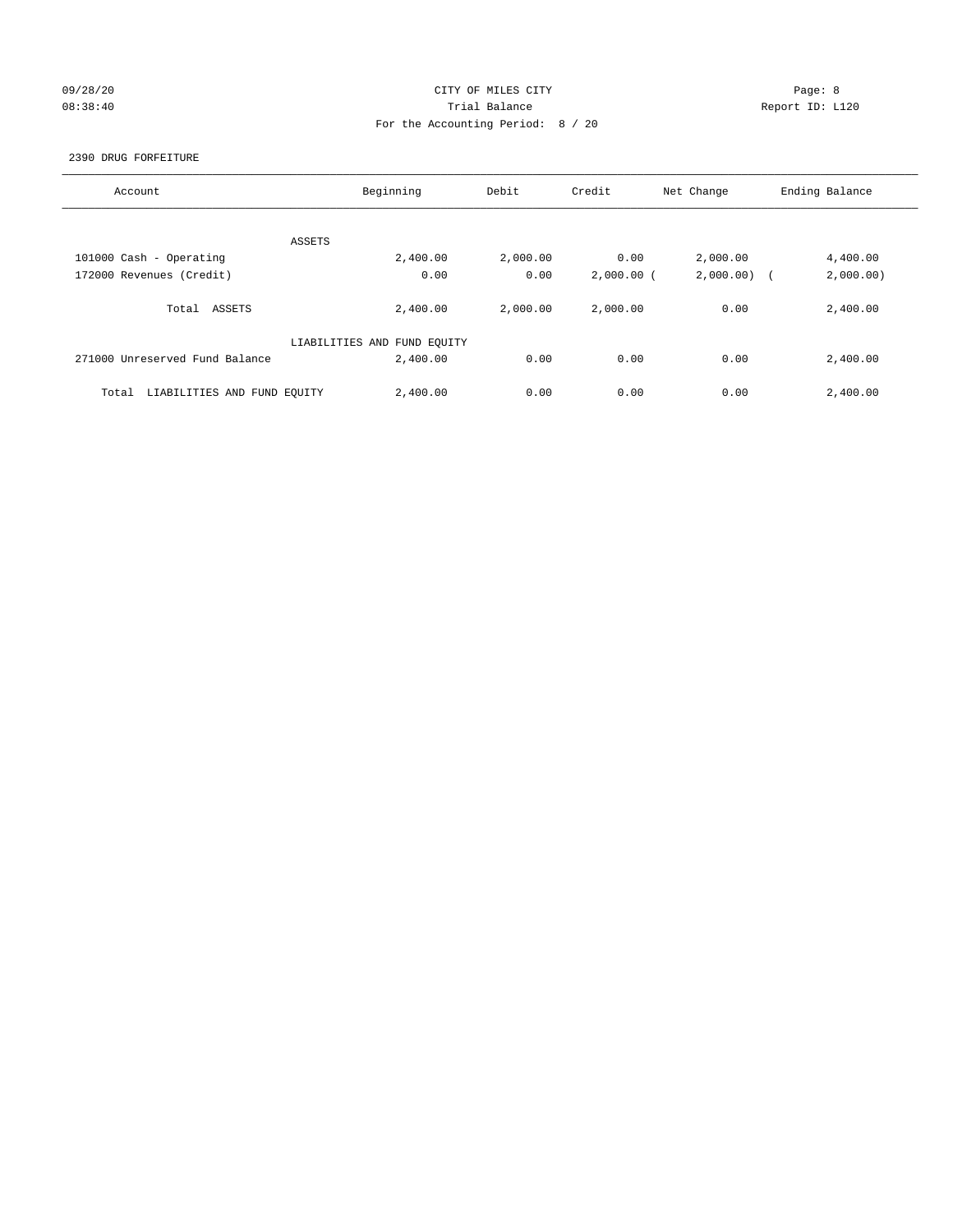## 09/28/20 Page: 9 CITY OF MILES CITY 08:38:40 Trial Balance Report ID: L120 For the Accounting Period: 8 / 20

#### 2394 BUILDING CODE ENFORCEMENT

| Account                              | Beginning |                             | Debit     | Credit      | Net Change      | Ending Balance |
|--------------------------------------|-----------|-----------------------------|-----------|-------------|-----------------|----------------|
|                                      |           |                             |           |             |                 |                |
|                                      | ASSETS    |                             |           |             |                 |                |
| 101000 Cash - Operating              |           | 117,551.51                  | 12,103.04 | 21,349.98 ( | 9, 246.94)      | 108,304.57     |
| 172000 Revenues (Credit)             |           | 10,043.80)                  | 0.00      | 12,103.04 ( | $12, 103.04)$ ( | 22, 146.84)    |
| Total ASSETS                         |           | 107,507.71                  | 12,103.04 | 33,453.02 ( | 21,349.98)      | 86, 157. 73    |
|                                      |           | LIABILITIES AND FUND EQUITY |           |             |                 |                |
| 202000 Accounts Payable              |           | 0.00                        | 20,168.83 | 20,168.83   | 0.00            | 0.00           |
| 242000 Expenditures (Debit)          |           | 2,912.50)                   | 21,349.98 | 0.00(       | 21,349.98)      | 24, 262. 48)   |
| 271000 Unreserved Fund Balance       |           | 110,420.21                  | 0.00      | 0.00        | 0.00            | 110,420.21     |
| LIABILITIES AND FUND EQUITY<br>Total |           | 107,507.71                  | 41,518.81 | 20,168.83 ( | 21,349.98)      | 86, 157. 73    |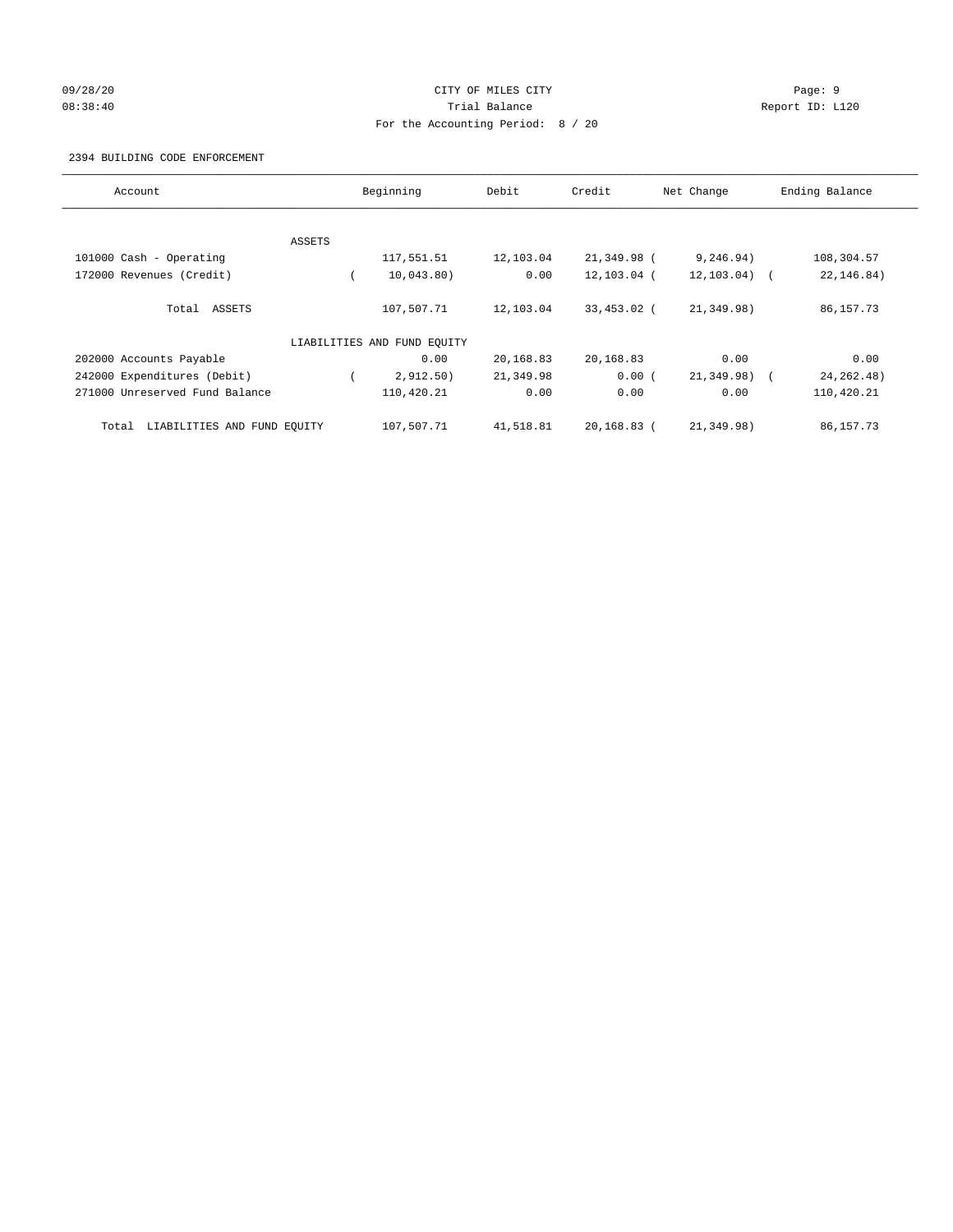## 09/28/20 Page: 10 08:38:40 Trial Balance Report ID: L120 For the Accounting Period: 8 / 20

2400 LTG M D#165-(Gen City)

| Account                                    | Beginning                   | Debit     | Credit      | Net Change      | Ending Balance |
|--------------------------------------------|-----------------------------|-----------|-------------|-----------------|----------------|
|                                            |                             |           |             |                 |                |
| <b>ASSETS</b>                              |                             |           |             |                 |                |
| 101000 Cash - Operating                    | 72,929.04                   | 854.36    | 12,467.95 ( | 11,613.59)      | 61, 315.45     |
| 118140 Special Assessments Receivables-201 | 39.03                       | 0.00      | 0.00        | 0.00            | 39.03          |
| 118150 Special Assessments Receivables-201 | 40.74                       | 0.00      | 0.00        | 0.00            | 40.74          |
| 118160 Special Assessments Receivables-201 | 93.94                       | 0.00      | 8.80(       | 8.80)           | 85.14          |
| 118170 Special Assessments Receivables-201 | 709.11                      | 0.00      | 0.00        | 0.00            | 709.11         |
| 118180 Special Assessments Received-2018   | 1,748.17                    | 0.00      | 0.00        | 0.00            | 1,748.17       |
| 118190 Special Assessments Receivables-201 | 2,634.85                    | 0.00      | 799.63 (    | 799.63)         | 1,835.22       |
| 172000 Revenues (Credit)                   | 2, 175.32)                  | 0.00      | 854.36 (    | 854.36) (       | 3,029.68)      |
| Total ASSETS                               | 76,019.56                   | 854.36    | 14,130.74 ( | 13,276.38)      | 62,743.18      |
|                                            | LIABILITIES AND FUND EQUITY |           |             |                 |                |
| 202000 Accounts Payable                    | 0.00                        | 12,467.95 | 12,467.95   | 0.00            | 0.00           |
| 223000 Deferred Revenue/Uncollected Taxes  | 5,265.84                    | 808.43    | 0.00(       | 808.43)         | 4,457.41       |
| 242000 Expenditures (Debit)                | 14,027.80)                  | 12,467.95 | 0.00(       | $12,467.95$ ) ( | 26, 495.75)    |
| 271000 Unreserved Fund Balance             | 84,781.52                   | 0.00      | 0.00        | 0.00            | 84,781.52      |
| Total LIABILITIES AND FUND EQUITY          | 76,019.56                   | 25,744.33 | 12,467.95 ( | 13,276.38)      | 62,743.18      |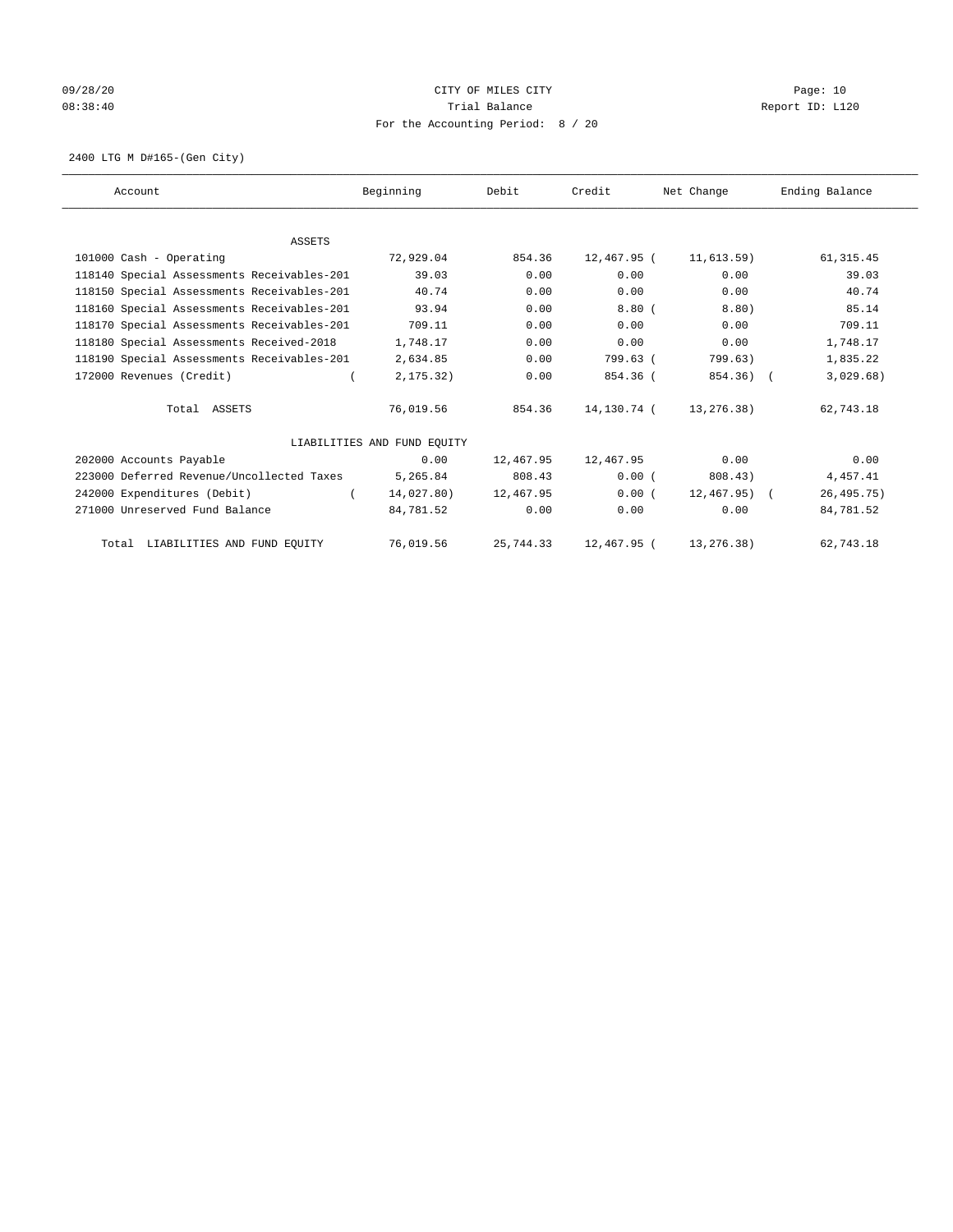## 09/28/20 Page: 11 CITY OF MILES CITY CONTROL Page: 11 08:38:40 Trial Balance Report ID: L120 For the Accounting Period: 8 / 20

#### 2420 LTG M D#167-(MilesAddn Etc)

| Account                                    | Beginning                   | Debit    | Credit       | Net Change   | Ending Balance |
|--------------------------------------------|-----------------------------|----------|--------------|--------------|----------------|
|                                            |                             |          |              |              |                |
| ASSETS                                     |                             |          |              |              |                |
| 101000 Cash - Operating                    | 19,237.33                   | 118.76   | $1,567.19$ ( | 1,448.43)    | 17,788.90      |
| 118170 Special Assessments Receivables-201 | 0.04                        | 0.00     | 0.00         | 0.00         | 0.04           |
| 118180 Special Assessments Received-2018   | 329.30                      | 0.00     | 0.00         | 0.00         | 329.30         |
| 118190 Special Assessments Receivables-201 | 343.52                      | 0.00     | 112.71 (     | 112.71)      | 230.81         |
| 172000 Revenues (Credit)                   | 161.87)                     | 0.00     | 118.76 (     | $118.76$ (   | 280.63)        |
| Total ASSETS                               | 19,748.32                   | 118.76   | 1,798.66 (   | 1,679.90)    | 18,068.42      |
|                                            | LIABILITIES AND FUND EQUITY |          |              |              |                |
| 202000 Accounts Payable                    | 0.00                        | 1,567.19 | 1,567.19     | 0.00         | 0.00           |
| 223000 Deferred Revenue/Uncollected Taxes  | 672.86                      | 112.71   | 0.00(        | 112.71)      | 560.15         |
| 242000 Expenditures (Debit)                | 2,646.20                    | 1,567.19 | 0.00(        | $1,567.19$ ( | 4, 213.39)     |
| 271000 Unreserved Fund Balance             | 21,721.66                   | 0.00     | 0.00         | 0.00         | 21,721.66      |
| Total LIABILITIES AND FUND EQUITY          | 19,748.32                   | 3,247.09 | $1,567.19$ ( | 1,679.90)    | 18,068.42      |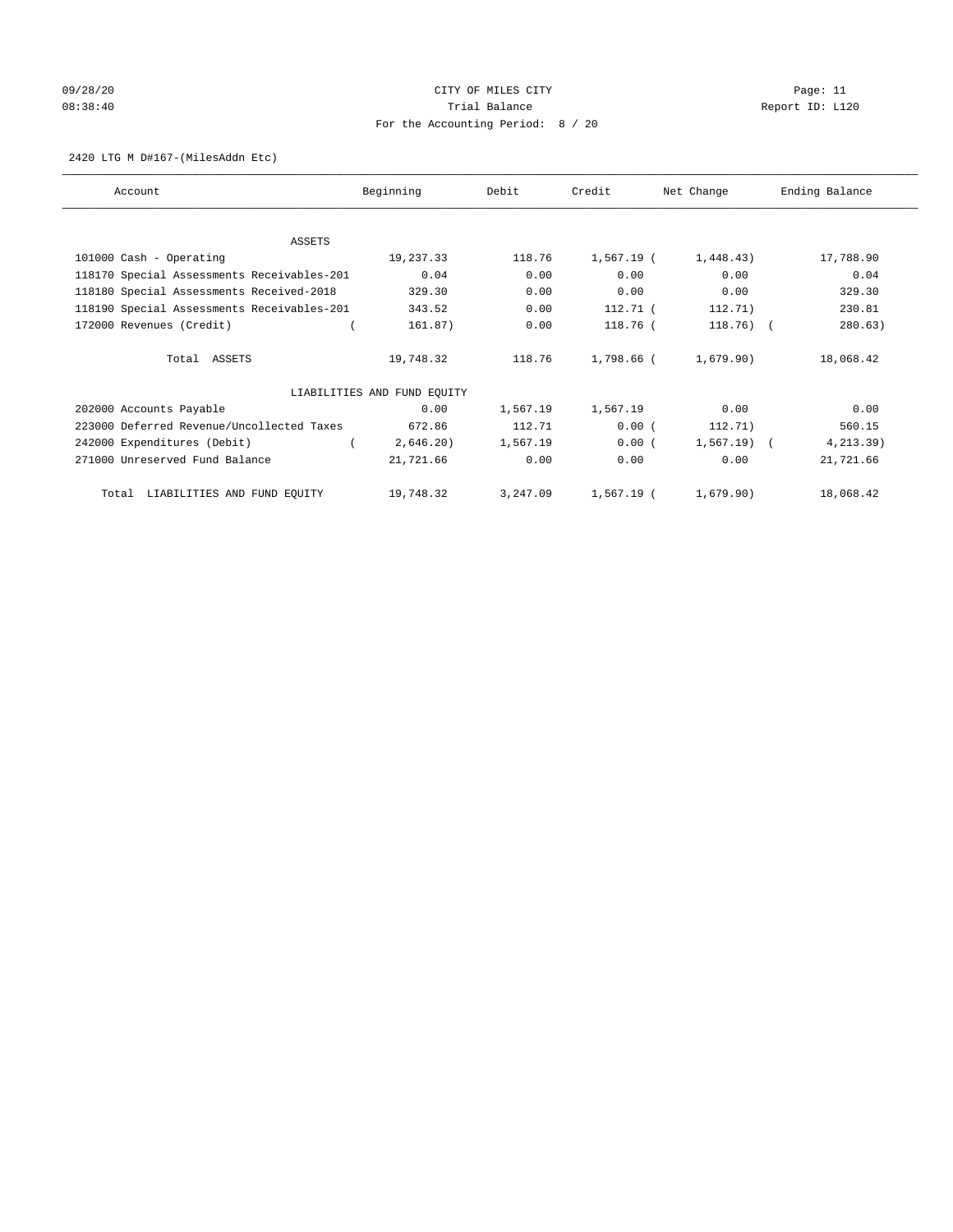## 09/28/20 Page: 12 08:38:40 Trial Balance Report ID: L120 For the Accounting Period: 8 / 20

2430 LTG M D#171-(Balsam Est)

| Account                              | Beginning                   | Debit  | Credit     | Net Change | Ending Balance          |
|--------------------------------------|-----------------------------|--------|------------|------------|-------------------------|
| ASSETS                               |                             |        |            |            |                         |
| 101000 Cash - Operating              | 3,092.56                    | 0.00   | $150.52$ ( | 150.52)    | 2,942.04                |
| Total ASSETS                         | 3,092.56                    | 0.00   | $150.52$ ( | 150.52)    | 2,942.04                |
|                                      | LIABILITIES AND FUND EQUITY |        |            |            |                         |
| 202000 Accounts Payable              | 0.00                        | 150.52 | 150.52     | 0.00       | 0.00                    |
| 242000 Expenditures (Debit)          | 1, 173. 74)                 | 150.52 | 0.00(      | 150.52)    | 1,324.26)<br>$\sqrt{2}$ |
| 271000 Unreserved Fund Balance       | 4,266.30                    | 0.00   | 0.00       | 0.00       | 4,266.30                |
| LIABILITIES AND FUND EQUITY<br>Total | 3,092.56                    | 301.04 | $150.52$ ( | 150.52)    | 2,942.04                |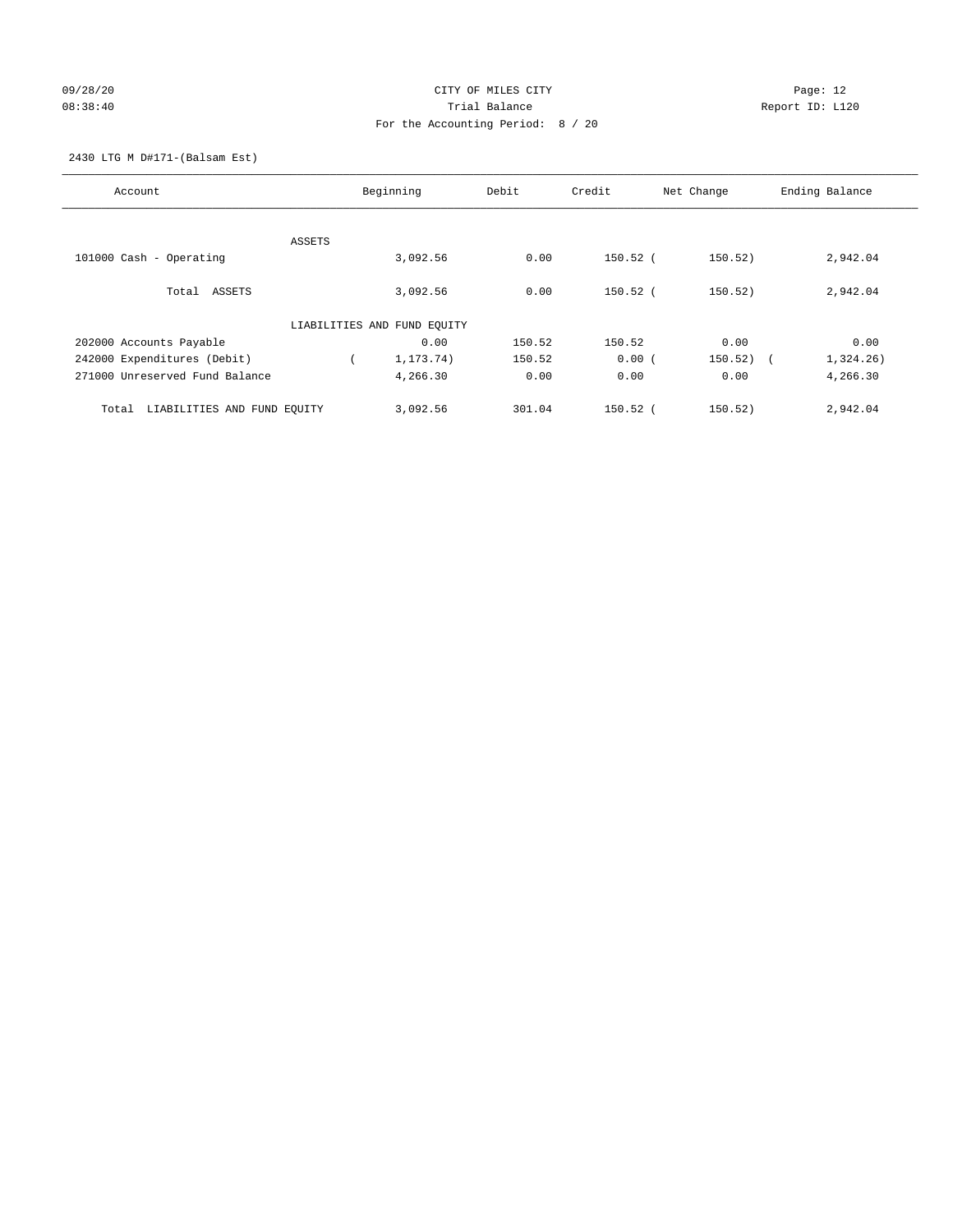## 09/28/20 Page: 13 08:38:40 Trial Balance Report ID: L120 For the Accounting Period: 8 / 20

2440 LTG M D#172-(Main Str)

| Account                                    | Beginning                   | Debit    | Credit       | Net Change              | Ending Balance |
|--------------------------------------------|-----------------------------|----------|--------------|-------------------------|----------------|
| ASSETS                                     |                             |          |              |                         |                |
| 101000 Cash - Operating                    | 6,797.99                    | 0.00     | $1,358.04$ ( | 1,358.04)               | 5,439.95       |
| 118190 Special Assessments Receivables-201 | 273.16                      | 0.00     | 0.00         | 0.00                    | 273.16         |
|                                            |                             |          |              |                         |                |
| Total ASSETS                               | 7,071.15                    | 0.00     | 1,358.04 (   | 1,358.04)               | 5,713.11       |
|                                            | LIABILITIES AND FUND EQUITY |          |              |                         |                |
| 202000 Accounts Payable                    | 0.00                        | 1,358.04 | 1,358.04     | 0.00                    | 0.00           |
| 223000 Deferred Revenue/Uncollected Taxes  | 273.16                      | 0.00     | 0.00         | 0.00                    | 273.16         |
| 242000 Expenditures (Debit)                | 2,569.47)                   | 1,358.04 | 0.00(        | 1,358.04)<br>$\sqrt{2}$ | 3,927.51)      |
| 271000 Unreserved Fund Balance             | 9,367.46                    | 0.00     | 0.00         | 0.00                    | 9,367.46       |
| LIABILITIES AND FUND EQUITY<br>Total       | 7,071.15                    | 2,716.08 | 1,358.04 (   | 1,358.04)               | 5,713.11       |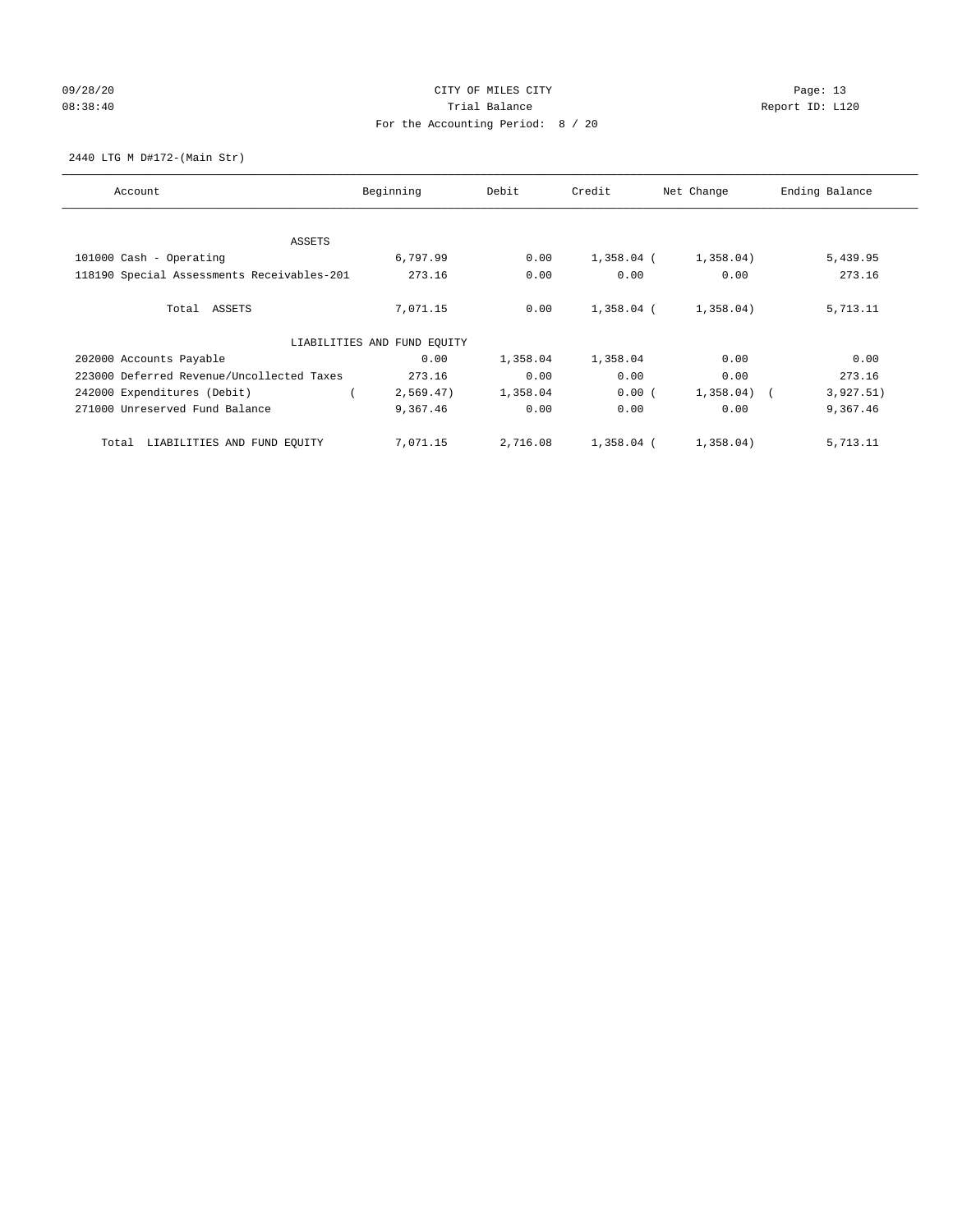## 09/28/20 Page: 14 08:38:40 Trial Balance Report ID: L120 For the Accounting Period: 8 / 20

## 2450 LTG M D#195-(SG-Trico)

| Account                              | Beginning |                             | Debit    | Credit<br>Net Change |         | Ending Balance          |  |  |
|--------------------------------------|-----------|-----------------------------|----------|----------------------|---------|-------------------------|--|--|
|                                      |           |                             |          |                      |         |                         |  |  |
|                                      | ASSETS    |                             |          |                      |         |                         |  |  |
| 101000 Cash - Operating              |           | 3,853.06                    | 0.00     | $525.00$ $($         | 525.00) | 3,328.06                |  |  |
| 172000 Revenues (Credit)             |           | 27.35)                      | 0.00     | 0.00                 | 0.00    | 27.35)                  |  |  |
| Total ASSETS                         |           | 3,825.71                    | 0.00     | $525.00$ (           | 525.00) | 3,300.71                |  |  |
|                                      |           | LIABILITIES AND FUND EQUITY |          |                      |         |                         |  |  |
| 202000 Accounts Payable              |           | 0.00                        | 525.00   | 525.00               | 0.00    | 0.00                    |  |  |
| 242000 Expenditures (Debit)          |           | 1,401.84)                   | 525.00   | 0.00(                | 525.00) | 1,926.84)<br>$\sqrt{2}$ |  |  |
| 271000 Unreserved Fund Balance       |           | 5,227.55                    | 0.00     | 0.00                 | 0.00    | 5,227.55                |  |  |
| LIABILITIES AND FUND EQUITY<br>Total |           | 3,825.71                    | 1,050.00 | $525.00$ $($         | 525.00) | 3,300.71                |  |  |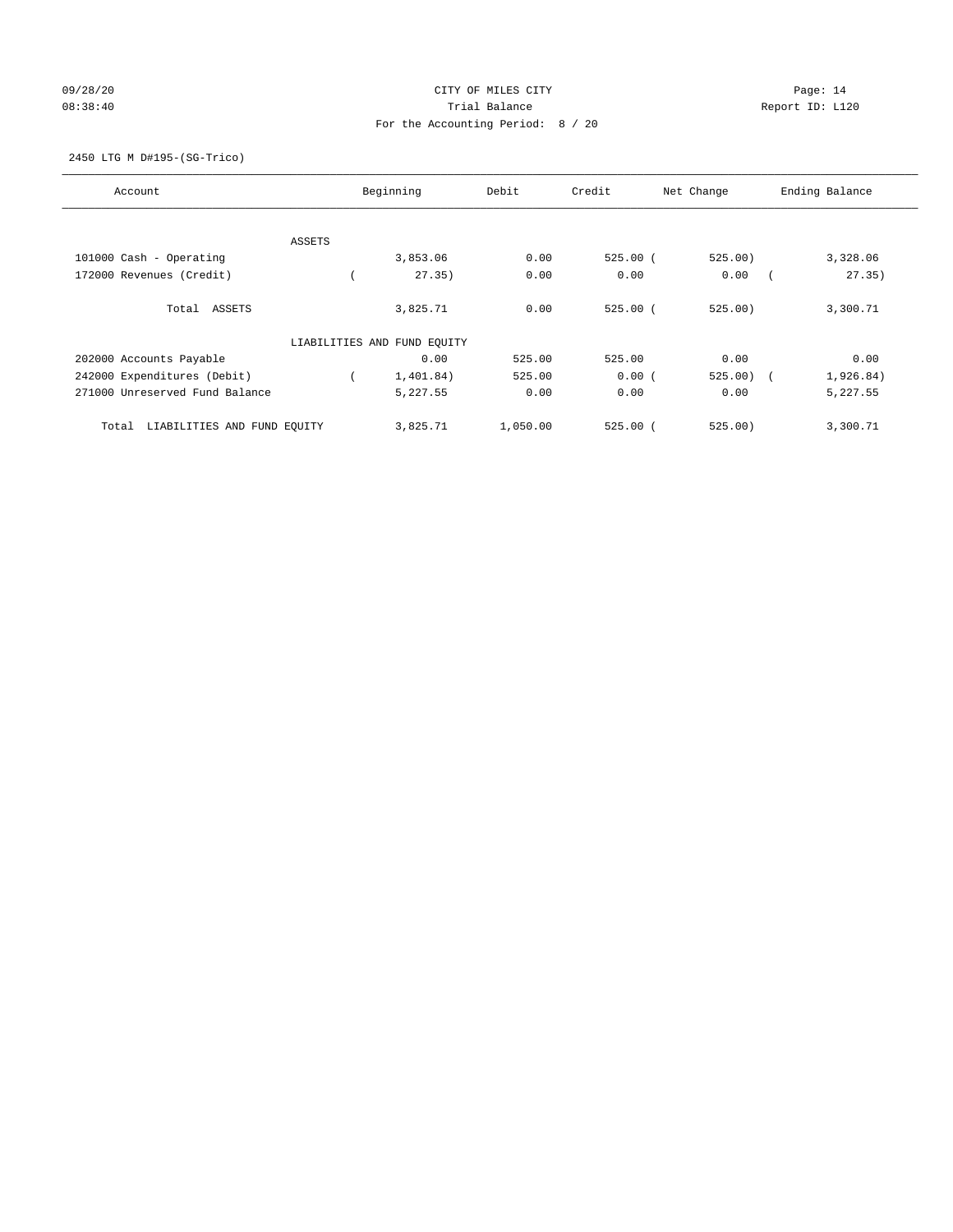# 09/28/20 Page: 15 08:38:40 Trial Balance Report ID: L120 For the Accounting Period: 8 / 20

2470 LTG M D#202-(SG-MDU&NV)

| Account                                    | Beginning                   | Debit    | Credit     | Net Change | Ending Balance |
|--------------------------------------------|-----------------------------|----------|------------|------------|----------------|
| <b>ASSETS</b>                              |                             |          |            |            |                |
| 101000 Cash - Operating                    | 3,723.79                    | 149.07   | 432.20 (   | 283.13)    | 3,440.66       |
| 118180 Special Assessments Received-2018   | 131.04                      | 0.00     | 0.00       | 0.00       | 131.04         |
| 118190 Special Assessments Receivables-201 | 456.23                      | 0.00     | 141.48 (   | 141.48)    | 314.75         |
| 172000 Revenues (Credit)                   | 74.18)                      | 0.00     | 149.07 (   | 149.07)    | 223.25)        |
|                                            |                             |          |            |            |                |
| Total ASSETS                               | 4,236.88                    | 149.07   | 722.75 (   | 573.68)    | 3,663.20       |
|                                            |                             |          |            |            |                |
|                                            | LIABILITIES AND FUND EQUITY |          |            |            |                |
| 202000 Accounts Payable                    | 0.00                        | 432.20   | 432.20     | 0.00       | 0.00           |
| 223000 Deferred Revenue/Uncollected Taxes  | 587.27                      | 141.48   | 0.00(      | 141.48)    | 445.79         |
| 242000 Expenditures (Debit)                | 1,448.58)                   | 432.20   | 0.00(      | 432.20)    | 1,880.78)      |
| 271000 Unreserved Fund Balance             | 5,098.19                    | 0.00     | 0.00       | 0.00       | 5,098.19       |
| LIABILITIES AND FUND EQUITY<br>Total       | 4,236.88                    | 1,005.88 | $432.20$ ( | 573.68)    | 3,663.20       |
|                                            |                             |          |            |            |                |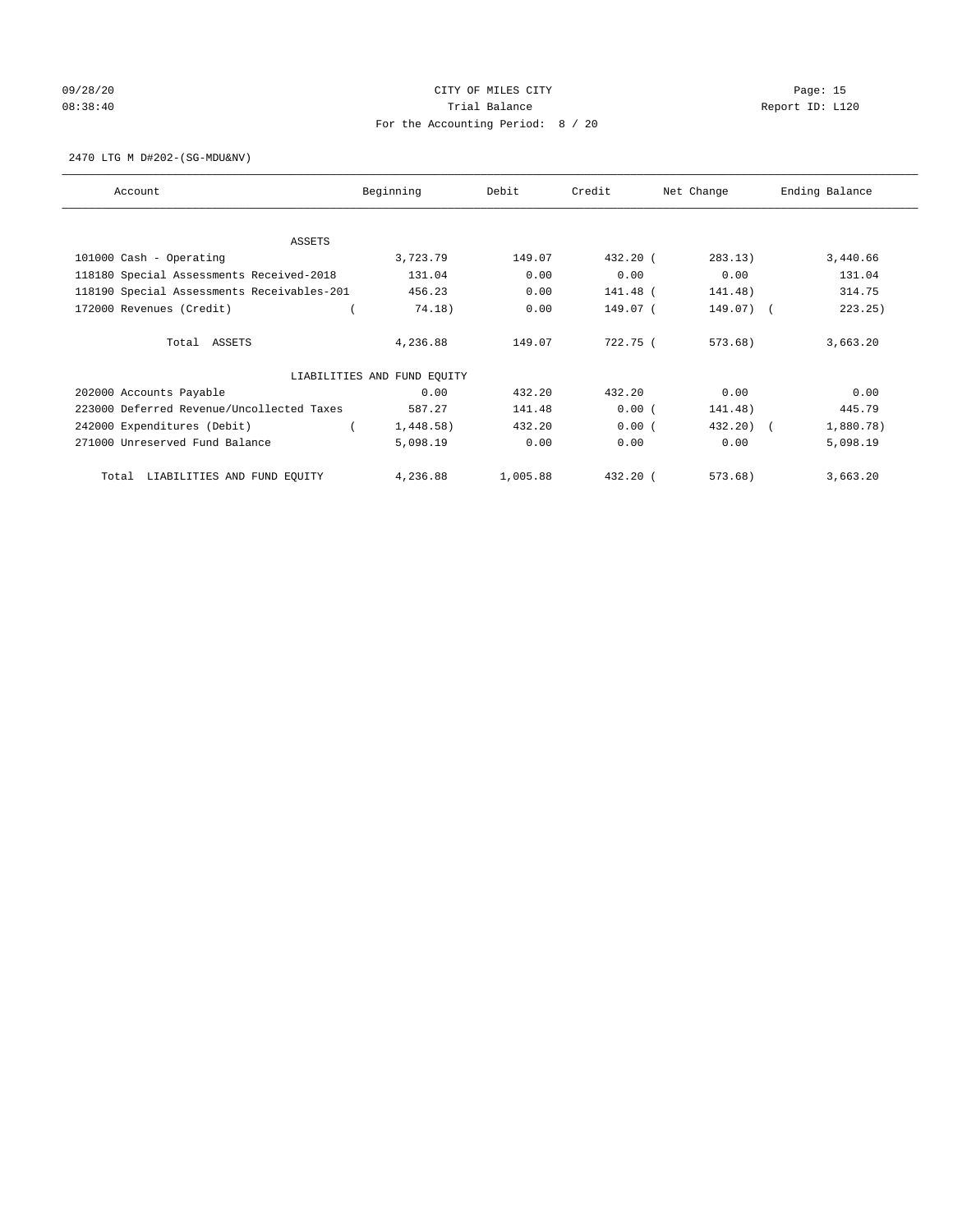## 09/28/20 Page: 16 08:38:40 Trial Balance Report ID: L120 For the Accounting Period: 8 / 20

2480 LTG M M#173-(Milestown Estates)

| Account                              | Beginning                   | Debit          | Credit     | Net Change  | Ending Balance |
|--------------------------------------|-----------------------------|----------------|------------|-------------|----------------|
|                                      |                             |                |            |             |                |
| 101000 Cash - Operating              | ASSETS<br>705.00            | 0.00           | $124.63$ ( | 124.63)     | 580.37         |
|                                      |                             |                |            |             |                |
| Total ASSETS                         | 705.00                      | 0.00           | $124.63$ ( | 124.63)     | 580.37         |
|                                      | LIABILITIES AND FUND EQUITY |                |            |             |                |
| 202000 Accounts Payable              |                             | 0.00<br>124.63 | 124.63     | 0.00        | 0.00           |
| 242000 Expenditures (Debit)          | $403.08$ )                  | 124.63         | 0.00(      | $124.63)$ ( | 527.71)        |
| 271000 Unreserved Fund Balance       | 1,108.08                    | 0.00           | 0.00       | 0.00        | 1,108.08       |
| LIABILITIES AND FUND EQUITY<br>Total | 705.00                      | 249.26         | $124.63$ ( | 124.63)     | 580.37         |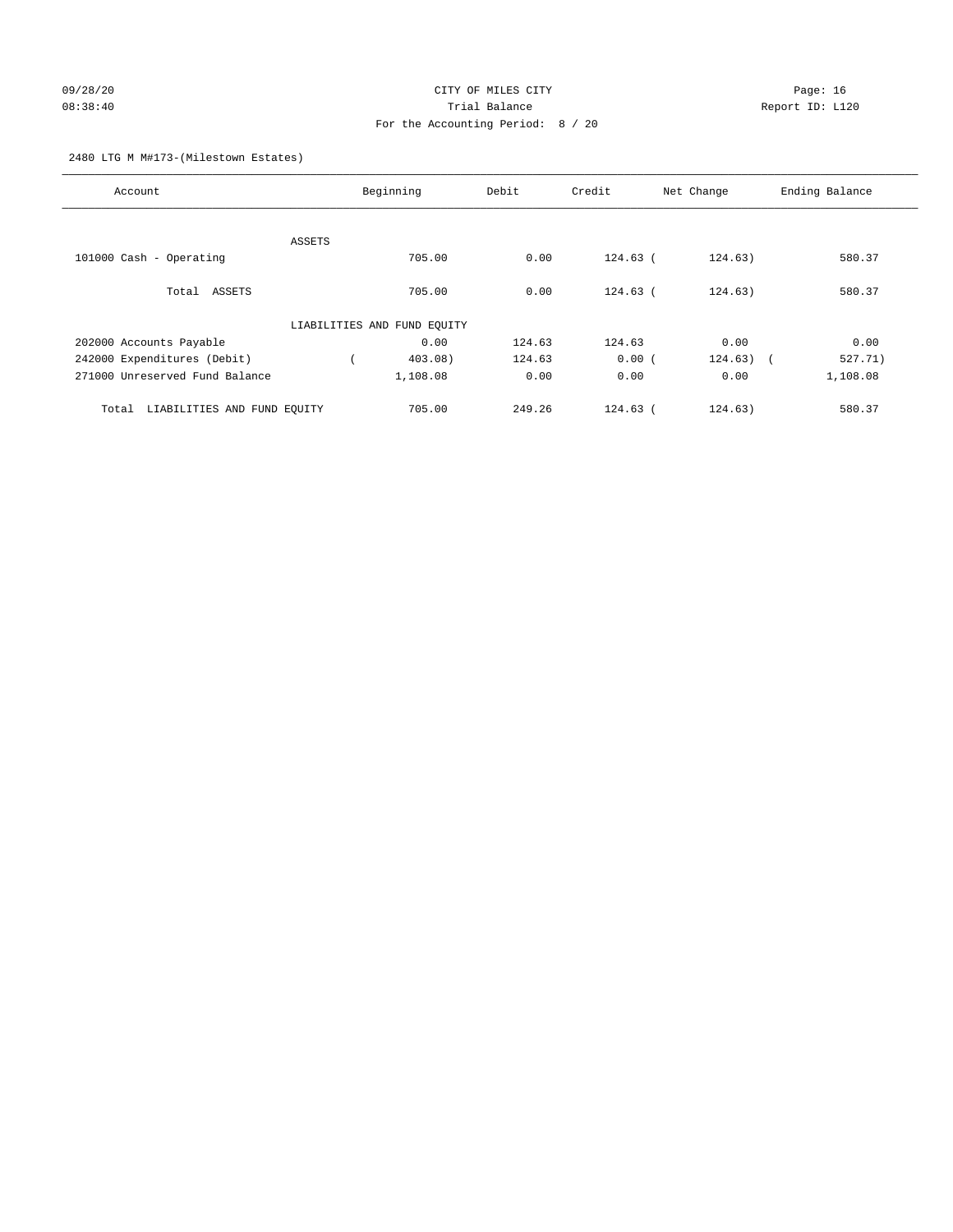## 09/28/20 Page: 17 CHTY OF MILES CITY CONTROL CONTROL Page: 17 08:38:40 Report ID: L120 For the Accounting Period: 8 / 20

2510 STR MAINT DIST #204

| Account                                    | Beginning                   | Debit      | Credit       | Net Change    | Ending Balance |
|--------------------------------------------|-----------------------------|------------|--------------|---------------|----------------|
|                                            |                             |            |              |               |                |
| <b>ASSETS</b>                              |                             |            |              |               |                |
| 101000 Cash - Operating                    | 366, 262. 73                | 8,519.25   | 494,839.37 ( | 486,320.12) ( | 120,057.39)    |
| 118130 Special Assessments Receivable 2013 | 32.59                       | 0.00       | 0.00         | 0.00          | 32.59          |
| 118140 Special Assessments Receivables-201 | 31.99                       | 0.00       | 0.00         | 0.00          | 31.99          |
| 118150 Special Assessments Receivables-201 | 34.52                       | 0.00       | 0.00         | 0.00          | 34.52          |
| 118160 Special Assessments Receivables-201 | 493.18                      | 0.00       | $312.22$ (   | 312.22)       | 180.96         |
| 118170 Special Assessments Receivables-201 | 1,686.22                    | 0.00       | 0.00         | 0.00          | 1,686.22       |
| 118180 Special Assessments Received-2018   | 9,415.59                    | 0.00       | 0.00         | 0.00          | 9,415.59       |
| 118190 Special Assessments Receivables-201 | 21,486.30                   | 0.00       | $6,152.92$ ( | 6, 152.92)    | 15, 333. 38    |
| 172000 Revenues (Credit)                   | 23, 274. 48)                | 0.00       | 8,170.45 (   | $8,170.45$ (  | 31, 444.93)    |
| Total ASSETS                               | 376,168.64                  | 8,519.25   | 509,474.96 ( | 500,955.71) ( | 124,787.07)    |
|                                            | LIABILITIES AND FUND EQUITY |            |              |               |                |
| 202000 Accounts Payable                    | 19,756.75                   | 458,479.03 | 458,479.03   | 0.00          | 19,756.75      |
| 223000 Deferred Revenue/Uncollected Taxes  | 33,180.40                   | 6,465.14   | 0.00(        | 6, 465.14)    | 26,715.26      |
| 242000 Expenditures (Debit)                | 100,034.09<br>$\left($      | 494,839.37 | 348.80 (     | 494,490.57) ( | 594, 524. 66)  |
| 271000 Unreserved Fund Balance             | 423, 265.58                 | 0.00       | 0.00         | 0.00          | 423, 265.58    |
| Total LIABILITIES AND FUND EQUITY          | 376,168.64                  | 959,783.54 | 458,827.83 ( | 500, 955.71)  | 124,787.07)    |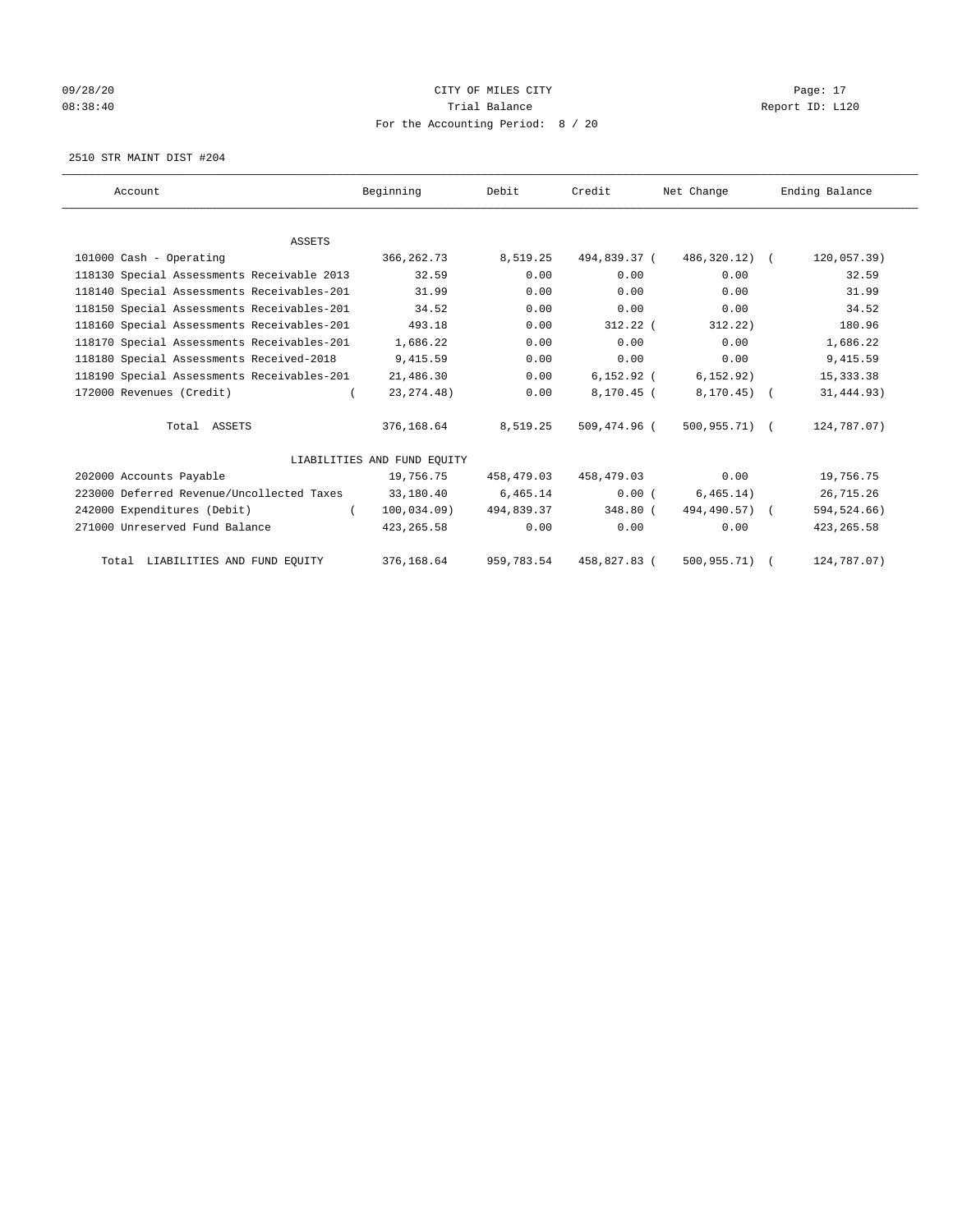## 09/28/20 Page: 18 08:38:40 Report ID: L120 For the Accounting Period: 8 / 20

2520 STR MAINT DIST #205

| Account                                    | Beginning                   | Debit     | Credit       | Net Change     | Ending Balance |
|--------------------------------------------|-----------------------------|-----------|--------------|----------------|----------------|
|                                            |                             |           |              |                |                |
| <b>ASSETS</b>                              |                             |           |              |                |                |
| 101000 Cash - Operating                    | 222,445.70                  | 1,545.65  | 13,228.69 (  | 11,683.04)     | 210,762.66     |
| 118140 Special Assessments Receivables-201 | 214.50                      | 0.00      | 0.00         | 0.00           | 214.50         |
| 118150 Special Assessments Receivables-201 | 210.08                      | 0.00      | 0.00         | 0.00           | 210.08         |
| 118160 Special Assessments Receivables-201 | 317.14                      | 0.00      | 0.00         | 0.00           | 317.14         |
| 118170 Special Assessments Receivables-201 | 1,646.90                    | 0.00      | 0.00         | 0.00           | 1,646.90       |
| 118180 Special Assessments Received-2018   | 4,516.35                    | 0.00      | 0.00         | 0.00           | 4,516.35       |
| 118190 Special Assessments Receivables-201 | 3,427.49                    | 0.00      | $1,083.31$ ( | 1,083.31)      | 2,344.18       |
| 172000 Revenues (Credit)                   | 4,463.66)                   | 0.00      | $1,458.45$ ( | $1,458.45$ (   | 5,922.11)      |
| Total ASSETS                               | 228,314.50                  | 1,545.65  | 15,770.45 (  | 14,224.80)     | 214,089.70     |
|                                            | LIABILITIES AND FUND EQUITY |           |              |                |                |
| 202000 Accounts Payable                    | 0.00                        | 3,475.35  | 3,475.35     | 0.00           | 0.00           |
| 223000 Deferred Revenue/Uncollected Taxes  | 10,332.30                   | 1,083.31  | 0.00(        | 1,083.31)      | 9,248.99       |
| 242000 Expenditures (Debit)                | 17,905.41)                  | 13,228.69 | 87.20(       | $13, 141.49$ ( | 31,046.90)     |
| 271000 Unreserved Fund Balance             | 235,887.61                  | 0.00      | 0.00         | 0.00           | 235,887.61     |
| Total LIABILITIES AND FUND EQUITY          | 228, 314.50                 | 17,787.35 | $3,562.55$ ( | 14,224.80)     | 214,089.70     |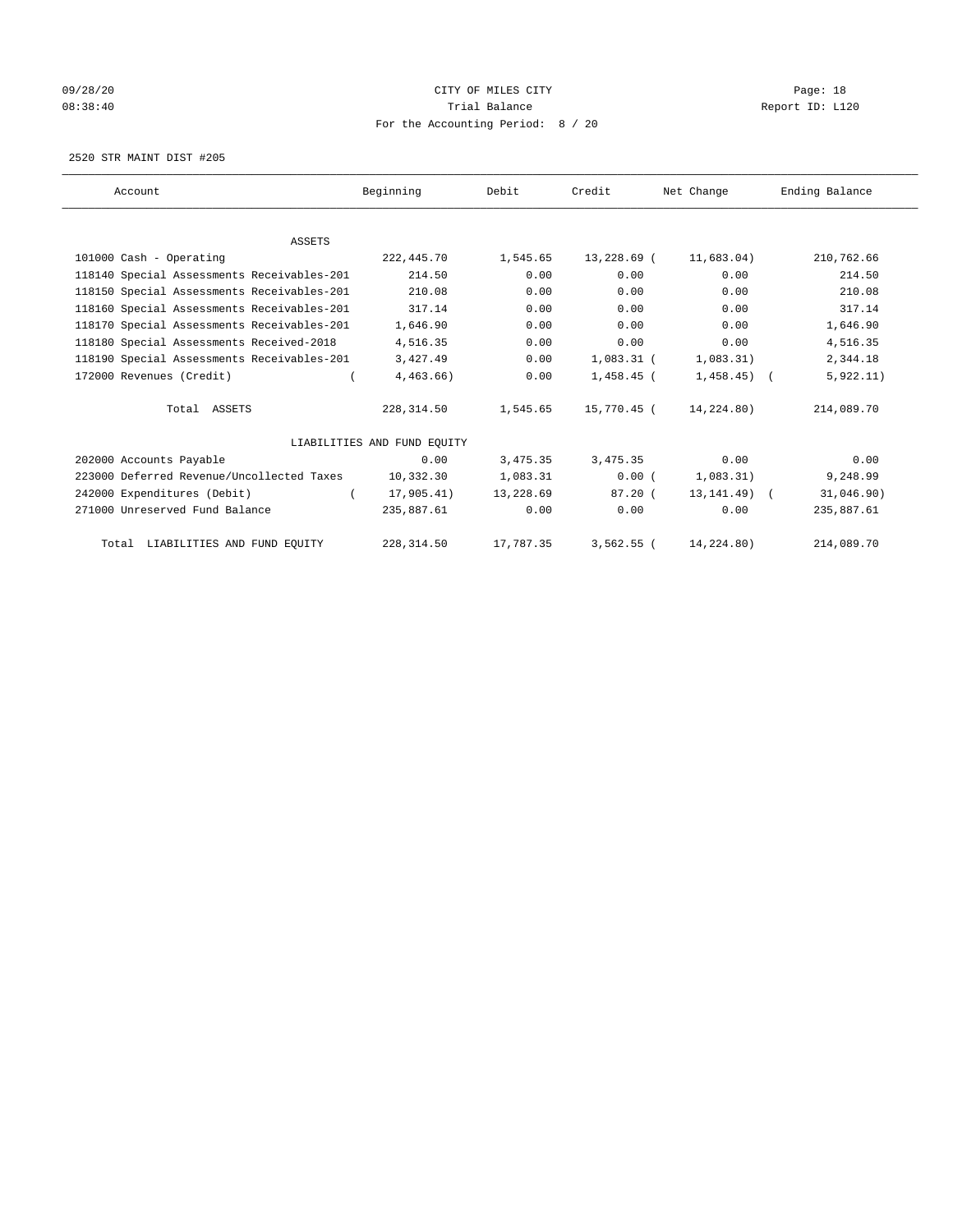2540 STR MAINT DIST#207-(MILESTOWN ESTATES)

| Account                              | Beginning |                             | Debit  | Credit     | Net Change | Ending Balance |
|--------------------------------------|-----------|-----------------------------|--------|------------|------------|----------------|
|                                      |           |                             |        |            |            |                |
|                                      | ASSETS    |                             |        |            |            |                |
| 101000 Cash - Operating              |           | 5,023.18                    | 0.00   | $360.47$ ( | 360.47)    | 4,662.71       |
| Total ASSETS                         |           | 5,023.18                    | 0.00   | $360.47$ ( | 360.47)    | 4,662.71       |
|                                      |           | LIABILITIES AND FUND EQUITY |        |            |            |                |
| 242000 Expenditures (Debit)          |           | 454.57)                     | 360.47 | 0.00(      | $360.47$ ) | 815.04)        |
| 271000 Unreserved Fund Balance       |           | 5,477.75                    | 0.00   | 0.00       | 0.00       | 5,477.75       |
| LIABILITIES AND FUND EOUITY<br>Total |           | 5,023.18                    | 360.47 | 0.00(      | 360.47)    | 4,662.71       |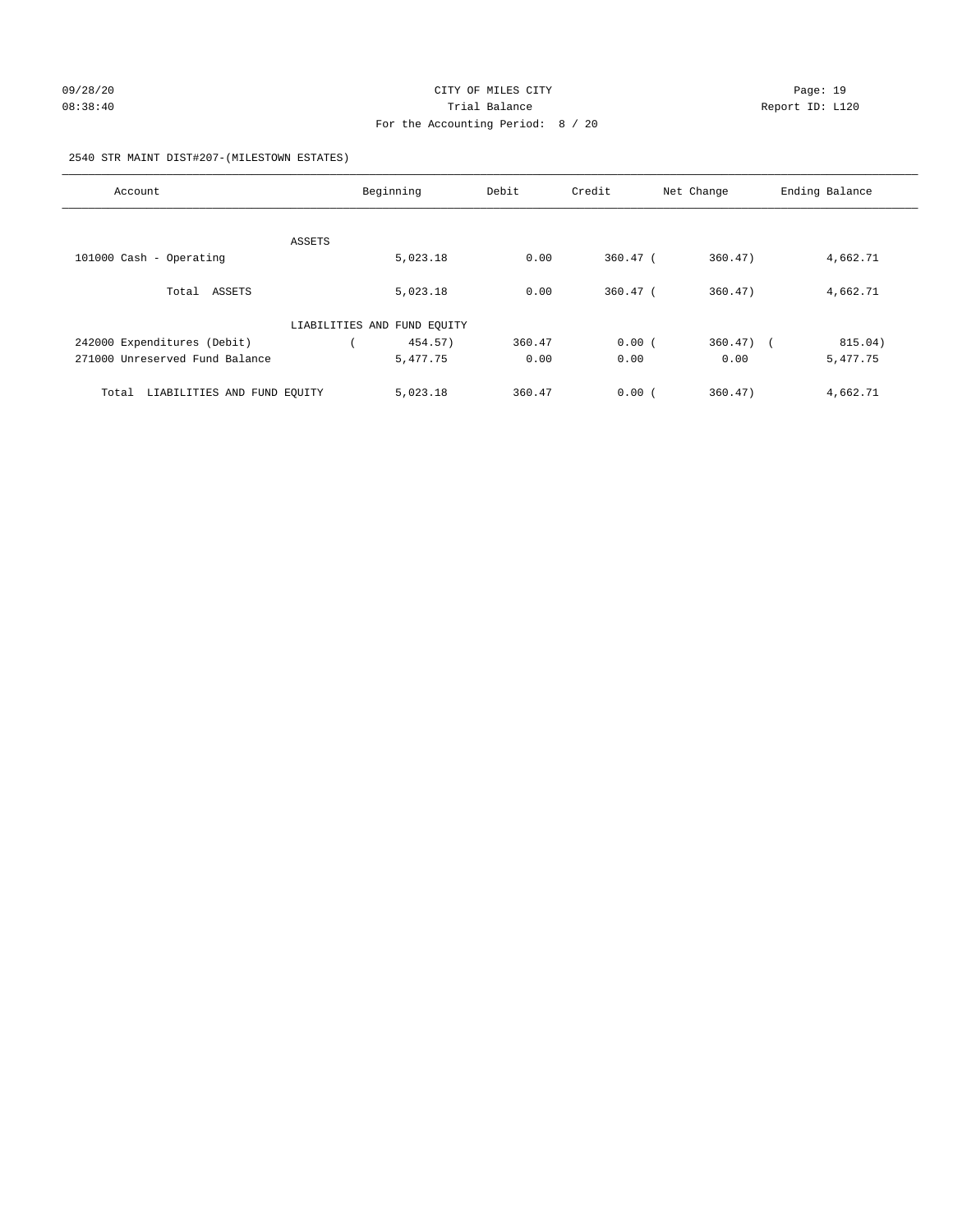| 09/28/20 |  |  |  |
|----------|--|--|--|
| 08:38:40 |  |  |  |

## CITY OF MILES CITY **Example 20** Page: 20 08:38:40 Trial Balance Trial Balance Report ID: L120 For the Accounting Period: 8 / 20

## 2701 Fire Grants

| Account                              | Beginning                   | Debit | Credit | Net Change | Ending Balance |
|--------------------------------------|-----------------------------|-------|--------|------------|----------------|
|                                      |                             |       |        |            |                |
| ASSETS                               |                             |       |        |            |                |
| 101000 Cash - Operating              | 6,108.70                    | 0.00  | 0.00   | 0.00       | 6,108.70       |
|                                      |                             |       |        |            |                |
| Total ASSETS                         | 6,108.70                    | 0.00  | 0.00   | 0.00       | 6,108.70       |
|                                      | LIABILITIES AND FUND EQUITY |       |        |            |                |
| 271000 Unreserved Fund Balance       | 6,108.70                    | 0.00  | 0.00   | 0.00       | 6,108.70       |
|                                      |                             |       |        |            |                |
| LIABILITIES AND FUND EQUITY<br>Total | 6,108.70                    | 0.00  | 0.00   | 0.00       | 6,108.70       |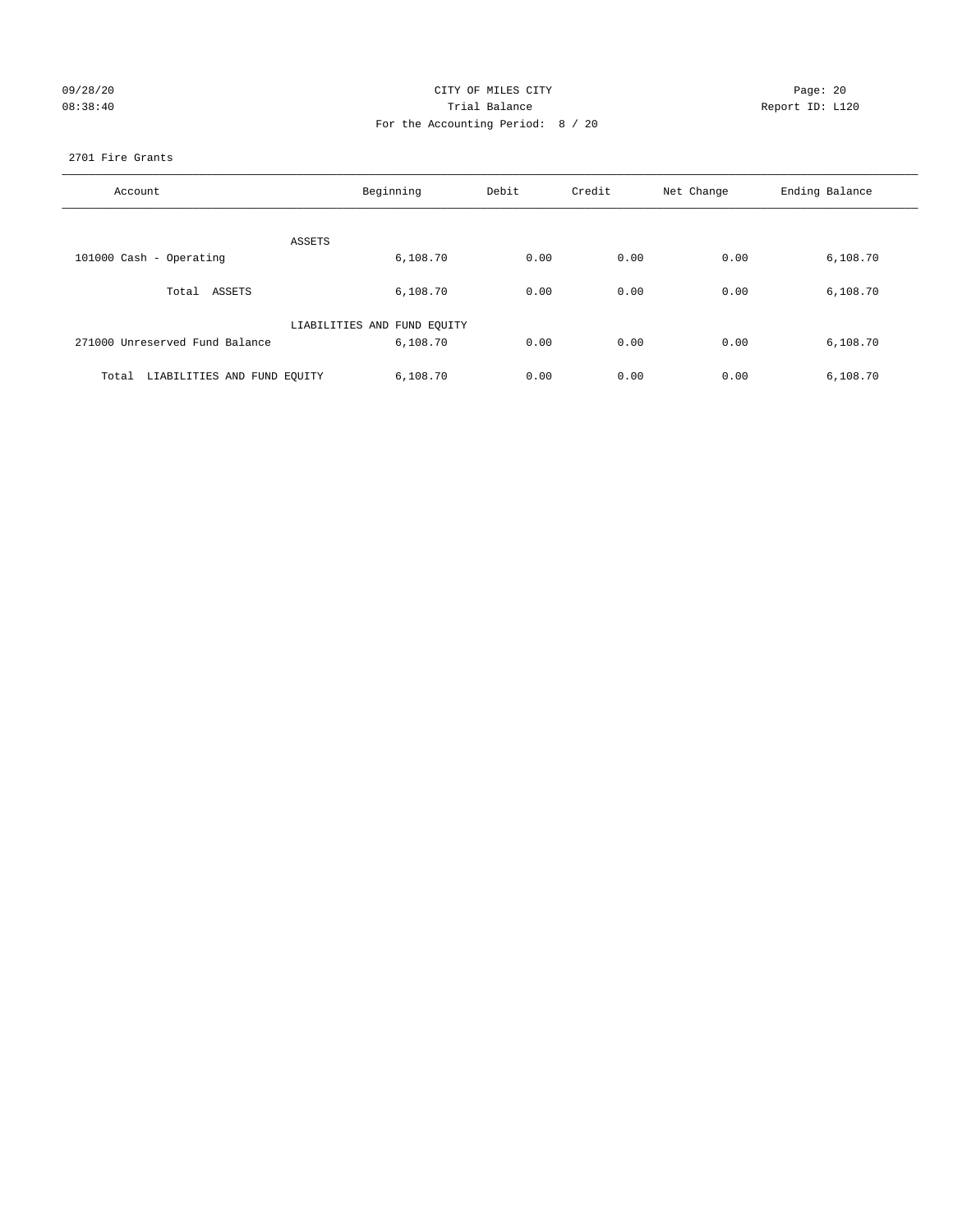## 09/28/20 Page: 21 CITY OF MILES CITY CONTROL CONTROL Page: 21 08:38:40 Report ID: L120 For the Accounting Period: 8 / 20

## 2820 GAS TAX

| Account                              |        | Beginning                   | Debit     | Credit      | Net Change  | Ending Balance    |
|--------------------------------------|--------|-----------------------------|-----------|-------------|-------------|-------------------|
|                                      |        |                             |           |             |             |                   |
|                                      | ASSETS |                             |           |             |             |                   |
| 101000 Cash - Operating              |        | 13,979.82                   | 14,184.04 | 204.33      | 13,979.71   | 27,959.53         |
| 172000 Revenues (Credit)             |        | 14, 183. 99)                | 0.00      | 14,184.04 ( | 14, 184.04) | 28,368.03)        |
| Total ASSETS                         |        | 204.17                      | 14,184.04 | 14,388.37 ( | $204.33)$ ( | 408.50)           |
|                                      |        | LIABILITIES AND FUND EQUITY |           |             |             |                   |
| 242000 Expenditures (Debit)          |        | 204.33)                     | 204.33    | 0.00(       | $204.33)$ ( | 408.66)           |
| 271000 Unreserved Fund Balance       |        | 0.16                        | 0.00      | 0.00        | 0.00        | 0.16              |
| LIABILITIES AND FUND EQUITY<br>Total |        | 204.17)                     | 204.33    | 0.00(       | 204.33)     | 408.50)<br>$\sim$ |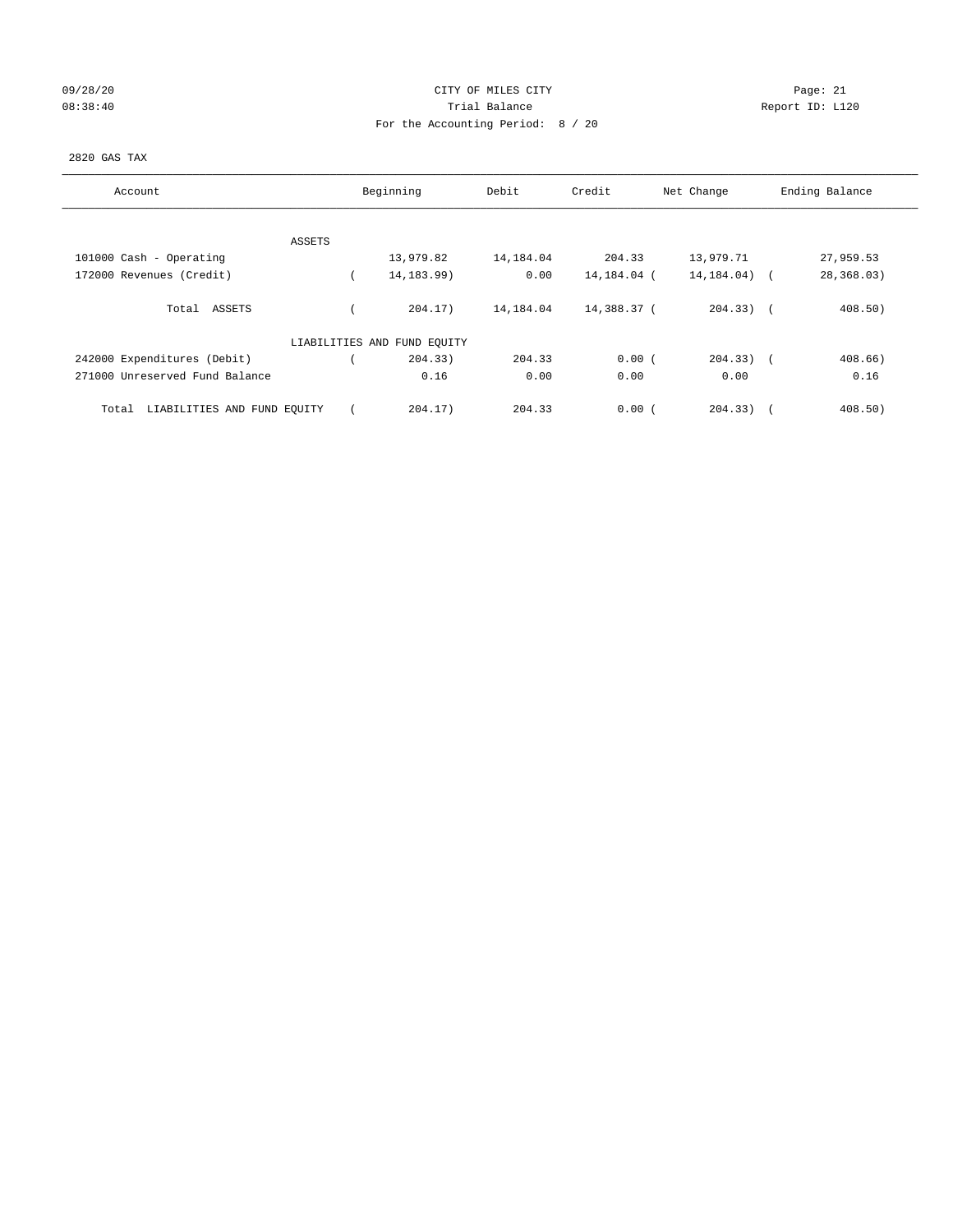| 09/28/20 |  |  |  |  |
|----------|--|--|--|--|
| 08:38:40 |  |  |  |  |

## CITY OF MILES CITY **Example 22** Page: 22 08:38:40 Trial Balance Report ID: L120 For the Accounting Period: 8 / 20

## 2821 HB473- Fuel Tax

| Account                              |        | Beginning                   | Debit | Credit | Net Change | Ending Balance |
|--------------------------------------|--------|-----------------------------|-------|--------|------------|----------------|
|                                      |        |                             |       |        |            |                |
|                                      | ASSETS |                             |       |        |            |                |
| 101000 Cash - Operating              |        | 89,800.00)                  | 0.00  | 0.00   | 0.00       | 89,800.00)     |
| 102131 Restricted Cash- HB473        |        | 89,801.09                   | 0.00  | 0.00   | 0.00       | 89,801.09      |
| Total ASSETS                         |        | 1.09                        | 0.00  | 0.00   | 0.00       | 1.09           |
|                                      |        | LIABILITIES AND FUND EQUITY |       |        |            |                |
| 271000 Unreserved Fund Balance       |        | 1.09                        | 0.00  | 0.00   | 0.00       | 1.09           |
| LIABILITIES AND FUND EQUITY<br>Total |        | 1.09                        | 0.00  | 0.00   | 0.00       | 1.09           |
|                                      |        |                             |       |        |            |                |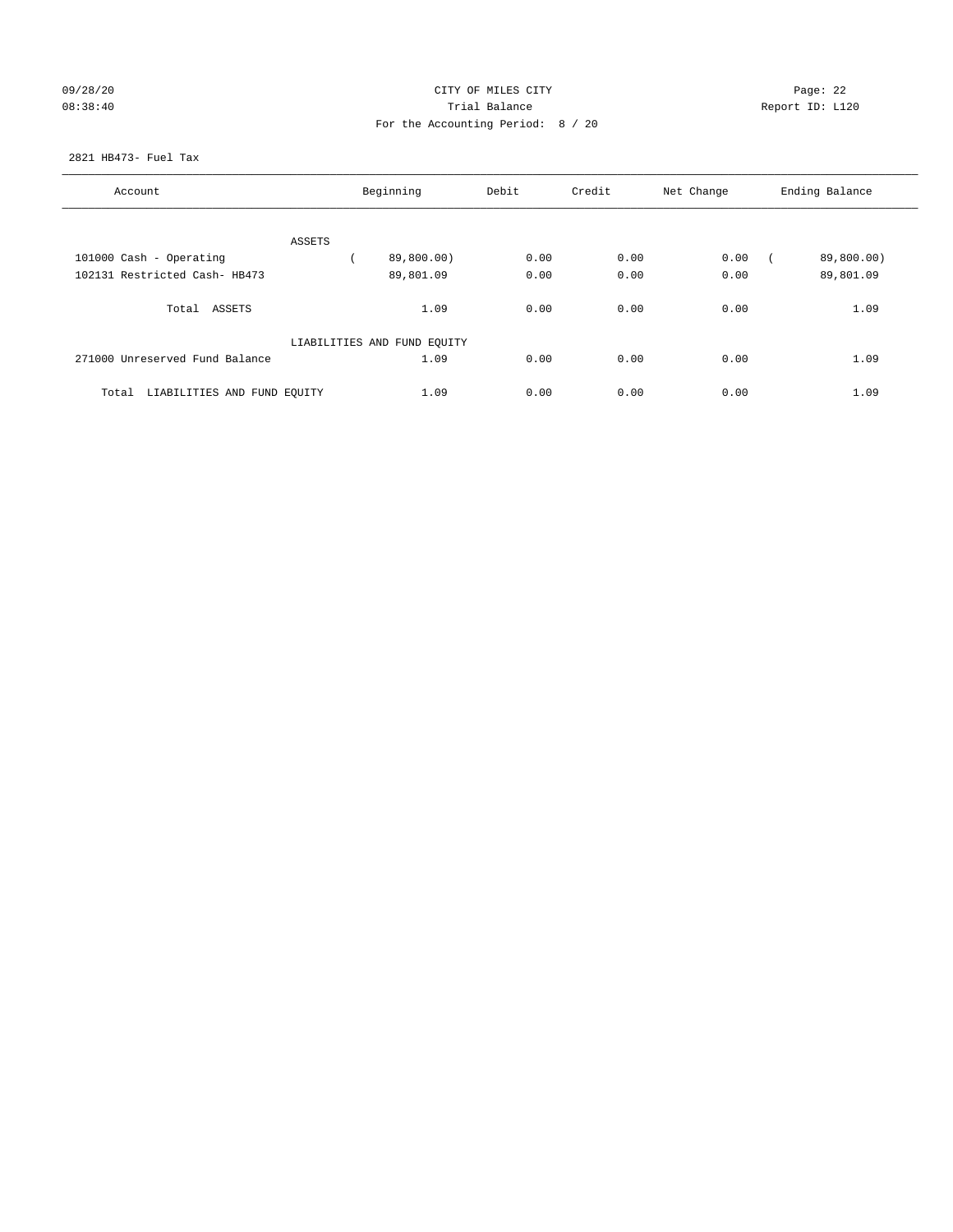## 09/28/20 Page: 23 08:38:40 Trial Balance Report ID: L120 For the Accounting Period: 8 / 20

2850 Southeastern Montana Dispatch-911

| Account                              |        | Beginning                   | Debit     | Credit       | Net Change    | Ending Balance |
|--------------------------------------|--------|-----------------------------|-----------|--------------|---------------|----------------|
|                                      |        |                             |           |              |               |                |
|                                      | ASSETS |                             |           |              |               |                |
| 101000 Cash - Operating              |        | 136,430.57                  | 47,935.32 | 4,679.11     | 43,256.21     | 179,686.78     |
| 172000 Revenues (Credit)             |        | 0.00                        | 0.00      | 47,935.32 (  | 47,935.32)    | 47,935.32)     |
| Total ASSETS                         |        | 136,430.57                  | 47,935.32 | 52,614.43 (  | 4,679.11)     | 131,751.46     |
|                                      |        | LIABILITIES AND FUND EQUITY |           |              |               |                |
| 202000 Accounts Payable              |        | 0.00                        | 4,679.11  | 4,679.11     | 0.00          | 0.00           |
| 242000 Expenditures (Debit)          |        | 9,846.30)                   | 4,679.11  | 0.00(        | $4,679.11)$ ( | 14,525.41)     |
| 271000 Unreserved Fund Balance       |        | 146,276.87                  | 0.00      | 0.00         | 0.00          | 146,276.87     |
| LIABILITIES AND FUND EQUITY<br>Total |        | 136,430.57                  | 9,358.22  | $4.679.11$ ( | 4,679.11)     | 131,751.46     |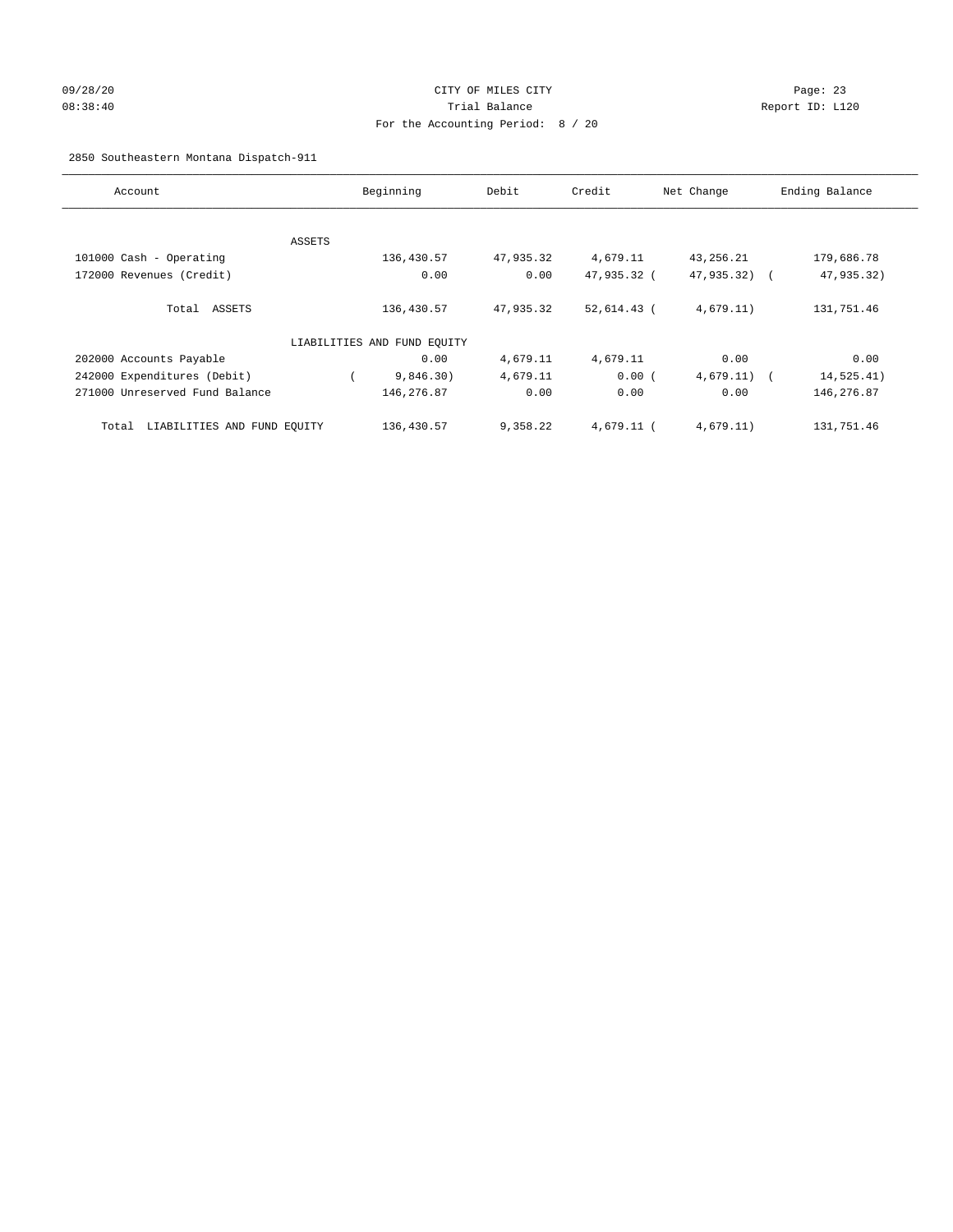## 09/28/20 Page: 24 08:38:40 Report ID: L120 For the Accounting Period: 8 / 20

#### 2880 LIBRARY GRANTS

| Account                                    | Beginning                   | Debit  | Credit     | Net Change | Ending Balance |
|--------------------------------------------|-----------------------------|--------|------------|------------|----------------|
|                                            |                             |        |            |            |                |
| ASSETS                                     |                             |        |            |            |                |
| 101000 Cash - Operating                    | 413.00                      | 0.00   | 0.00       | 0.00       | 413.00         |
| 101003 Cash - per capita                   | 19, 135. 11                 | 0.00   | 0.00       | 0.00       | 19, 135. 11    |
| 101020 Cash - Partners Program             | 30,424.20                   | 0.00   | $351.06$ ( | 351.06)    | 30,073.14      |
| 101021 Cash-One Time Endowments            | 1,784.09                    | 0.00   | 0.00       | 0.00       | 1,784.09       |
| 101030 Cash - Sagebrush Fed/Base Grant     | 16,388.66                   | 0.00   | 0.00       | 0.00       | 16,388.66      |
| 101032 Cash- Library Board of Trustees Mul | 84,050.97                   | 0.00   | 0.00       | 0.00       | 84,050.97      |
| Total ASSETS                               | 152,196.03                  | 0.00   | 351.06 (   | 351.06)    | 151,844.97     |
|                                            | LIABILITIES AND FUND EQUITY |        |            |            |                |
| 202000 Accounts Payable                    | 0.00                        | 351.06 | 351.06     | 0.00       | 0.00           |
| 242000 Expenditures (Debit)                | 1,794.50)                   | 351.06 | 0.00(      | 351.06)    | 2, 145.56)     |
| 271000 Unreserved Fund Balance             | 153,990.53                  | 0.00   | 0.00       | 0.00       | 153,990.53     |
| LIABILITIES AND FUND EQUITY<br>Total       | 152,196.03                  | 702.12 | 351.06 (   | 351.06)    | 151,844.97     |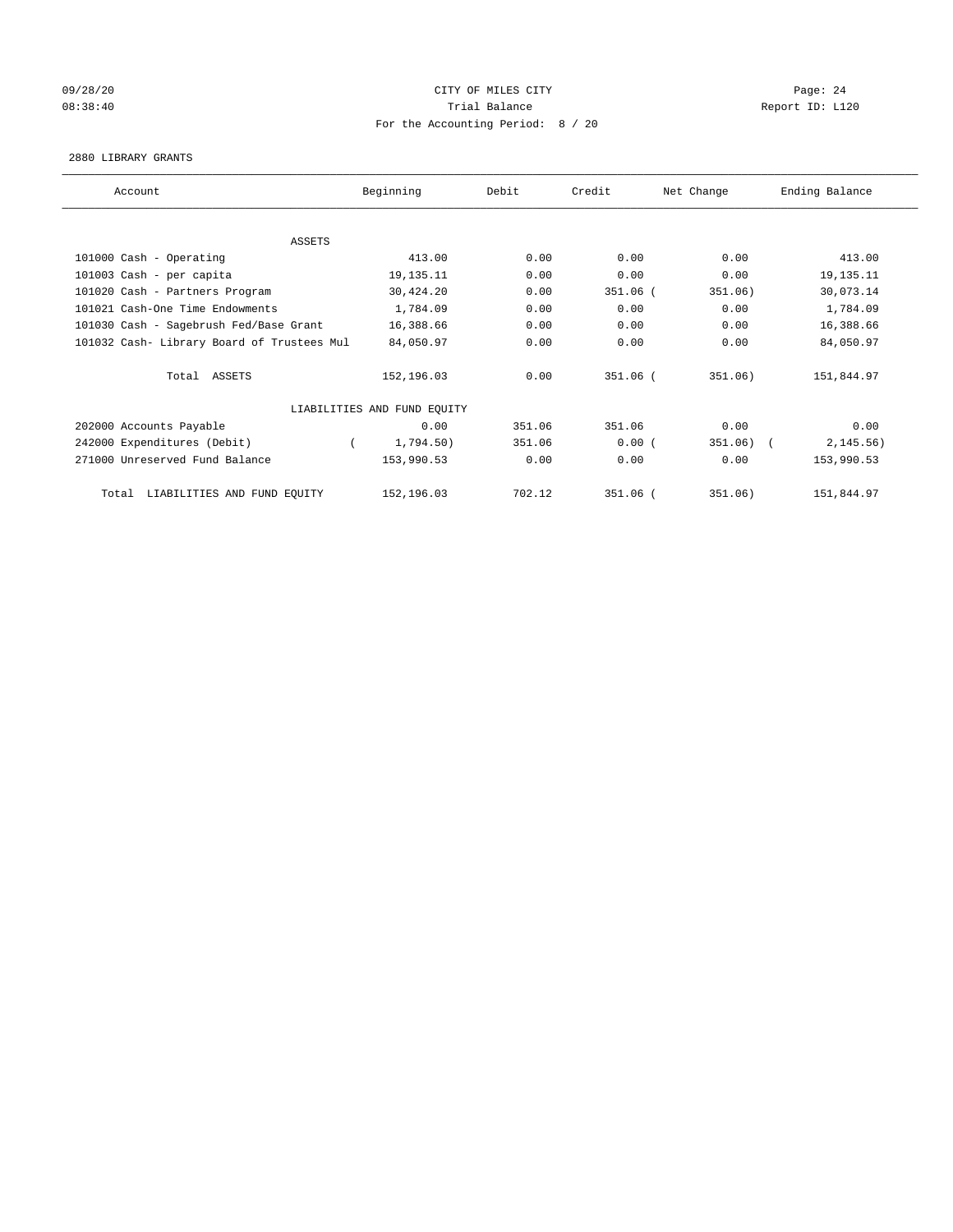## 09/28/20 Page: 25 08:38:40 Trial Balance Report ID: L120 For the Accounting Period: 8 / 20

2935 Historic Preservation

| Account                              |        | Beginning                   | Debit  | Credit     | Net Change   | Ending Balance |
|--------------------------------------|--------|-----------------------------|--------|------------|--------------|----------------|
|                                      |        |                             |        |            |              |                |
|                                      | ASSETS |                             |        |            |              |                |
| 101000 Cash - Operating              |        | 20,443.59                   | 0.00   | $242.00$ ( | 242.00       | 20,201.59      |
|                                      |        |                             |        |            |              |                |
| Total<br>ASSETS                      |        | 20,443.59                   | 0.00   | $242.00$ ( | 242.00       | 20,201.59      |
|                                      |        | LIABILITIES AND FUND EQUITY |        |            |              |                |
| 202000 Accounts Payable              |        | 0.00                        | 0.03   | 0.03       | 0.00         | 0.00           |
| 242000 Expenditures (Debit)          |        | 294.70)                     | 242.00 | 0.00(      | $242.00$ ) ( | 536.70)        |
| 271000 Unreserved Fund Balance       |        | 20,738.29                   | 0.00   | 0.00       | 0.00         | 20,738.29      |
|                                      |        |                             |        |            |              |                |
| LIABILITIES AND FUND EQUITY<br>Total |        | 20,443.59                   | 242.03 | 0.03(      | 242.00       | 20,201.59      |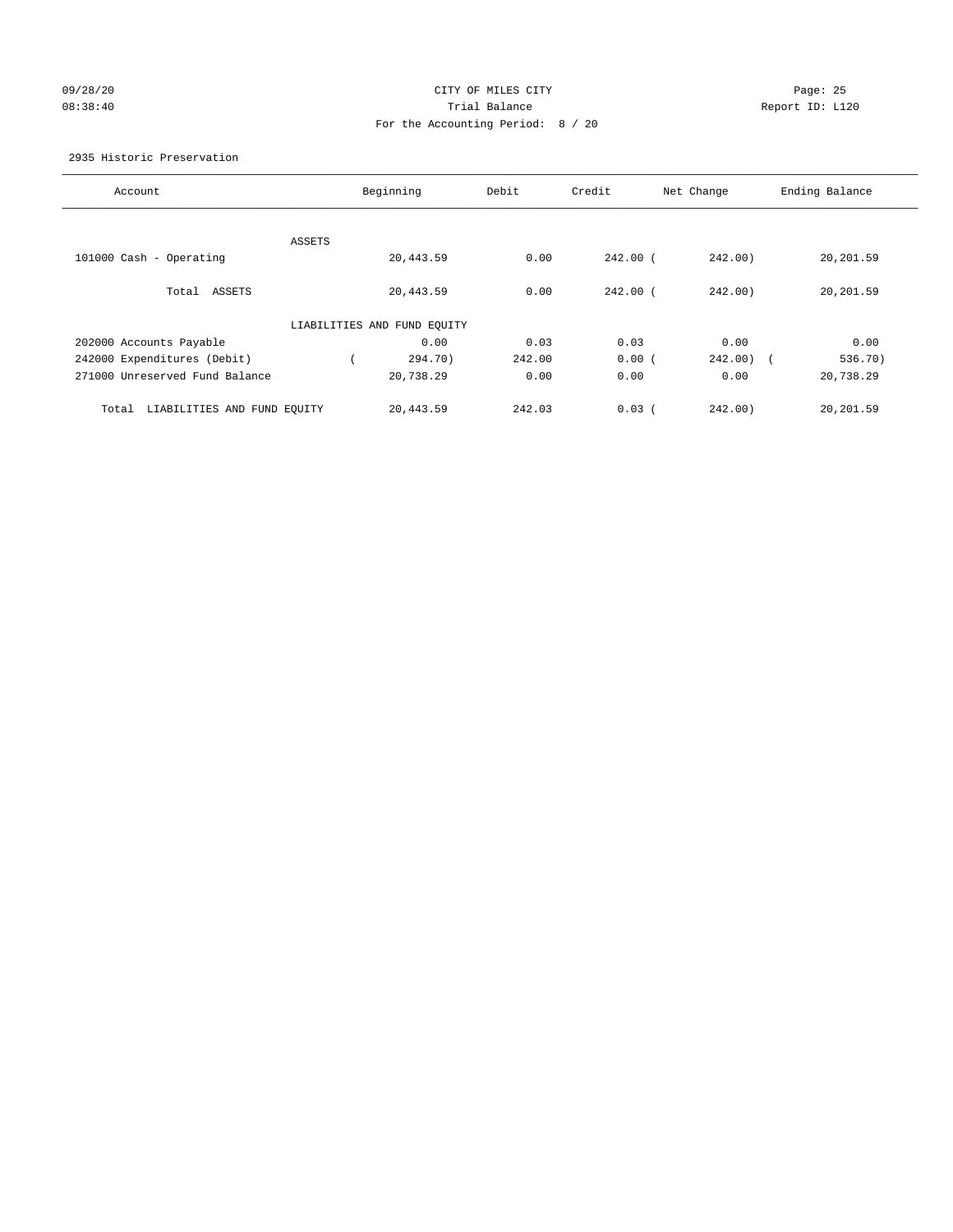# 09/28/20 Page: 26 CITY OF MILES CITY CONTROL CONTROL Page: 26 08:38:40 Trial Balance Trial Balance Report ID: L120 For the Accounting Period: 8 / 20

2985 RETIRED SENIOR VOLUNTEER PROG (RSVP)

| Account                                    | Beginning                   | Debit      | Credit       | Net Change   | Ending Balance |
|--------------------------------------------|-----------------------------|------------|--------------|--------------|----------------|
|                                            |                             |            |              |              |                |
| ASSETS                                     |                             |            |              |              |                |
| 101000 Cash - Operating                    | 7,971.64)                   | 8,072.48   | 8,371.09 (   | $298.61)$ (  | 8, 270.25)     |
| 101004 RSVP Non-Federal Cash Operating-Cus | 10,636.78                   | 1,547.29   | 201.18       | 1,346.11     | 11,982.89      |
| 101008 RSVP- Custer Excess                 | 11,132.04                   | 0.00       | 1,587.08 (   | $1,587.08$ ) | 9,544.96       |
| 103100 Petty Cash-                         | 200.00                      | 0.00       | 0.00         | 0.00         | 200.00         |
| 172000 Revenues (Credit)                   | 0.00                        | 0.00       | 8,734.69 (   | 8,734.69)    | 8,734.69)      |
| Total ASSETS                               | 13,997.18                   | 9,619.77   | 18,894.04 (  | 9,274.27)    | 4,722.91       |
|                                            | LIABILITIES AND FUND EQUITY |            |              |              |                |
| 202000 Accounts Payable                    | 0.00                        | 2,913.49   | 2,913.49     | 0.00         | 0.00           |
| 242000 Expenditures (Debit)                | 8,477.24)                   | 10,202.07  | 927.80 (     | 9, 274, 27)  | 17,751.51)     |
| 271000 Unreserved Fund Balance             | 22, 474.42                  | 0.00       | 0.00         | 0.00         | 22, 474.42     |
| LIABILITIES AND FUND EQUITY<br>Total       | 13,997.18                   | 13, 115.56 | $3,841.29$ ( | 9, 274.27)   | 4,722.91       |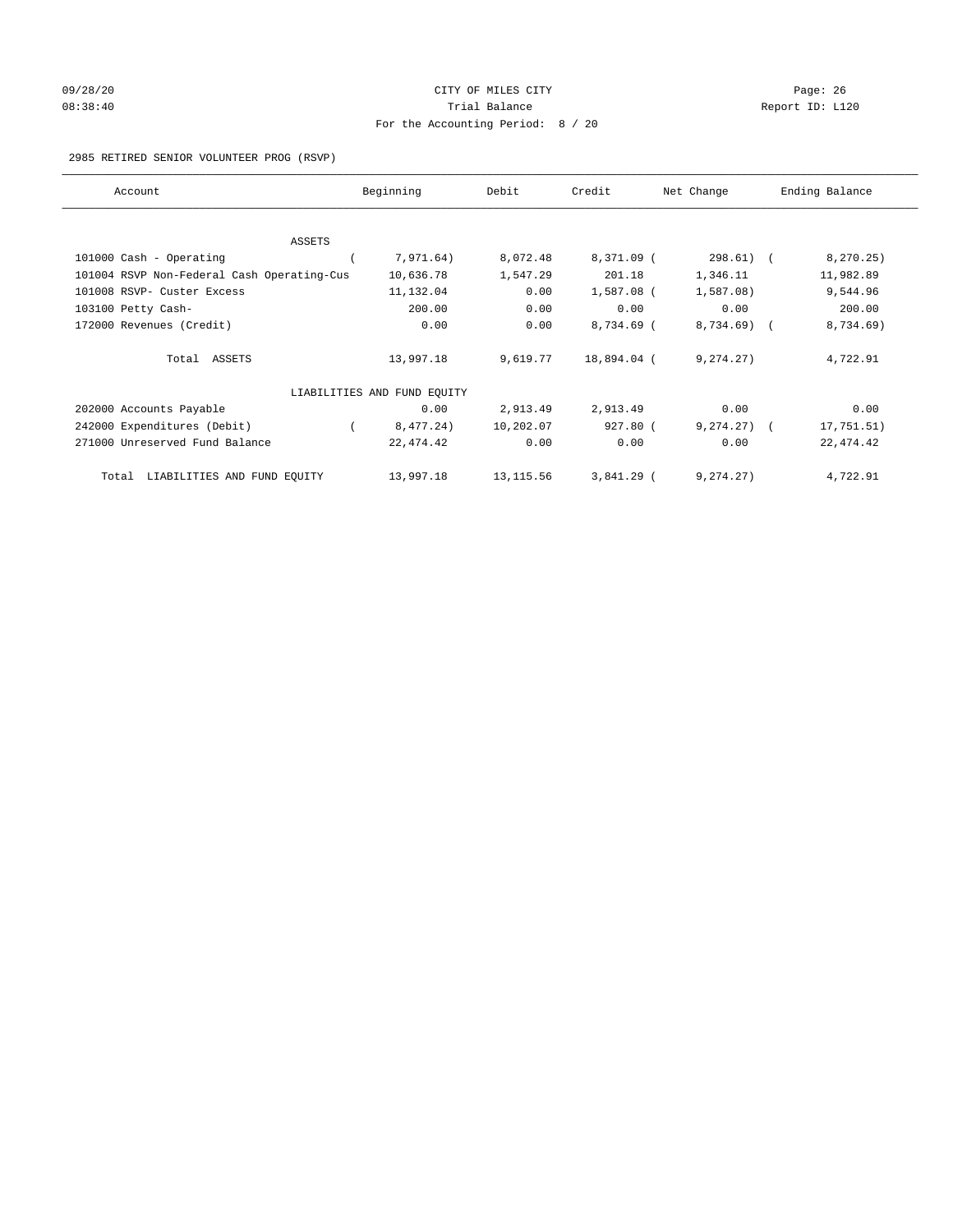## 09/28/20 Page: 27 08:38:40 Trial Balance Report ID: L120 For the Accounting Period: 8 / 20

3400 SID REVOLVING FUND

| Account                              | Beginning                               | Debit | Credit | Net Change | Ending Balance |
|--------------------------------------|-----------------------------------------|-------|--------|------------|----------------|
| ASSETS                               |                                         |       |        |            |                |
| 101000 Cash - Operating              | 2,985.00                                | 0.00  | 0.00   | 0.00       | 2,985.00       |
| Total ASSETS                         | 2,985.00                                | 0.00  | 0.00   | 0.00       | 2,985.00       |
| 271000 Unreserved Fund Balance       | LIABILITIES AND FUND EQUITY<br>2,985.00 | 0.00  | 0.00   | 0.00       | 2,985.00       |
| LIABILITIES AND FUND EQUITY<br>Total | 2,985.00                                | 0.00  | 0.00   | 0.00       | 2,985.00       |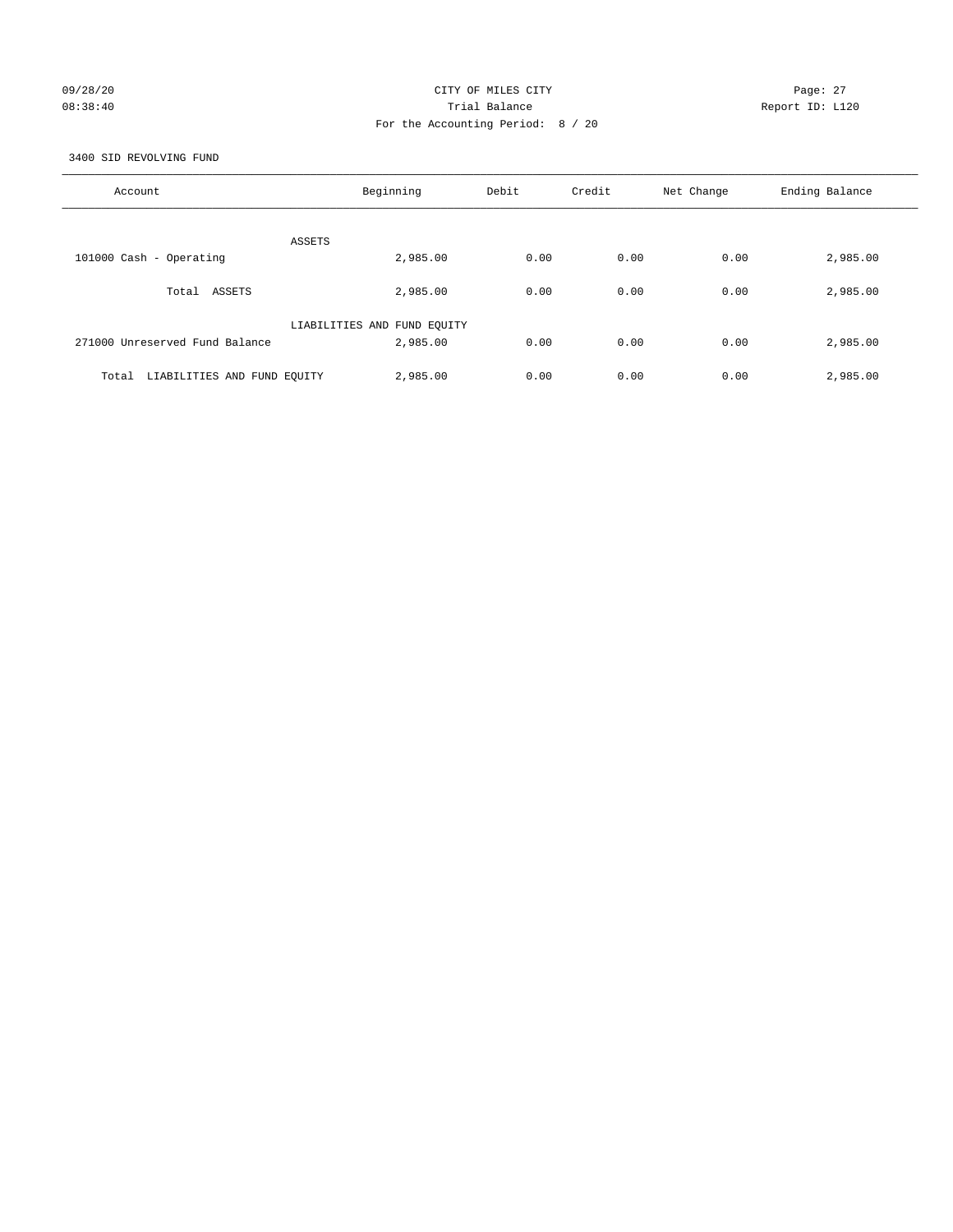## 09/28/20 Page: 28 08:38:40 Report ID: L120 For the Accounting Period: 8 / 20

## 3670 SID 211

| Account                                   | Beginning                   | Debit    | Credit       | Net Change | Ending Balance |
|-------------------------------------------|-----------------------------|----------|--------------|------------|----------------|
|                                           |                             |          |              |            |                |
| ASSETS                                    |                             |          |              |            |                |
| 101000 Cash - Operating                   | 9,766.70                    | 0.00     | $2,135.39$ ( | 2, 135.39) | 7,631.31       |
| 119000 Special Assmt Recbl - Deferred     | 31,921.37                   | 0.00     | 0.00         | 0.00       | 31,921.37      |
| Total ASSETS                              | 41,688.07                   | 0.00     | $2,135.39$ ( | 2, 135.39) | 39,552.68      |
|                                           | LIABILITIES AND FUND EQUITY |          |              |            |                |
| 202000 Accounts Payable                   | 0.00                        | 2,135.39 | 2,135.39     | 0.00       | 0.00           |
| 223000 Deferred Revenue/Uncollected Taxes | 31,921.37                   | 0.00     | 0.00         | 0.00       | 31,921.37      |
| 242000 Expenditures (Debit)               | 0.00                        | 2,135.39 | 0.00(        | 2, 135.39) | 2, 135.39)     |
| 271000 Unreserved Fund Balance            | 9,766.70                    | 0.00     | 0.00         | 0.00       | 9,766.70       |
| LIABILITIES AND FUND EQUITY<br>Total      | 41,688.07                   | 4,270.78 | 2,135.39 (   | 2, 135.39) | 39,552.68      |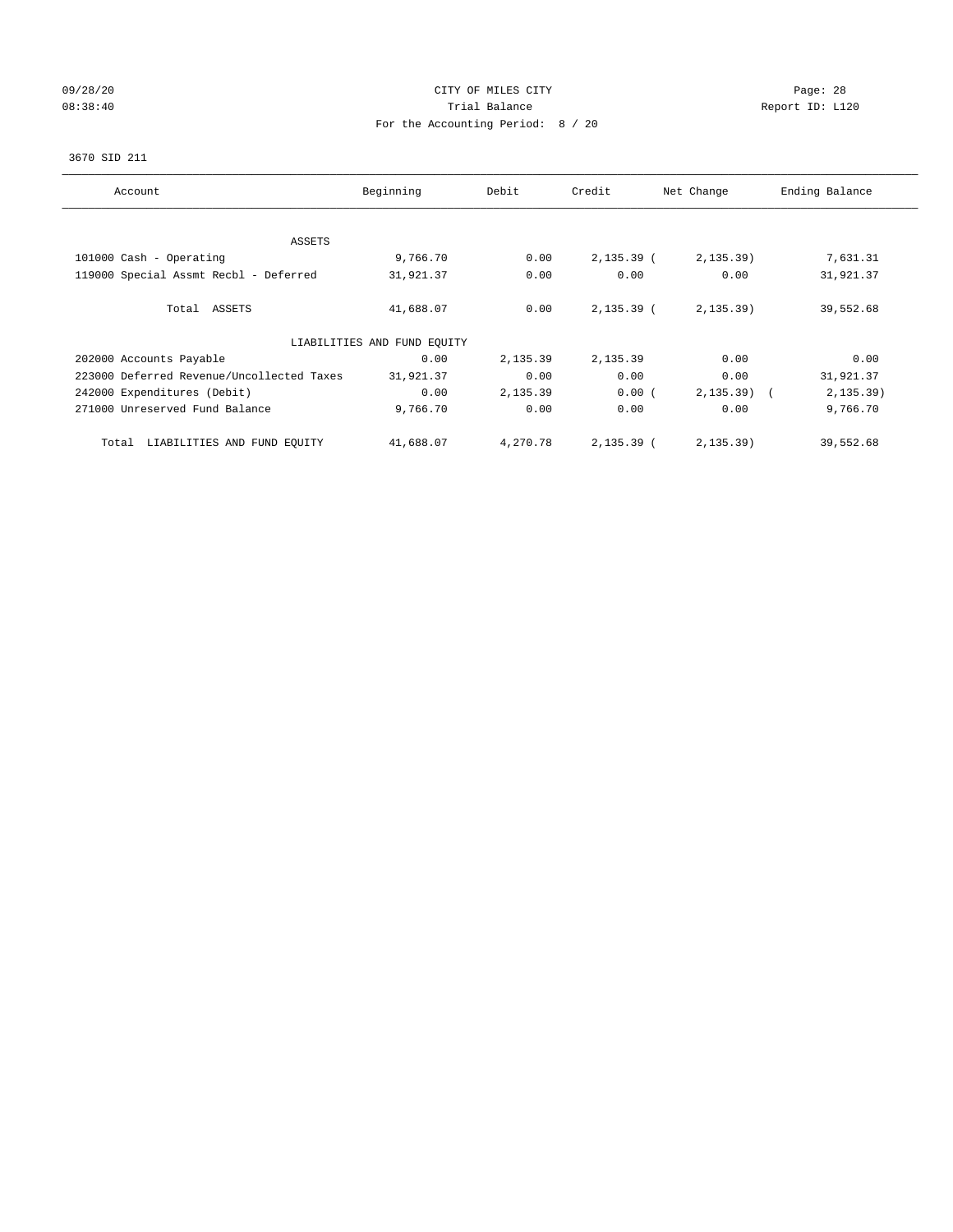4000 General Fund Capitol Improvement Fund

| Account                              | Beginning                   | Debit | Credit | Net Change | Ending Balance |
|--------------------------------------|-----------------------------|-------|--------|------------|----------------|
| ASSETS                               |                             |       |        |            |                |
| 101000 Cash - Operating              | 39,001.41                   | 0.00  | 0.00   | 0.00       | 39,001.41      |
| Total ASSETS                         | 39,001.41                   | 0.00  | 0.00   | 0.00       | 39,001.41      |
|                                      | LIABILITIES AND FUND EQUITY |       |        |            |                |
| 271000 Unreserved Fund Balance       | 39,001.41                   | 0.00  | 0.00   | 0.00       | 39,001.41      |
| LIABILITIES AND FUND EQUITY<br>Total | 39,001.41                   | 0.00  | 0.00   | 0.00       | 39,001.41      |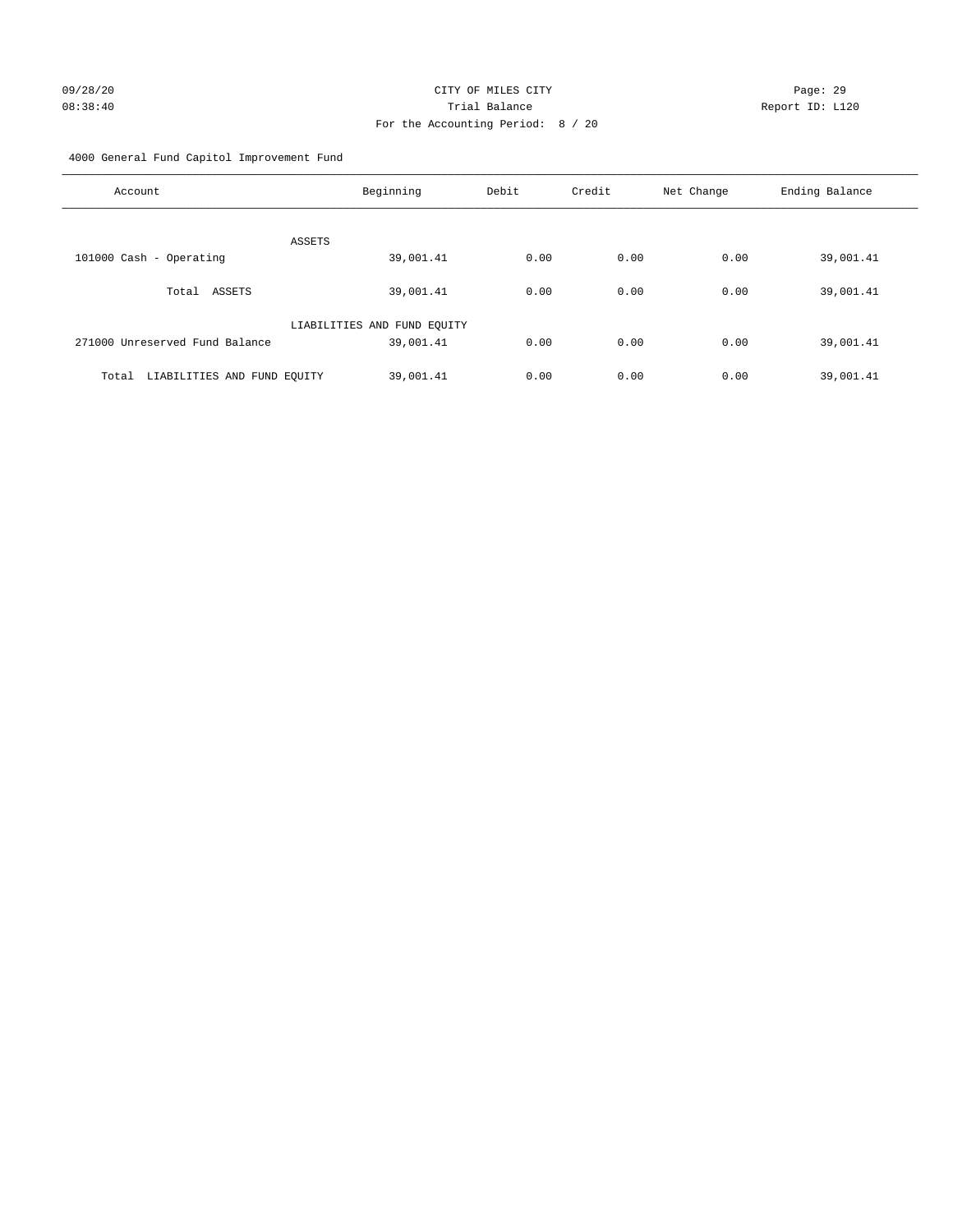# 09/28/20 Page: 30 08:38:40 Trial Balance Report ID: L120 For the Accounting Period: 8 / 20

4050 Ambulance Capital Improvement Fund

| Account                              | Beginning                   | Debit | Credit | Net Change | Ending Balance |
|--------------------------------------|-----------------------------|-------|--------|------------|----------------|
| ASSETS                               |                             |       |        |            |                |
| 101000 Cash - Operating              | 14,129.06                   | 0.00  | 0.00   | 0.00       | 14,129.06      |
| Total ASSETS                         | 14,129.06                   | 0.00  | 0.00   | 0.00       | 14,129.06      |
|                                      | LIABILITIES AND FUND EQUITY |       |        |            |                |
| 271000 Unreserved Fund Balance       | 14,129.06                   | 0.00  | 0.00   | 0.00       | 14,129.06      |
| LIABILITIES AND FUND EQUITY<br>Total | 14,129.06                   | 0.00  | 0.00   | 0.00       | 14,129.06      |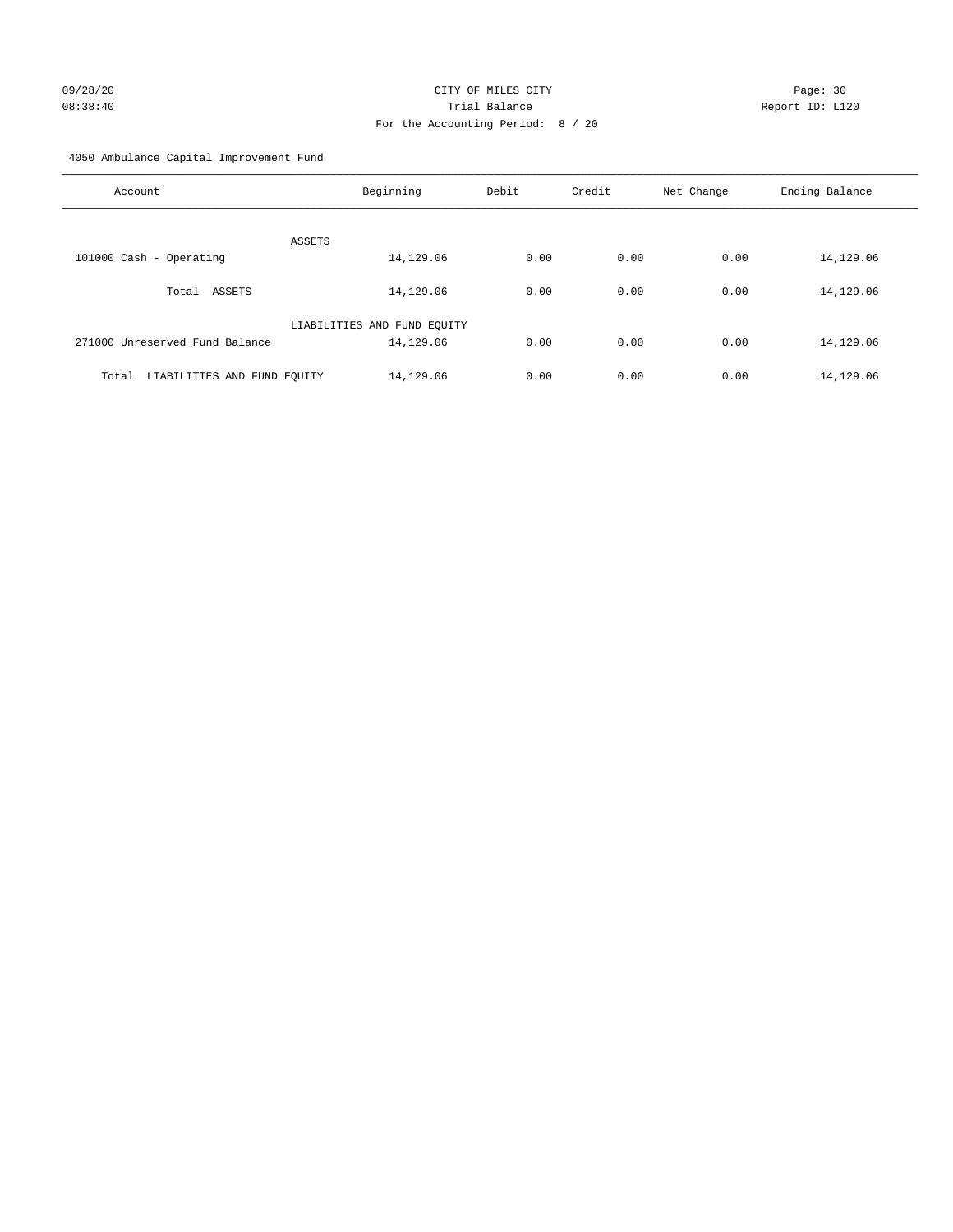## 09/28/20 Page: 31 CITY OF MILES CITY CONTROL CONTROL Page: 31 08:38:40 Trial Balance Report ID: L120 For the Accounting Period: 8 / 20

4060 CAPITAL IMPROV-PUBLIC WORKS

| Account                              | Beginning                   | Debit  | Credit       | Net Change                         | Ending Balance |
|--------------------------------------|-----------------------------|--------|--------------|------------------------------------|----------------|
|                                      |                             |        |              |                                    |                |
|                                      | ASSETS                      |        |              |                                    |                |
| 101000 Cash - Operating              | 210, 327.65                 | 100.00 | 0.00         | 100.00                             | 210, 427.65    |
| 122000 Accounts Receivable           | 0.00                        | 300.00 | 0.00         | 300.00                             | 300.00         |
| 172000 Revenues (Credit)             | 0.00                        | 0.00   | $400.00$ $($ | 400.00<br>$\overline{\phantom{a}}$ | 400.00         |
| Total ASSETS                         | 210, 327.65                 | 400.00 | 400.00       | 0.00                               | 210, 327.65    |
|                                      | LIABILITIES AND FUND EQUITY |        |              |                                    |                |
| 271000 Unreserved Fund Balance       | 210, 327.65                 | 0.00   | 0.00         | 0.00                               | 210, 327.65    |
| LIABILITIES AND FUND EQUITY<br>Total | 210, 327.65                 | 0.00   | 0.00         | 0.00                               | 210, 327.65    |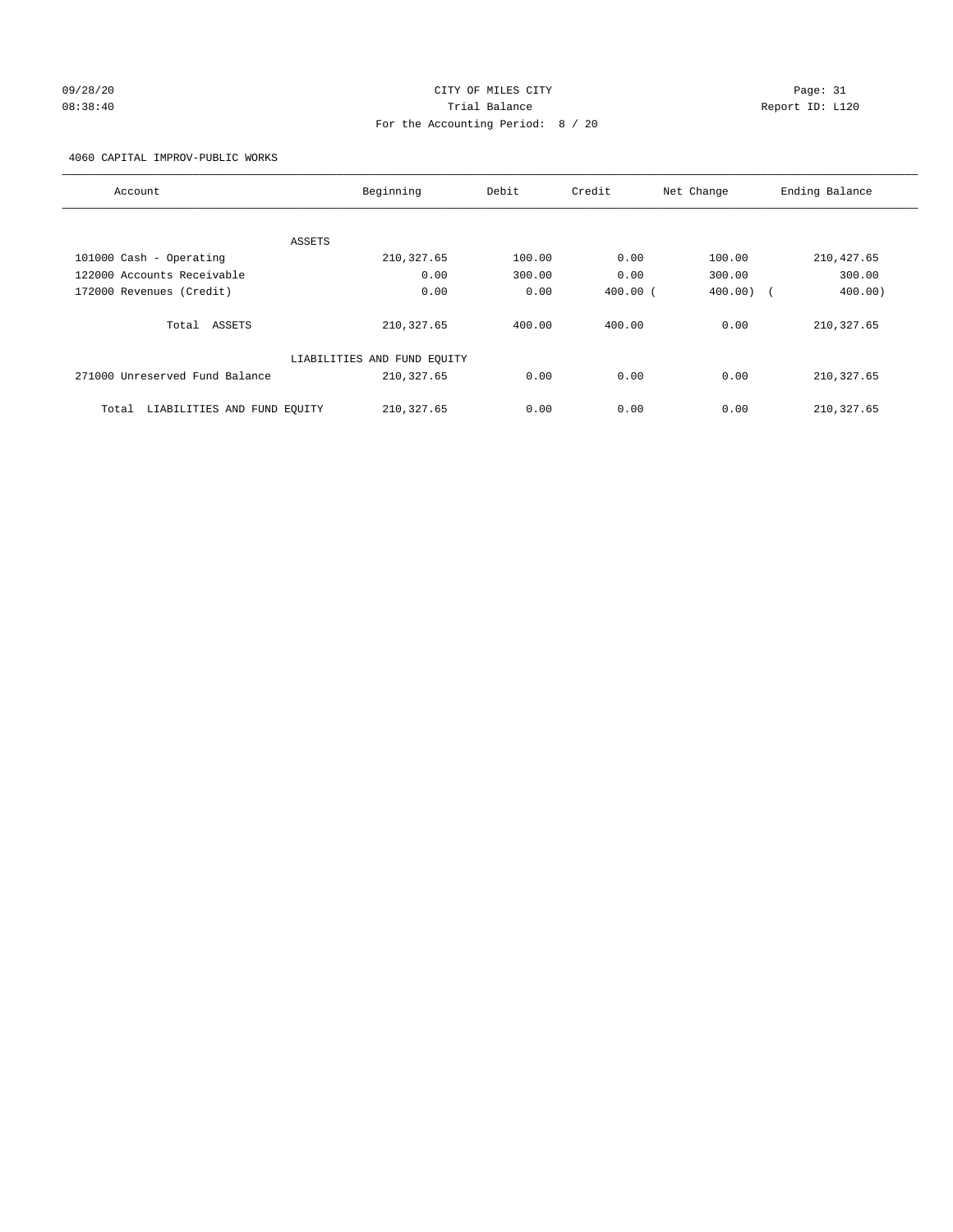## 09/28/20 Page: 32 08:38:40 Trial Balance Report ID: L120 For the Accounting Period: 8 / 20

#### 5210 WATER UTILITY

| Account                                                   | Beginning                   | Debit       | Credit       | Net Change  | Ending Balance                 |
|-----------------------------------------------------------|-----------------------------|-------------|--------------|-------------|--------------------------------|
| ASSETS                                                    |                             |             |              |             |                                |
| 101000 Cash - Operating                                   | 2,364,600.08                | 245,794.45  | 365,833.77 ( | 120,039.32) | 2, 244, 560. 76                |
| 101010 Deposit Cash                                       | 97,250.00                   | 3,150.00    | 2,200.00     | 950.00      | 98,200.00                      |
| 102240 Cash - Replacement & Depreciation                  | 1,489,589.35                | 0.00        | 0.00         | 0.00        | 1,489,589.35                   |
| 102250 Cash - System Devlopment Fees                      | 314,834.92                  | 600.00      | 0.00         | 600.00      | 315, 434.92                    |
| 102270 Cash - Curb Stop Replacement Fee                   | 393,644.01                  | 3,966.02    | 1,830.68     | 2,135.34    | 395,779.35                     |
| 102312 RevBnd/CurYearDebt-DNRC/CarbonTank                 | 11,582.50                   | 11,582.50   | 0.00         | 11,582.50   | 23,165.00                      |
| 102313 RevBnd/CurYearDebt-DNRC/NE WtrLine                 | 11,770.83                   | 11,770.83   | 0.00         | 11,770.83   | 23,541.66                      |
| 102315 RevBnd/CurYearDebt-ARRA/NE Water Li                | 1,515.10                    | 1,515.10    | 0.00         | 1,515.10    | 3,030.20                       |
| 102322 RevBnd/Reserve-DNRC/CarbonTank                     | 153,009.00                  | 0.00        | 0.00         | 0.00        | 153,009.00                     |
| 102323 RevBnd/Reserve-DNRC/NE WtrLine                     | 128,653.00                  | 0.00        | 0.00         | 0.00        | 128,653.00                     |
| 102325 RevBnd/Reserve-ARRA B-NE Waterline                 | 18,245.00                   | 0.00        | 0.00         | 0.00        | 18,245.00                      |
| 103000 Petty Cash                                         | 330.00                      | 0.00        | 0.00         | 0.00        | 330.00                         |
| 122000 Accounts Receivable                                | 264,104.28                  | 281,081.22  | 248,519.05   | 32,562.17   | 296,666.45                     |
| 122020 Accounts Receivable-\$2.00 State Ass               | 48.47                       | 0.00        | $34.47$ (    | 34.47)      | 14.00                          |
| 162000 Deferred outflows-GASB68                           | 93,363.00                   | 0.00        | 0.00         | 0.00        | 93,363.00                      |
| 172000 Revenues (Credit)<br>$\left($                      | 235, 305.54)                | 273.36      | 276,224.82 ( | 275,951.46) | 511,257.00)                    |
| 181000 Land                                               | 41,844.00                   | 0.00        | 0.00         | 0.00        | 41,844.00                      |
| 182000 Buildings                                          | 22,997.00                   | 0.00        | 0.00         | 0.00        | 22,997.00                      |
| 182100 Allowance for Depr - Buildings (Cre(               | 22,997.00)                  | 0.00        | 0.00         | 0.00        | 22,997.00)<br>$\overline{(\ }$ |
| 186000 Machinery and Equipment                            | 667, 141.12                 | 0.00        | 0.00         | 0.00        | 667, 141. 12                   |
| 186100 Allowance for Depr - Machinery & Eq(               | 341,105.00)                 | 0.00        | 0.00         | 0.00        | 341,105.00)                    |
| 188000 Const. Work in Progress-NE Wtr Line                | 353,548.81                  | 0.00        | 0.00         | 0.00        | 353,548.81                     |
| 189100 Source of Supply                                   | 3,542,842.49                | 0.00        | 0.00         | 0.00        | 3,542,842.49                   |
| 189110 Allowance for Depreciation - Source(               | 845,708.00)                 | 0.00        | 0.00         | 0.00        | 845,708.00)<br>$\left($        |
| 189300 Treatment Plant                                    | 3,740,287.07                | 0.00        | 0.00         | 0.00        | 3,740,287.07                   |
| 189310 Allowance for Depr - Treatment Plan(               | 2,126,050.00)               | 0.00        | 0.00         | 0.00        | 2,126,050.00)                  |
| 189400 Transmission & Distribution                        | 15, 285, 414.57             | 0.00        | 0.00         | 0.00        | 15, 285, 414.57                |
| 189410 Allowance for Depr - Trans & Distri( 4,745,415.00) |                             | 0.00        | 0.00         | 0.00        | 4,745,415.00)                  |
| Total ASSETS                                              | 20,680,034.06               | 559,733.48  | 894,642.79 ( | 334,909.31) | 20, 345, 124.75                |
|                                                           | LIABILITIES AND FUND EQUITY |             |              |             |                                |
| 202000 Accounts Payable                                   | 14,805.29                   | 274, 222.04 | 274, 222.04  | 0.00        | 14,805.29                      |
| 214000 Deposits Payable                                   | 97,250.00                   | 2,200.00    | 3,150.00     | 950.00      | 98,200.00                      |
| 214010 Refunds Payable<br>$\left($                        | 334.32)                     | 270.35      | 270.35       | 0.00        | 334.32)                        |
| 223899 Deferred inflows-GASB 68                           | 86,560.00                   | 0.00        | 0.00         | 0.00        | 86,560.00                      |
| 231000 BONDS PAYABLE                                      | 3,970,000.00                | 0.00        | 0.00         | 0.00        | 3,970,000.00                   |
| 237000 Net Pension liability-GASB 68                      | 553,559.00                  | 0.00        | 0.00         | 0.00        | 553,559.00                     |
| 238000 Other Post Employment Benefits                     | 144,330.00                  | 0.00        | 0.00         | 0.00        | 144,330.00                     |
| 239000 Compensated Absences Payable                       | 101,042.00                  | 0.00        | 0.00         | 0.00        | 101,042.00                     |
| 242000 Expenditures (Debit)                               | 155,055.62)                 | 336,088.18  | 228.87 (     | 335,859.31) | 490,914.93)                    |
| 250300 Reserve Revenue Bond - Current Debt                | 323, 303.85                 | 0.00        | 0.00         | 0.00        | 323, 303.85                    |
| 250500 Reserve - System Dev Fees                          | 171,098.25                  | 0.00        | 0.00         | 0.00        | 171,098.25                     |
| 250600 Reserve for Replacement & Depreciat                | 1,351,889.30                | 0.00        | 0.00         | 0.00        | 1,351,889.30                   |
| 271000 Unreserved Fund Balance                            | 518,467.93)                 | 0.00        | 0.00         | 0.00        | 518,467.93)                    |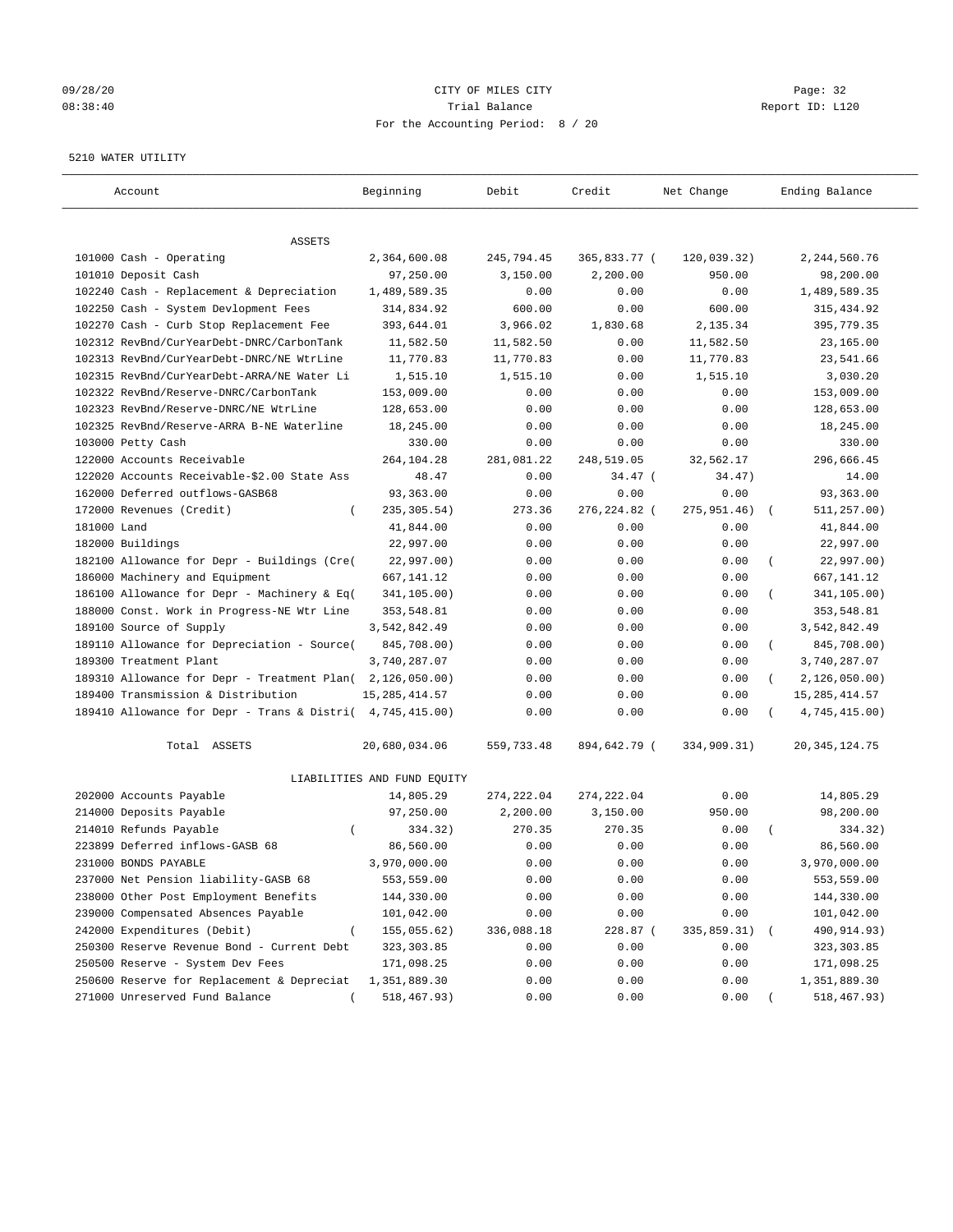## 09/28/20 Page: 33 08:38:40 Trial Balance Report ID: L120 For the Accounting Period: 8 / 20

5210 WATER UTILITY

| Account                              | Beginning     | Debit      | Credit     | Net Change  | Ending Balance   |
|--------------------------------------|---------------|------------|------------|-------------|------------------|
| 272000 Unreserved Retained Earnings  | 14,540,054.24 | 0.00       | 0.00       | 0.00        | 14,540,054.24    |
| LIABILITIES AND FUND EQUITY<br>Total | 20,680,034.06 | 612,780.57 | 277,871,26 | 334,909.31) | 20, 345, 124. 75 |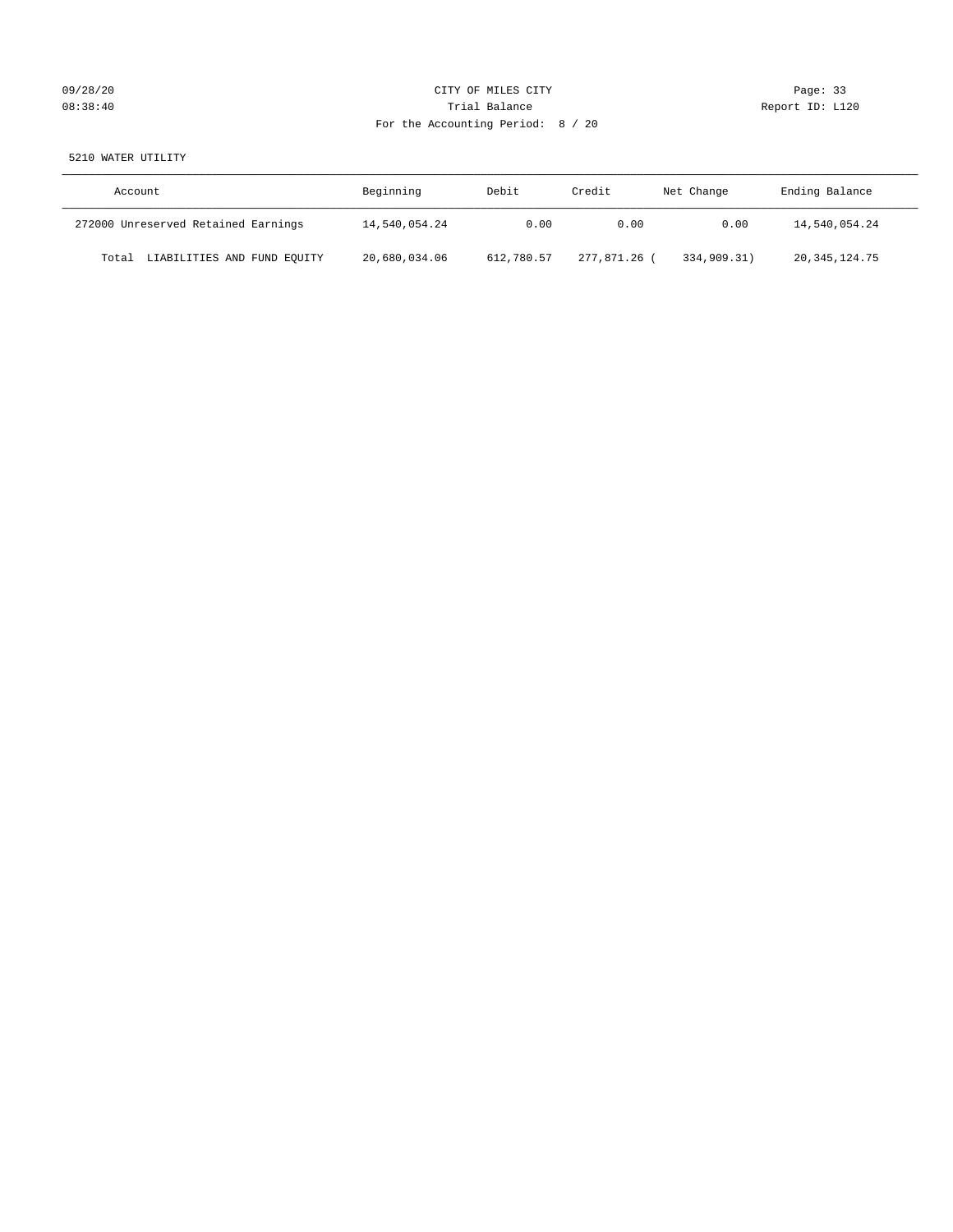## 09/28/20 Page: 34 08:38:40 Report ID: L120 For the Accounting Period: 8 / 20

## 5310 SEWER UTILITY

| Account                                                   | Beginning                   | Debit       | Credit        | Net Change  | Ending Balance            |
|-----------------------------------------------------------|-----------------------------|-------------|---------------|-------------|---------------------------|
| <b>ASSETS</b>                                             |                             |             |               |             |                           |
| 101000 Cash - Operating                                   | 2,825,705.46                | 194,541.46  | 127, 283.54   | 67,257.92   | 2,892,963.38              |
| 102240 Cash - Replacement & Depreciation                  | 195,098.39                  | 0.00        | 0.00          | 0.00        | 195,098.39                |
| 102250 Cash - System Devlopment Fees                      | 150,120.91                  | 240.00      | 0.00          | 240.00      | 150,360.91                |
| 102279 WWtr Treatment Plant-Phase II Const                | 661,857.76                  | 0.00        | 0.00          | 0.00        | 661,857.76                |
| 102316 RevBnd/CurYearDebt-Phase 1 Haynes L                | 8,400.42                    | 8,400.42    | 0.00          | 8,400.42    | 16,800.84                 |
| 102317 RevBnd/CurYearDebt-WWTP Phase II                   | 235, 441.47                 | 16,743.75   | 0.00          | 16,743.75   | 252, 185. 22              |
| 102390 REV BOND/RESERVE-Sewer Phase 1                     | 101,735.00                  | 0.00        | 0.00          | 0.00        | 101,735.00                |
| 102396 REV BOND/RESERVE-SEWER PHASE II                    | 201,275.00                  | 0.00        | 0.00          | 0.00        | 201, 275.00               |
| 122000 Accounts Receivable                                | 214, 318.75                 | 176,366.63  | 193,141.29 (  | 16,774.66)  | 197,544.09                |
| 162000 Deferred outflows-GASB68                           | 75,324.00                   | 0.00        | 0.00          | 0.00        | 75,324.00                 |
| 172000 Revenues (Credit)<br>$\left($                      | 182, 167. 48)               | 73.09       | 177,625.86 (  | 177,552.77) | 359,720.25)               |
| 181000 Land                                               | 2.00                        | 0.00        | 0.00          | 0.00        | 2.00                      |
| 186000 Machinery and Equipment                            | 957,066.47                  | 0.00        | 0.00          | 0.00        | 957,066.47                |
| 186100 Allowance for Depr - Machinery & Eq(               | 553,287.00)                 | 0.00        | 0.00          | 0.00        | 553,287.00)<br>$\left($   |
| 188000 Const. Work in Progress-NE Wtr Line                | 25,954.45                   | 0.00        | 0.00          | 0.00        | 25,954.45                 |
| 189300 Treatment Plant                                    | 11,906,457.06               | 0.00        | 0.00          | 0.00        | 11,906,457.06             |
| 189310 Allowance for Depr - Treatment Plan( 1,872,248.00) |                             | 0.00        | 0.00          | 0.00        | 1,872,248.00)<br>$\left($ |
| 189400 Transmission & Distribution                        | 4, 263, 786.36              | 0.00        | 0.00          | 0.00        | 4, 263, 786.36            |
| 189410 Allowance for Depr - Trans & Distri( 1,794,238.00) |                             | 0.00        | 0.00          | 0.00        | 1,794,238.00)             |
| Total ASSETS                                              | 17,420,603.02               | 396, 365.35 | 498,050.69 (  | 101,685.34) | 17, 318, 917.68           |
|                                                           | LIABILITIES AND FUND EQUITY |             |               |             |                           |
| 202000 Accounts Payable                                   | 396.98                      | 51,981.15   | 51,981.15     | 0.00        | 396.98                    |
| 214010 Refunds Payable<br>$\left($                        | 46.84)                      | 0.00        | 0.00          | 0.00        | 46.84)<br>$\left($        |
| 223899 Deferred inflows-GASB 68                           | 69,835.00                   | 0.00        | 0.00          | 0.00        | 69,835.00                 |
| 231300 Bonds Pay 1979 Issue                               | 1,011,000.00                | 0.00        | 0.00          | 0.00        | 1,011,000.00              |
| 231301 WWTP #2 Bonds Pay                                  | 5,189,755.00                | 0.00        | 0.00          | 0.00        | 5,189,755.00              |
| 237000 Net Pension liability-GASB 68                      | 446,600.00                  | 0.00        | 0.00          | 0.00        | 446,600.00                |
| 238000 Other Post Employment Benefits                     | 108,247.00                  | 0.00        | 0.00          | 0.00        | 108,247.00                |
| 239000 Compensated Absences Payable                       | 77,550.00                   | 0.00        | 0.00          | 0.00        | 77,550.00                 |
| 242000 Expenditures (Debit)<br>$\overline{ }$             | 113,776.74)                 | 101,914.21  | 228.87 (      | 101,685.34) | 215, 462.08)              |
| 250500 Reserve - System Dev Fees                          | 82,925.91                   | 0.00        | 0.00          | 0.00        | 82,925.91                 |
| 250600 Reserve for Replacement & Depreciat                | 1,666,491.83                | 0.00        | 0.00          | 0.00        | 1,666,491.83              |
| 271000 Unreserved Fund Balance<br>$\left($                | 394,844.93)                 | 0.00        | 0.00          | 0.00        | 394,844.93)               |
| 272000 Unreserved Retained Earnings                       | 9,276,469.81                | 0.00        | 0.00          | 0.00        | 9,276,469.81              |
| LIABILITIES AND FUND EQUITY<br>Total                      | 17,420,603.02               | 153,895.36  | $52,210.02$ ( | 101,685.34) | 17, 318, 917.68           |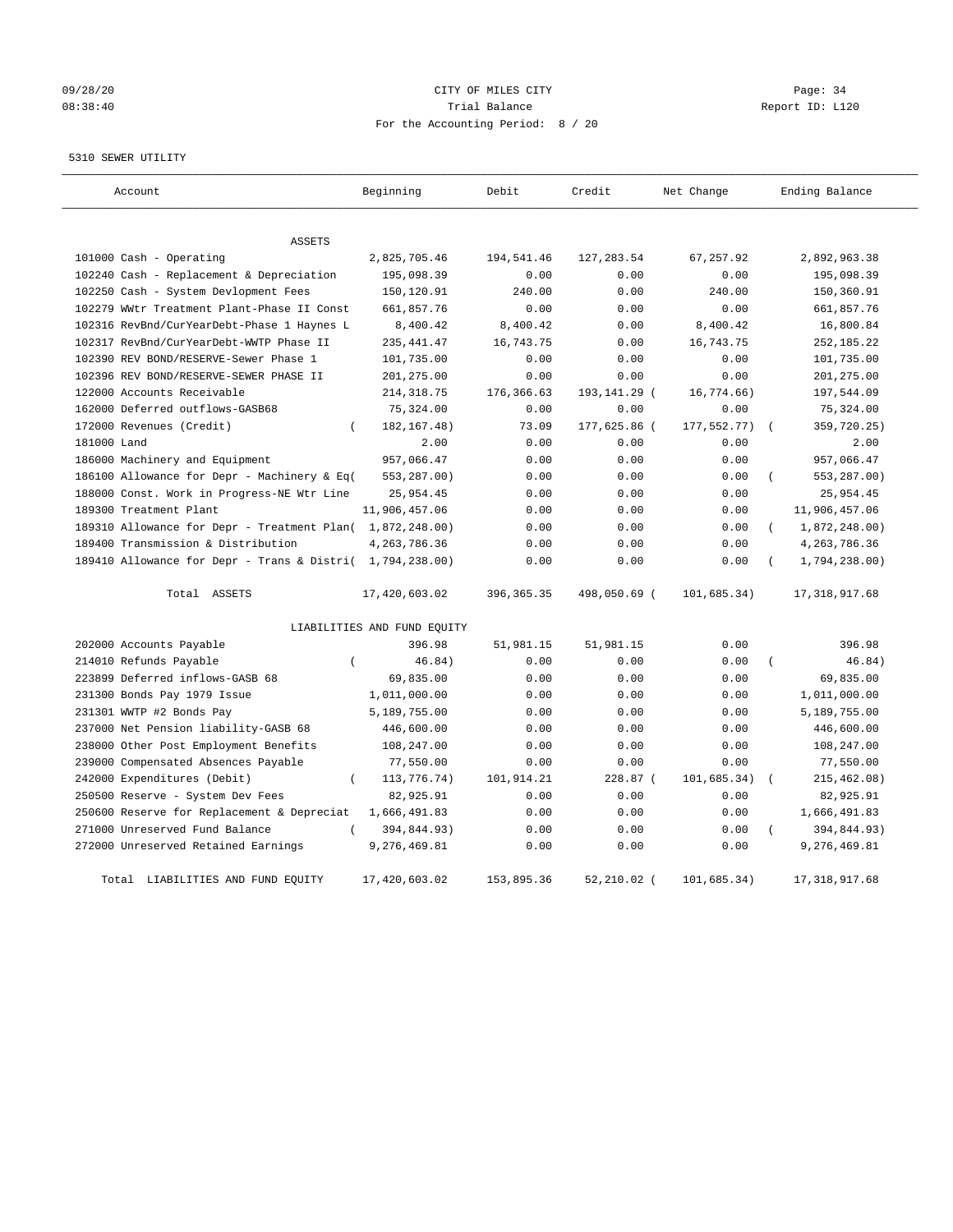## 09/28/20 Page: 35 08:38:40 Trial Balance Report ID: L120 For the Accounting Period: 8 / 20

#### 5510 AMBULANCE FUND

| Account                                          | Beginning                   | Debit      | Credit       | Net Change  | Ending Balance |
|--------------------------------------------------|-----------------------------|------------|--------------|-------------|----------------|
| ASSETS                                           |                             |            |              |             |                |
| 101000 Cash - Operating                          | 98,851.29)                  | 97,960.07  | 70,038.29    | 27,921.78   | 70, 929.51)    |
| 113216 Tax Receivables real-2016                 | 1.37)                       | 0.00       | 0.73(        | 0.73)       | 2.10)          |
| 113217 Tax receivables real-2017                 | 1.61)                       | 0.00       | 0.00         | 0.00        | 1.61)          |
| 113218 Tax Receivables real-2018                 | 45.42                       | 0.00       | 0.00         | 0.00        | 45.42          |
| 113219 Tax receivables Real-2019                 | 86.07                       | 0.00       | 33.78 (      | 33.78)      | 52.29          |
| 115219 Tax Receivable Personal-2019              | 3.35                        | 0.00       | 0.00         | 0.00        | 3.35           |
| 115220 Tax Receivable Personal-2020              | 11.54                       | 0.00       | $1.60$ $($   | 1.60)       | 9.94           |
| 122000 Accounts Receivable                       | 397,699.53                  | 74,979.30  | 132,207.53 ( | 57, 228.23) | 340, 471.30    |
| 122100 Acct Receivable<br>$\left($               | 249, 257.86)                | 0.00       | 0.00         | 0.00        | 249, 257.86)   |
| 162000 Deferred outflows-GASB68                  | 69,825.00                   | 0.00       | 0.00         | 0.00        | 69,825.00      |
| 172000 Revenues (Credit)<br>$\left($             | 114,043.52)                 | 7,745.89   | 88,420.95 (  | 80,675.06)  | 194,718.58)    |
| 186000 Machinery and Equipment                   | 818, 326.11                 | 0.00       | 0.00         | 0.00        | 818, 326.11    |
| 186100 Allowance for Depr - Machinery & Eq(      | 369,543.00)                 | 0.00       | 0.00         | 0.00        | 369,543.00)    |
| Total ASSETS                                     | 454,298.37                  | 180,685.26 | 290,702.88 ( | 110,017.62) | 344,280.75     |
|                                                  | LIABILITIES AND FUND EQUITY |            |              |             |                |
| 202000 Accounts Payable                          | 0.00                        | 23,550.74  | 23,550.74    | 0.00        | 0.00           |
| 223100 Deferred Revenue - Real Prop Taxes (      | 60.93)                      | 34.51      | 0.00(        | 34.51)      | 95.44)         |
| 223200 Deferred Revenue - Pers Prop Taxes (      | 15.75)                      | 1.60       | 0.00(        | 1.60)       | 17.35)         |
| 223899 Deferred inflows-GASB 68                  | 2,532.00                    | 0.00       | 0.00         | 0.00        | 2,532.00       |
| 235000 CONTRACTS/NOTES/LOANS PAYABLE<br>$\left($ | 0.01)                       | 0.00       | 0.00         | 0.00        | 0.01)          |
| 237000 Net Pension liability-GASB 68             | 165, 435.00                 | 0.00       | 0.00         | 0.00        | 165, 435.00    |
| 238000 Other Post Employment Benefits            | 72,165.00                   | 0.00       | 0.00         | 0.00        | 72,165.00      |
| 239000 Compensated Absences Payable              | 50,499.00                   | 0.00       | 0.00         | 0.00        | 50,499.00      |
| 242000 Expenditures (Debit)<br>$\left($          | 100,722.34)                 | 109,981.51 | 0.00(        | 109,981.51) | 210,703.85)    |
| 271000 Unreserved Fund Balance<br>$\left($       | 139,528.00)                 | 0.00       | 0.00         | 0.00        | 139,528.00)    |
| 272000 Unreserved Retained Earnings              | 403,994.40                  | 0.00       | 0.00         | 0.00        | 403,994.40     |
| LIABILITIES AND FUND EQUITY<br>Total             | 454,298.37                  | 133,568.36 | 23,550.74 (  | 110,017.62) | 344,280.75     |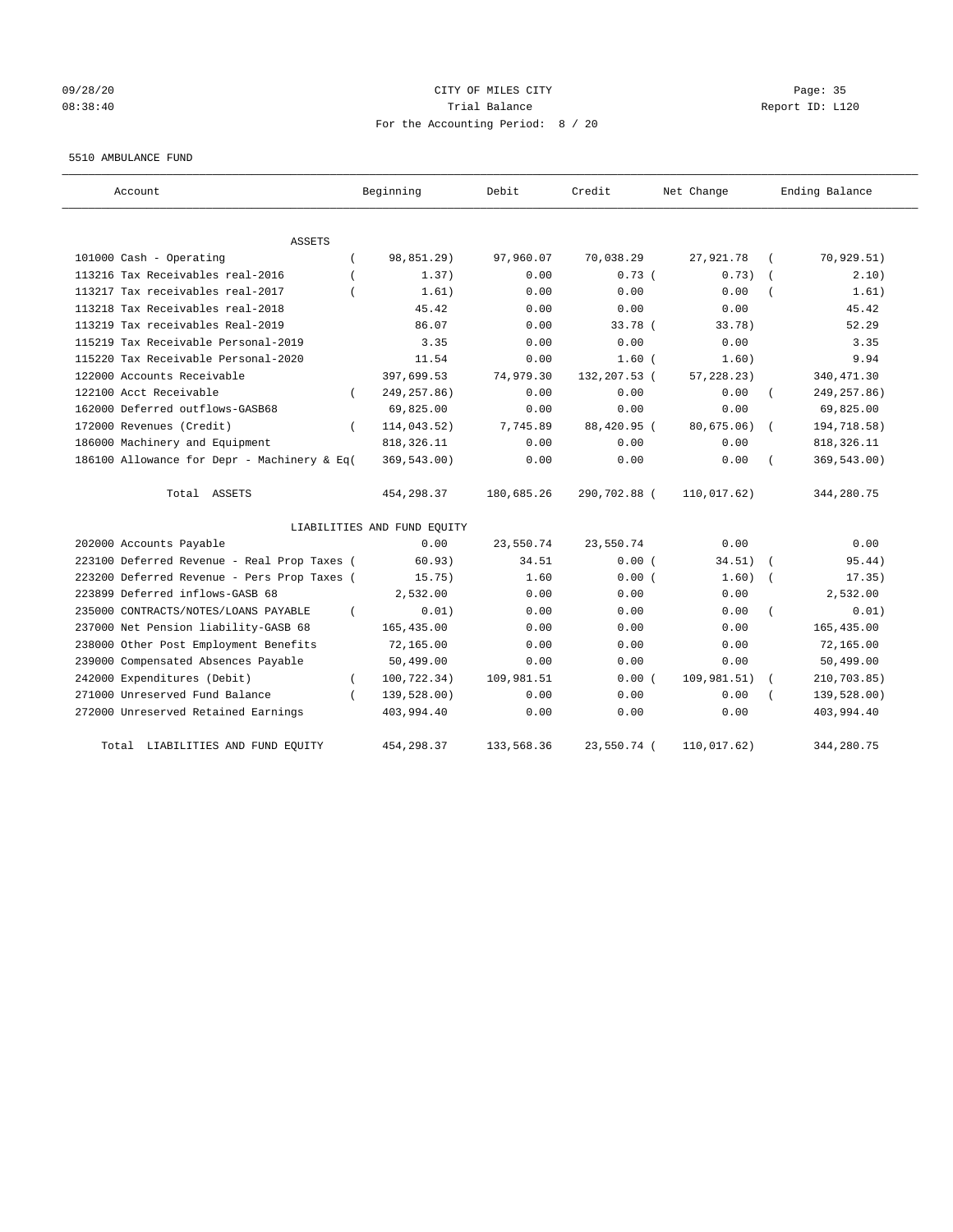# 09/28/20 Page: 36 08:38:40 Trial Balance Report ID: L120 For the Accounting Period: 8 / 20

#### 5610 AIRPORT OPERATING

| Account                                            | Beginning                   | Debit      | Credit       | Net Change   | Ending Balance            |
|----------------------------------------------------|-----------------------------|------------|--------------|--------------|---------------------------|
| <b>ASSETS</b>                                      |                             |            |              |              |                           |
| 101000 Cash - Operating                            | 166,675.08                  | 146,381.56 | 44,146.61    | 102,234.95   | 268,910.03                |
| 102117 Airport Improvement                         | 33,570.80                   | 0.00       | 0.00         | 0.00         | 33,570.80                 |
| 102230 Cash - Surplus/Credit Card Acct             | 99.32                       | 52,746.14  | 52,746.14    | 0.00         | 99.32                     |
| 103000 Petty Cash                                  | 100.00                      | 0.00       | 0.00         | 0.00         | 100.00                    |
| 113216 Tax Receivables real-2016<br>$\overline{(}$ | 2.06)                       | 0.00       | 1.10(        | 1.10)        | 3.16)                     |
| 113217 Tax receivables real-2017                   | 2.42)                       | 0.00       | 0.00         | 0.00         | 2.42)                     |
| 113218 Tax Receivables real-2018                   | 68.13                       | 0.00       | 0.00         | 0.00         | 68.13                     |
| 113219 Tax receivables Real-2019                   | 129.11                      | 0.00       | $50.66$ (    | 50.66)       | 78.45                     |
| 115219 Tax Receivable Personal-2019                | 5.03                        | 0.00       | 0.00         | 0.00         | 5.03                      |
| 115220 Tax Receivable Personal-2020                | 17.31                       | 0.00       | $2.41$ (     | 2.41)        | 14.90                     |
| 141000 Prepaid Expense                             | 4,875.00                    | 0.00       | 0.00         | 0.00         | 4,875.00                  |
| 162000 Deferred outflows-GASB68                    | 20,835.00                   | 0.00       | 0.00         | 0.00         | 20,835.00                 |
| 172000 Revenues (Credit)                           | 125,737.46)                 | 325.00     | 146,706.56 ( | 146, 381.56) | 272, 119.02)              |
| 181000 Land                                        | 19,983.00                   | 0.00       | 0.00         | 0.00         | 19,983.00                 |
| 182000 Buildings                                   | 677,537.00                  | 0.00       | 0.00         | 0.00         | 677,537.00                |
| 182100 Allowance for Depr - Buildings (Cre(        | 400,200.00)                 | 0.00       | 0.00         | 0.00         | 400,200.00)<br>$\left($   |
| 184000 Improvements Other Than Buildings           | 13,017,833.11               | 0.00       | 0.00         | 0.00         | 13,017,833.11             |
| 184100 Allowance for Depr - Imp Other Than(        | 3,697,303.00)               | 0.00       | 0.00         | 0.00         | 3,697,303.00)<br>$\left($ |
| 186000 Machinery and Equipment                     | 1,001,946.58                | 0.00       | 0.00         | 0.00         | 1,001,946.58              |
| 186100 Allowance for Depr - Machinery & Eq(        | 555, 300.00)                | 0.00       | 0.00         | 0.00         | 555, 300.00)              |
| 188000 Const. Work in Progress-NE Wtr Line         | 299,160.00                  | 0.00       | 0.00         | 0.00         | 299,160.00                |
| Total ASSETS                                       | 10,464,289.53               | 199,452.70 | 243,653.48 ( | 44,200.78)   | 10,420,088.75             |
|                                                    | LIABILITIES AND FUND EQUITY |            |              |              |                           |
| 202000 Accounts Payable                            | 0.00                        | 29,635.35  | 29,635.35    | 0.00         | 0.00                      |
| 223100 Deferred Revenue - Real Prop Taxes (        | 91.42)                      | 51.76      | 0.00(        | 51.76)       | 143.18)                   |
| 223200 Deferred Revenue - Pers Prop Taxes (        | 23.63)                      | 2.41       | 0.00(        | 2.41)        | 26.04)                    |
| 223899 Deferred inflows-GASB 68                    | 19,317.00                   | 0.00       | 0.00         | 0.00         | 19,317.00                 |
| 235160 LTrm Pay/MT Aeronautics (2)                 | 81,765.00                   | 0.00       | 0.00         | 0.00         | 81,765.00                 |
| 237000 Net Pension liability-GASB 68               | 123,534.00                  | 0.00       | 0.00         | 0.00         | 123,534.00                |
| 238000 Other Post Employment Benefits              | 24,055.00                   | 0.00       | 0.00         | 0.00         | 24,055.00                 |
| 239000 Compensated Absences Payable                | 12,591.00                   | 0.00       | 0.00         | 0.00         | 12,591.00                 |
| 242000 Expenditures (Debit)<br>$\overline{(\ }$    | 67,073.12)                  | 44, 146.61 | 0.00(        | 44, 146. 61) | 111, 219.73)              |
| 250600 Reserve for Replacement & Depreciat         | 18,913.67                   | 0.00       | 0.00         | 0.00         | 18,913.67                 |
| 271000 Unreserved Fund Balance                     | 90,992.00)                  | 0.00       | 0.00         | 0.00         | 90, 992.00)               |
| 272000 Unreserved Retained Earnings                | 10, 342, 294.03             | 0.00       | 0.00         | 0.00         | 10, 342, 294.03           |
| LIABILITIES AND FUND EQUITY<br>Total               | 10,464,289.53               | 73,836.13  | 29,635.35 (  | 44,200.78)   | 10,420,088.75             |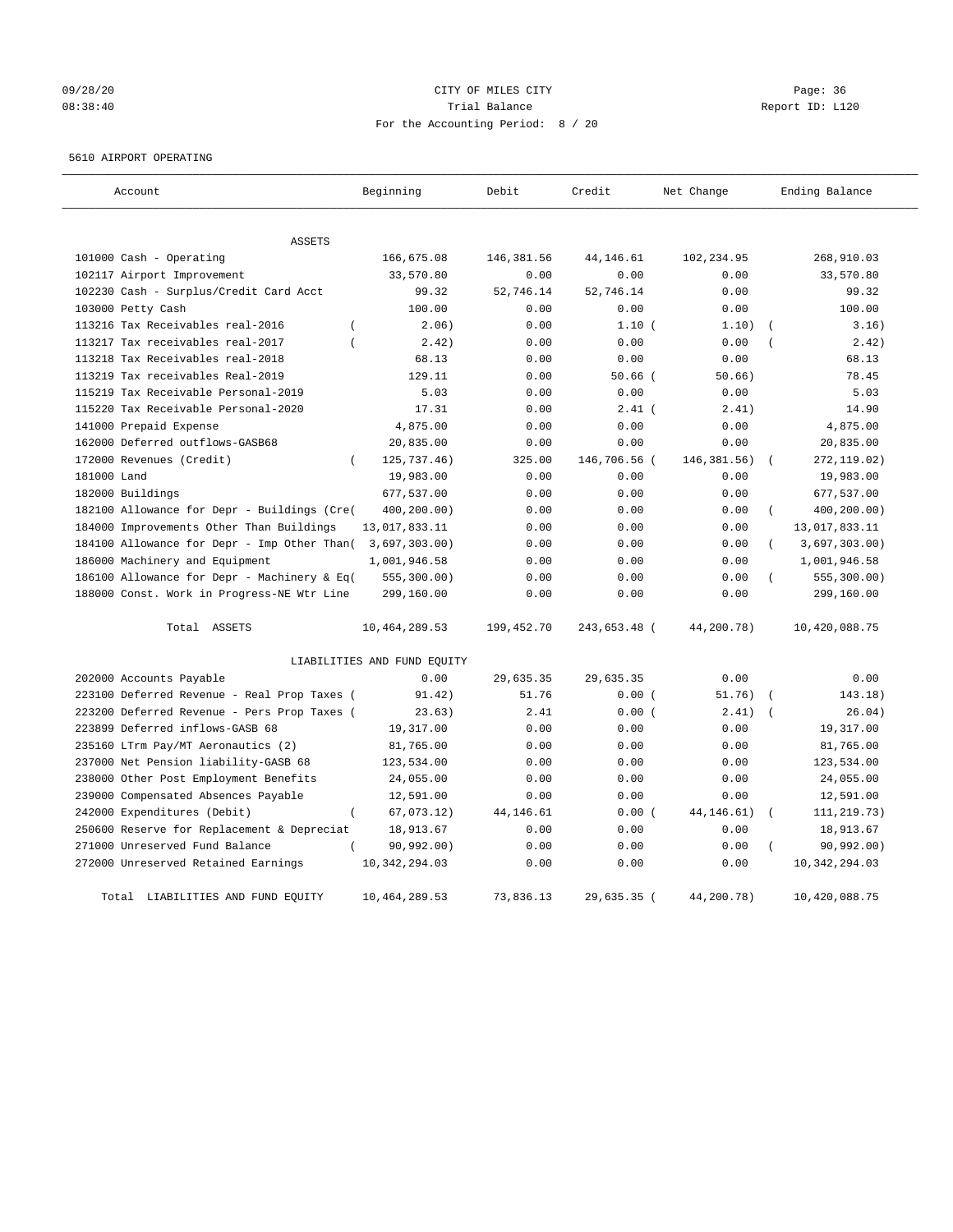## 09/28/20 Page: 37 08:38:40 Report ID: L120 For the Accounting Period: 8 / 20

#### 6040 PUBLIC WORKS

| Account                              | Beginning                   | Debit     | Credit       | Net Change    | Ending Balance |
|--------------------------------------|-----------------------------|-----------|--------------|---------------|----------------|
|                                      |                             |           |              |               |                |
| <b>ASSETS</b>                        |                             |           |              |               |                |
| 101000 Cash - Operating              | 49,644.26                   | 4,000.00  | $8,391.45$ ( | 4,391.45)     | 45, 252.81     |
| 172000 Revenues (Credit)             | 4,000.00)                   | 0.00      | $4,000.00$ ( | $4,000.00)$ ( | 8,000.00)      |
| Total ASSETS                         | 45,644.26                   | 4,000.00  | 12,391.45 (  | 8,391.45)     | 37, 252.81     |
|                                      | LIABILITIES AND FUND EQUITY |           |              |               |                |
| 202000 Accounts Payable              | 0.00                        | 1,954.87  | 1,954.87     | 0.00          | 0.00           |
| 239000 Compensated Absences Payable  | 5,215.00                    | 0.00      | 0.00         | 0.00          | 5,215.00       |
| 242000 Expenditures (Debit)          | 10,492,26)                  | 8,391.45  | 0.00(        | $8,391.45$ (  | 18,883.71)     |
| 271000 Unreserved Fund Balance       | 45,813.93)                  | 0.00      | 0.00         | 0.00          | 45,813.93)     |
| 272000 Unreserved Retained Earnings  | 96,735.45                   | 0.00      | 0.00         | 0.00          | 96,735.45      |
| LIABILITIES AND FUND EQUITY<br>Total | 45,644.26                   | 10,346.32 | 1,954.87 (   | 8,391.45)     | 37, 252.81     |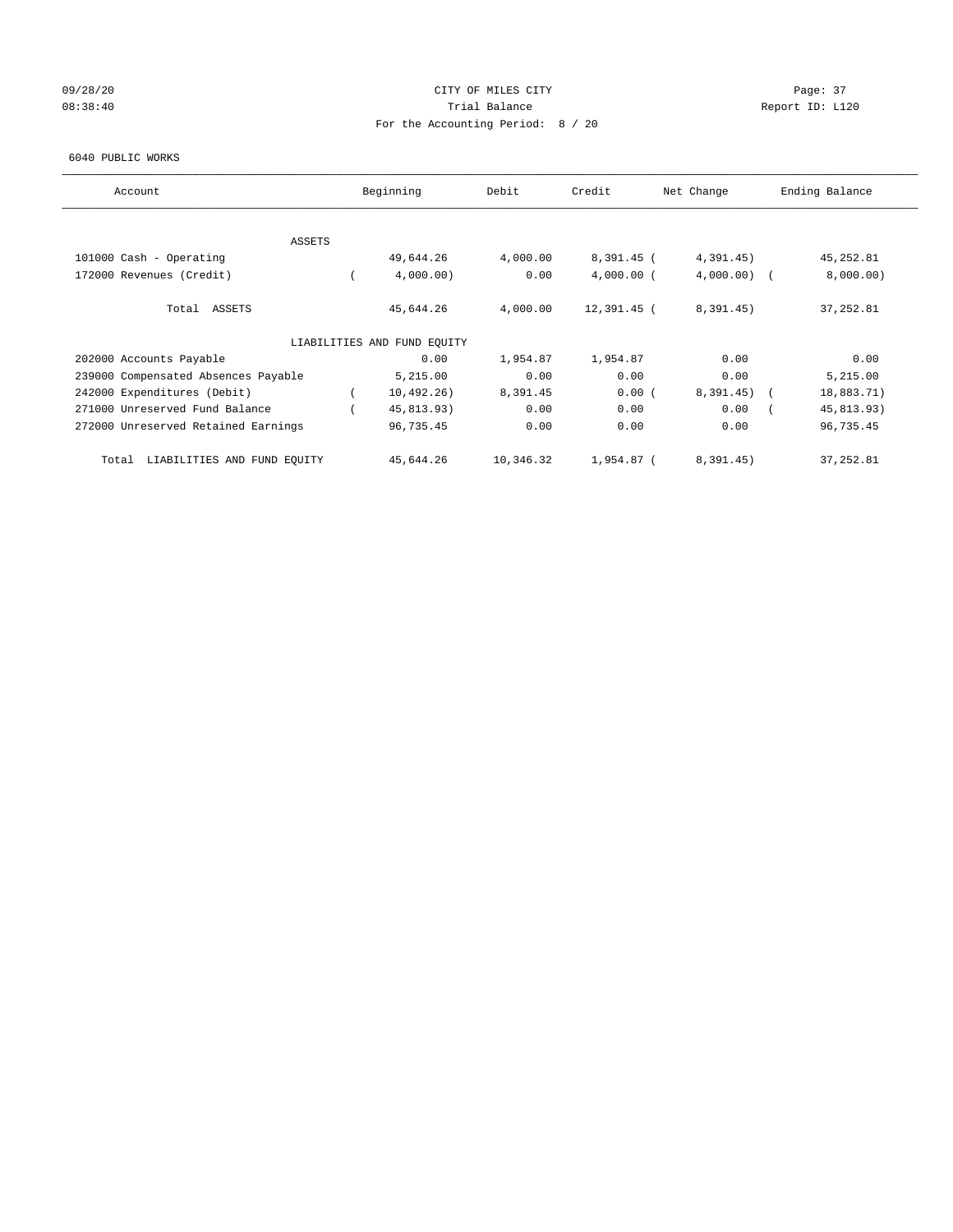## 09/28/20 Page: 38 08:38:40 Trial Balance Report ID: L120 For the Accounting Period: 8 / 20

## 7370 TBID

| Account                              | Beginning                   | Debit     | Credit    | Net Change | Ending Balance |
|--------------------------------------|-----------------------------|-----------|-----------|------------|----------------|
|                                      |                             |           |           |            |                |
|                                      | ASSETS                      |           |           |            |                |
| 101000 Cash - Operating              | 0.00                        | 22,422.00 | 22,422.00 | 0.00       | 0.00           |
|                                      |                             |           |           |            |                |
| Total ASSETS                         | 0.00                        | 22,422.00 | 22,422.00 | 0.00       | 0.00           |
|                                      |                             |           |           |            |                |
|                                      | LIABILITIES AND FUND EQUITY |           |           |            |                |
| 202000 Accounts Payable              | 0.00                        | 22,422.00 | 22,422.00 | 0.00       | 0.00           |
| 212500 Due to Others                 | 0.00                        | 22,422.00 | 22,422.00 | 0.00       | 0.00           |
|                                      |                             |           |           |            |                |
| LIABILITIES AND FUND EQUITY<br>Total | 0.00                        | 44,844.00 | 44,844.00 | 0.00       | 0.00           |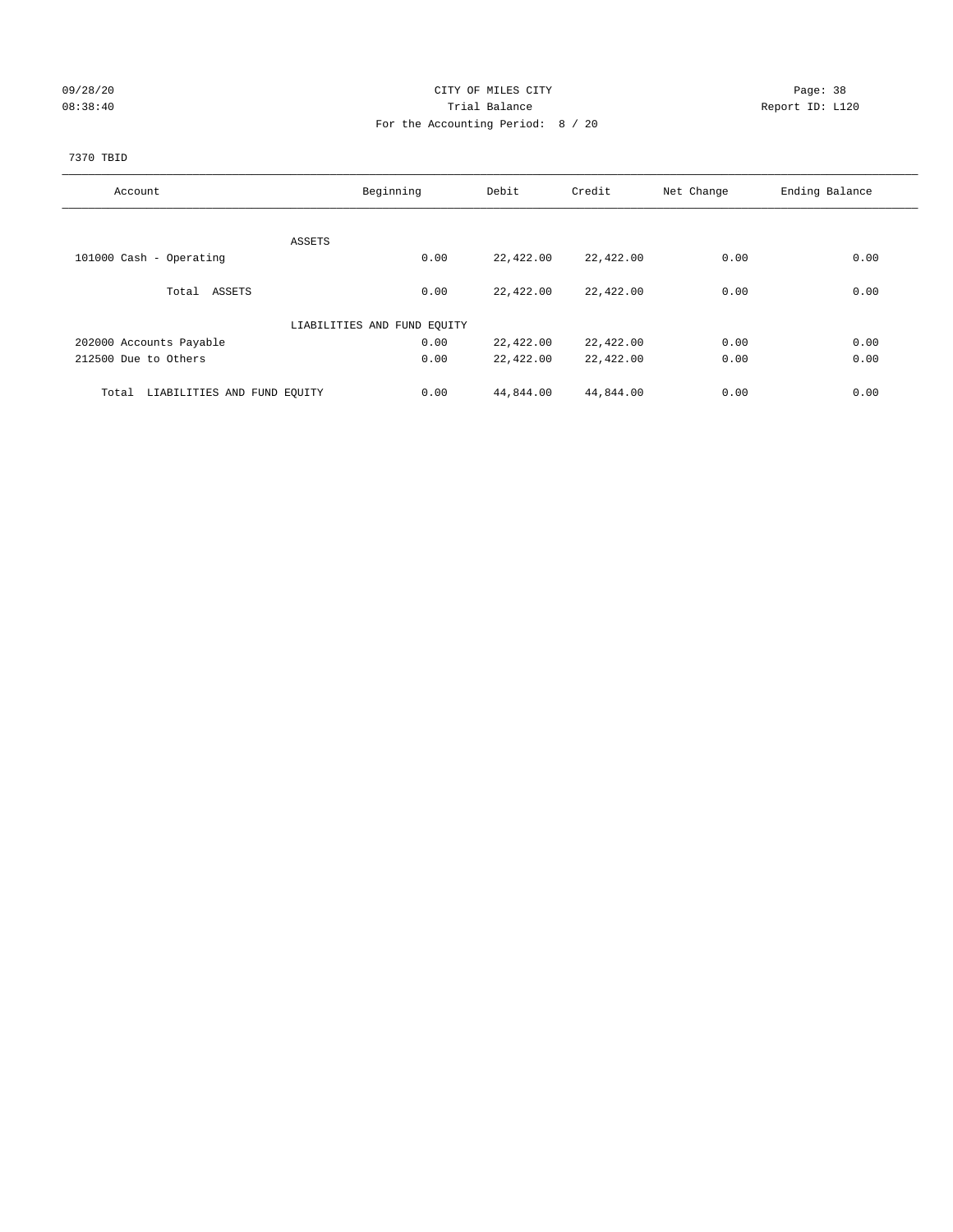# 09/28/20 Page: 39 08:38:40 Trial Balance Report ID: L120 For the Accounting Period: 8 / 20

7452 Drivers' License Reinstatement Fees

| Account                              | Beginning                   | Debit | Credit | Net Change | Ending Balance |
|--------------------------------------|-----------------------------|-------|--------|------------|----------------|
| ASSETS                               |                             |       |        |            |                |
| 101000 Cash - Operating              | 13.00                       | 0.00  | 0.00   | 0.00       | 13.00          |
| Total ASSETS                         | 13.00                       | 0.00  | 0.00   | 0.00       | 13.00          |
|                                      | LIABILITIES AND FUND EQUITY |       |        |            |                |
| 212500 Due to Others                 | 13.00                       | 0.00  | 0.00   | 0.00       | 13.00          |
| LIABILITIES AND FUND EQUITY<br>Total | 13.00                       | 0.00  | 0.00   | 0.00       | 13.00          |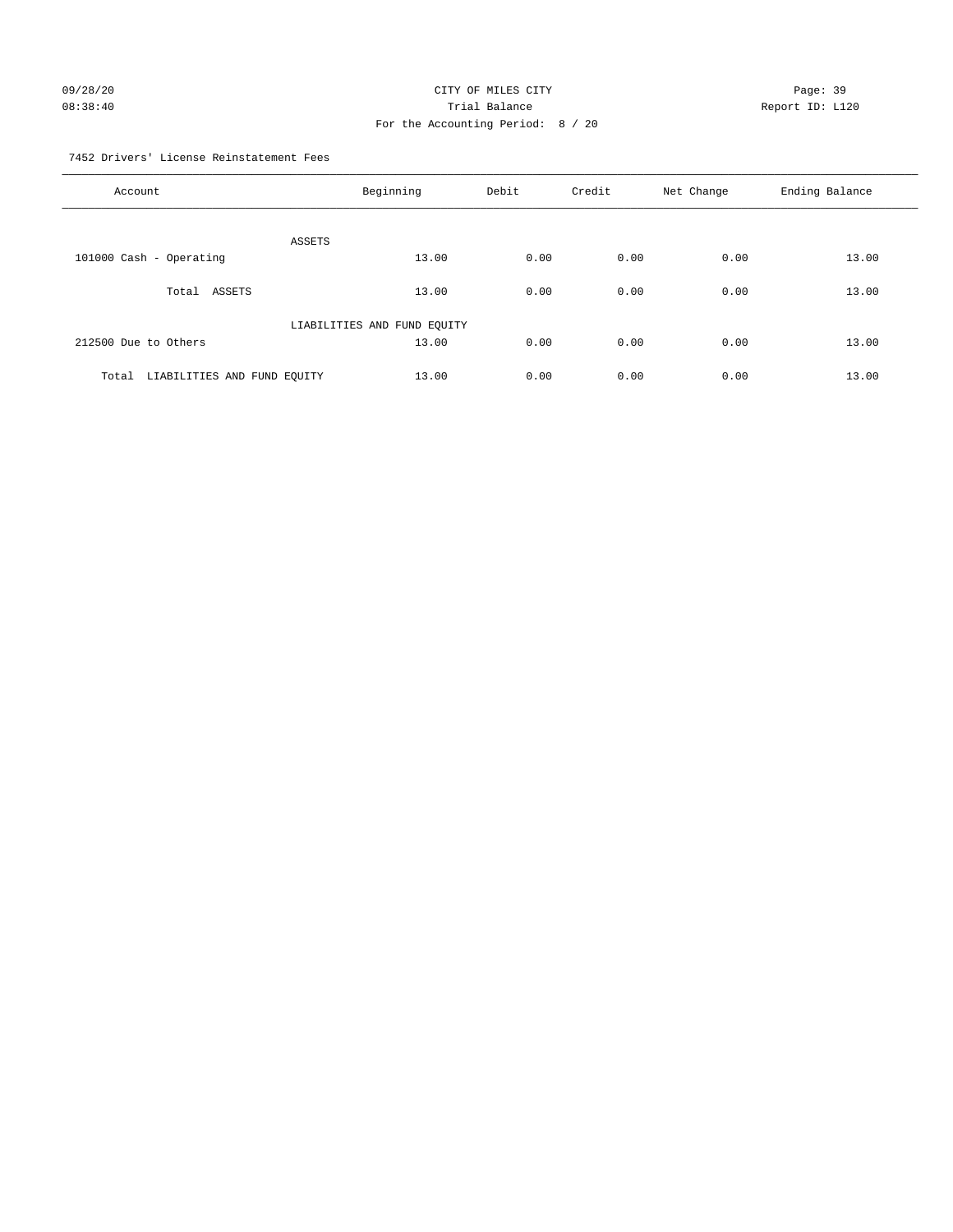## 09/28/20 Page: 40 08:38:40 Trial Balance Report ID: L120 For the Accounting Period: 8 / 20

7458 Court Technology Surcharge

| Account                                   | Beginning                   | Debit | Credit | Net Change | Ending Balance |
|-------------------------------------------|-----------------------------|-------|--------|------------|----------------|
|                                           |                             |       |        |            |                |
|                                           | ASSETS                      |       |        |            |                |
| 101000 Cash - Operating                   | 1,665.64                    | 0.00  | 0.00   | 0.00       | 1,665.64       |
| Total ASSETS                              | 1,665.64                    | 0.00  | 0.00   | 0.00       | 1,665.64       |
|                                           | LIABILITIES AND FUND EQUITY |       |        |            |                |
| 212000 Due to Government                  | 395.00)                     | 0.00  | 0.00   | 0.00       | 395.00)        |
| 212200 Due to Federal, Soc Sec & Medicare | 2,060.64                    | 0.00  | 0.00   | 0.00       | 2,060.64       |
|                                           |                             | 0.00  | 0.00   | 0.00       |                |
| LIABILITIES AND FUND EQUITY<br>Total      | 1,665.64                    |       |        |            | 1,665.64       |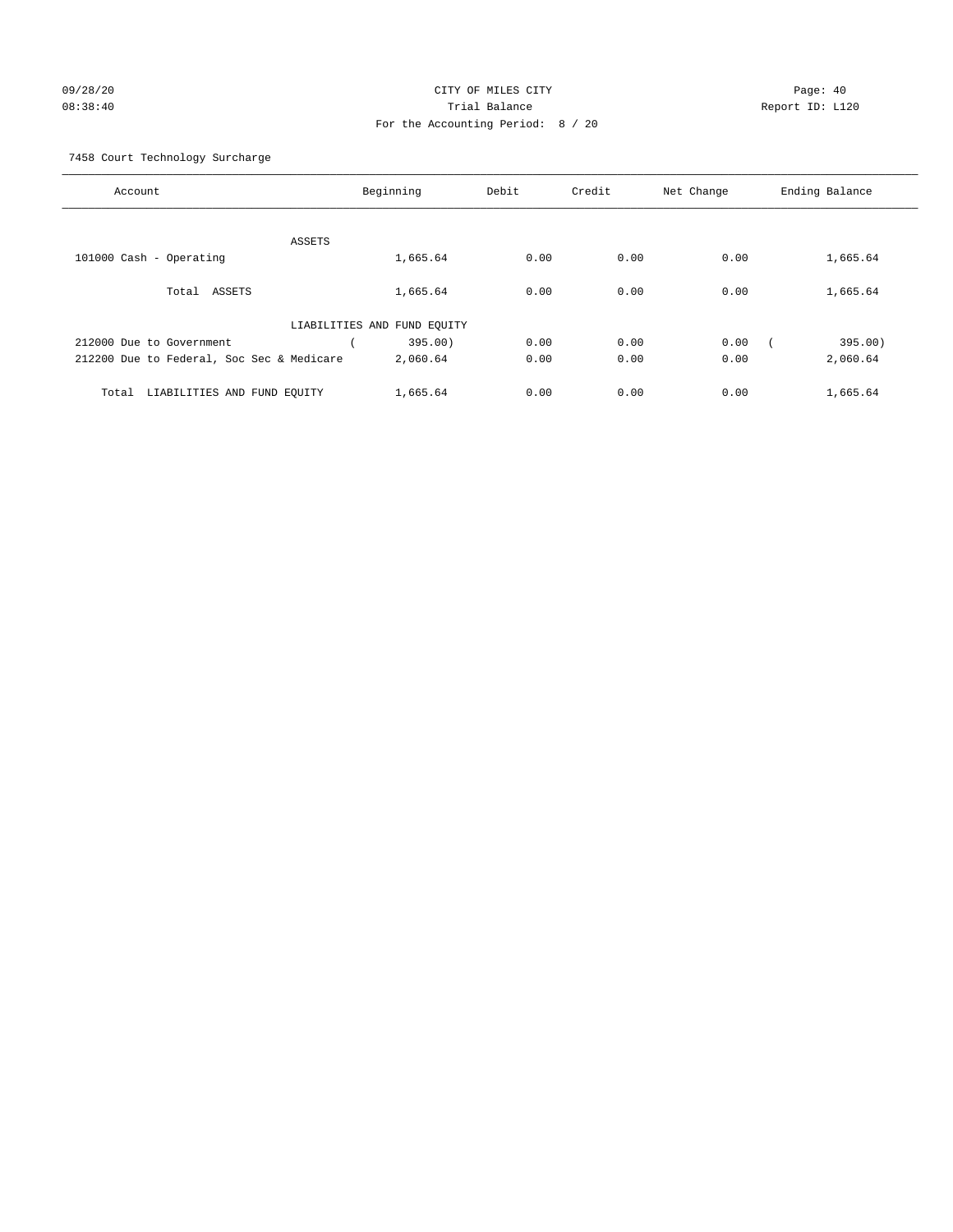# 09/28/20 Page: 41 CITY OF MILES CITY CONTROL CONTROL Page: 41 08:38:40 Trial Balance Report ID: L120 For the Accounting Period: 8 / 20

7467 Law Enforcement Academy Surcharge

| Account                                   | Beginning                   | Debit  | Credit | Net Change | Ending Balance |
|-------------------------------------------|-----------------------------|--------|--------|------------|----------------|
| <b>ASSETS</b>                             |                             |        |        |            |                |
| 101000 Cash - Operating                   | 310.48                      | 275.00 | 0.00   | 275.00     | 585.48         |
| Total ASSETS                              | 310.48                      | 275.00 | 0.00   | 275.00     | 585.48         |
|                                           | LIABILITIES AND FUND EQUITY |        |        |            |                |
| 212200 Due to Federal, Soc Sec & Medicare | 310.48                      | 0.00   | 275.00 | 275.00     | 585.48         |
| LIABILITIES AND FUND EOUITY<br>Total      | 310.48                      | 0.00   | 275.00 | 275.00     | 585.48         |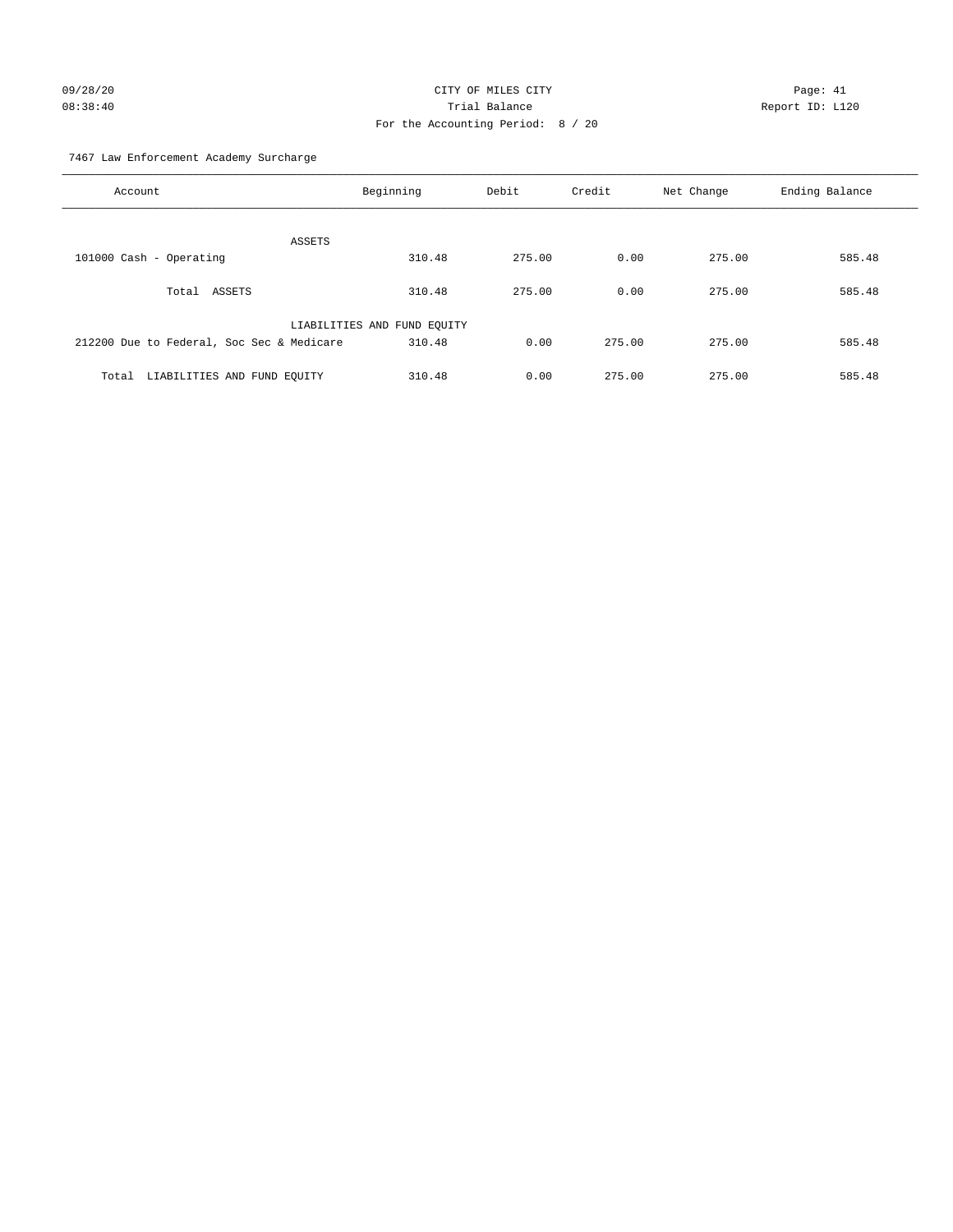#### 7471 CIVIL LEGAL ASSIST/VICTIM DOM VIOLENCE PROG

| Account                              | Beginning                   | Debit | Credit | Net Change | Ending Balance |
|--------------------------------------|-----------------------------|-------|--------|------------|----------------|
|                                      |                             |       |        |            |                |
|                                      | <b>ASSETS</b>               |       |        |            |                |
| 101000 Cash - Operating              | 0.00                        | 17.00 | 0.00   | 17.00      | 17.00          |
| ASSETS<br>Total                      | 0.00                        | 17.00 | 0.00   | 17.00      | 17.00          |
|                                      | LIABILITIES AND FUND EQUITY |       |        |            |                |
| 212500 Due to Others                 | 0.00                        | 0.00  | 17.00  | 17.00      | 17.00          |
| LIABILITIES AND FUND EOUITY<br>Total | 0.00                        | 0.00  | 17.00  | 17.00      | 17.00          |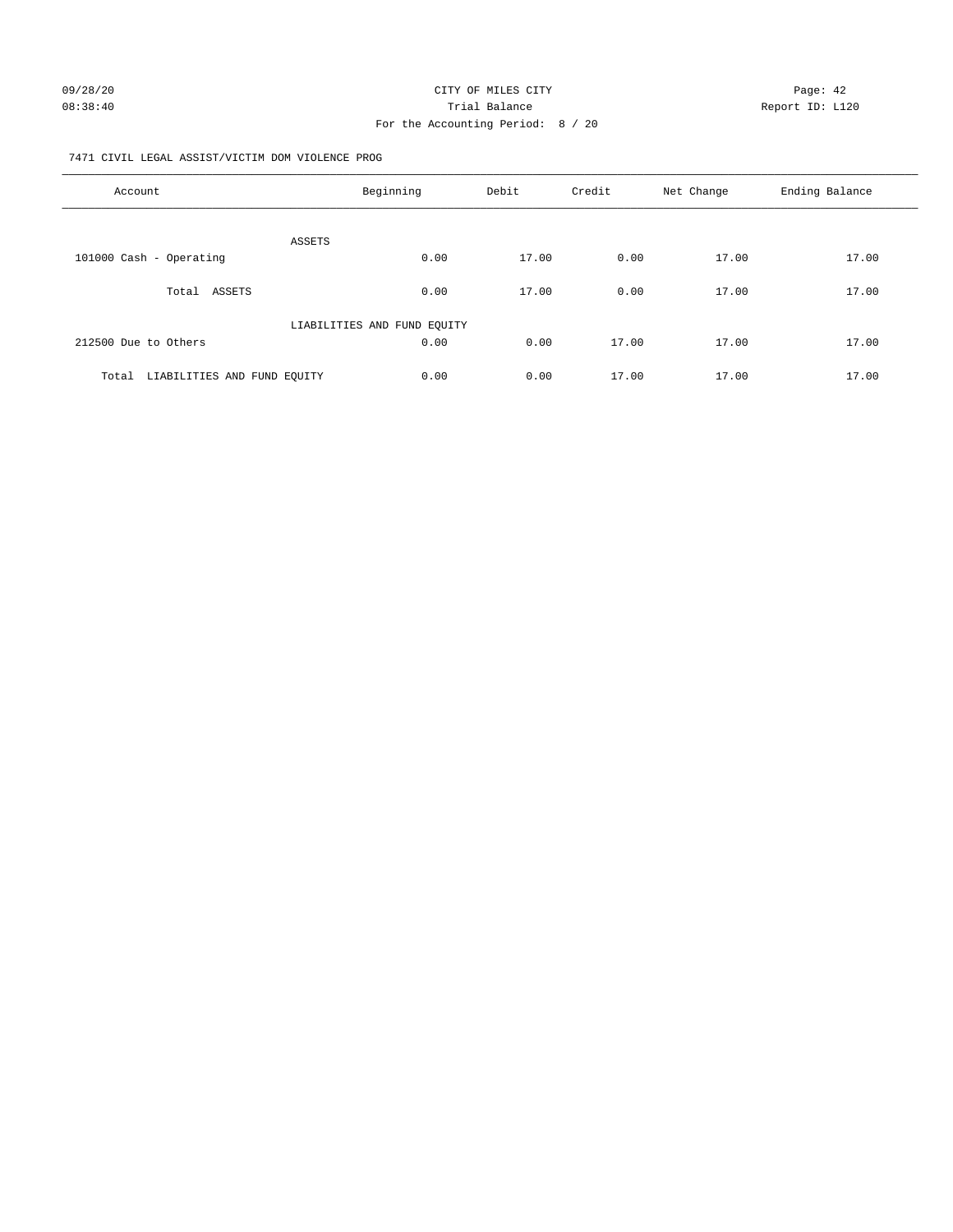## 09/28/20 Page: 43 08:38:40 Trial Balance Report ID: L120 For the Accounting Period: 8 / 20

7910 PAYROLL FUND

| Account                                   | Beginning                   | Debit      | Credit       | Net Change | Ending Balance |
|-------------------------------------------|-----------------------------|------------|--------------|------------|----------------|
|                                           |                             |            |              |            |                |
| ASSETS                                    |                             |            |              |            |                |
| 101000 Cash - Operating                   | 115,840.86                  | 526,295.89 | 509,658.72   | 16,637.17  | 132,478.03     |
|                                           |                             |            |              |            |                |
| Total ASSETS                              | 115,840.86                  | 526,295.89 | 509,658.72   | 16,637.17  | 132,478.03     |
|                                           |                             |            |              |            |                |
|                                           | LIABILITIES AND FUND EQUITY |            |              |            |                |
| 201000 Warrants Payable                   | 96,885.24                   | 111,723.24 | 110,463.42 ( | 1,259.82)  | 95,625.42      |
| 212200 Due to Federal, Soc Sec & Medicare | 0.00                        | 65, 316.12 | 65, 316.12   | 0.00       | 0.00           |
| 212202 Due to State Unemployment          | 599.98                      | 0.00       | 560.45       | 560.45     | 1,160.43       |
| 212203 Due to Worker's Compensation       | 18,030.87                   | 0.00       | 17,214.83    | 17, 214.83 | 35, 245. 70    |
| 212204 Due to State Income Tax            | 0.00                        | 15,583.00  | 15,583.00    | 0.00       | 0.00           |
| 212205 Due to MPORS-GABA                  | 0.00                        | 14,803.01  | 14,803.01    | 0.00       | 0.00           |
| 212207 Due to AFLAC, AFLAC PRETAX         | 0.00                        | 831.06     | 831.06       | 0.00       | 0.00           |
| 212208 Due to Health Ins, Dental, Vision  | 72.35                       | 79,101.90  | 79,101.90    | 0.00       | 72.35          |
| 212209 Due to PERS Retirement             | 0.00                        | 33,932.92  | 33,932.92    | 0.00       | 0.00           |
| 212210 Due to FURS-GABA Retirement        | 252.42                      | 17,716.99  | 17,838.70    | 121.71     | 374.13         |
|                                           |                             |            |              |            |                |
| Total LIABILITIES AND FUND EQUITY         | 115,840.86                  | 339,008.24 | 355,645.41   | 16,637.17  | 132,478.03     |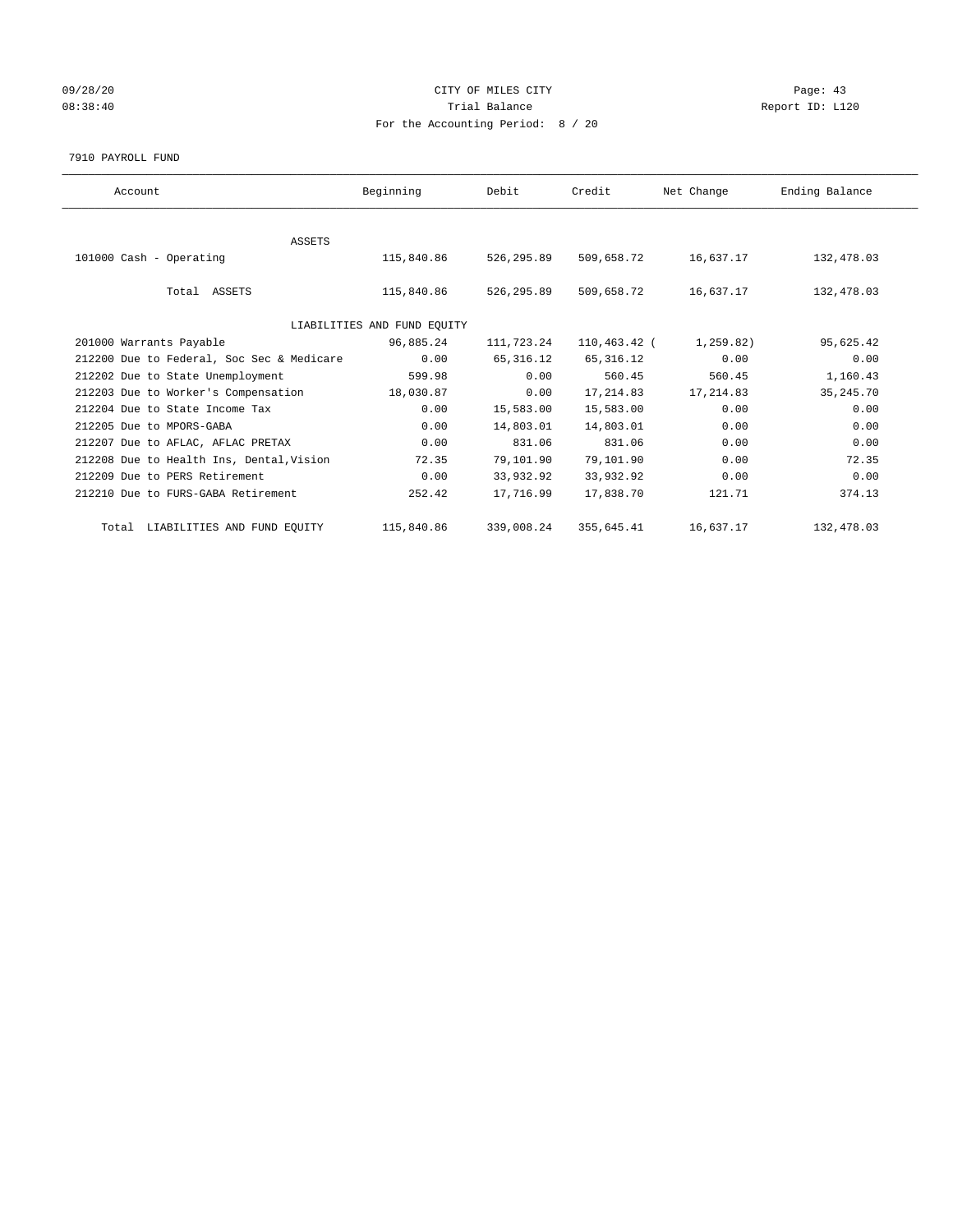## 09/28/20 Page: 44 08:38:40 Trial Balance Trial Balance Report ID: L120 For the Accounting Period: 8 / 20

#### 7930 CLAIMS FUND

| Account                              | Beginning                   | Debit | Credit                      | Net Change    | Ending Balance |
|--------------------------------------|-----------------------------|-------|-----------------------------|---------------|----------------|
| ASSETS                               |                             |       |                             |               |                |
| 101000 Cash - Operating              | 451,696.66                  |       | 1,037,336.86 1,284,558.96 ( | 247.222.10)   | 204, 474.56    |
| ASSETS<br>Total                      | 451,696.66                  |       | 1,037,336.86 1,284,558.96 ( | 247.222.10)   | 204, 474.56    |
|                                      | LIABILITIES AND FUND EQUITY |       |                             |               |                |
| 201000 Warrants Payable              | 451,696.66                  |       | 1,284,558.96 1,037,336.86 ( | 247.222.10)   | 204, 474.56    |
| LIABILITIES AND FUND EQUITY<br>Total | 451,696.66                  |       | 1,284,558.96 1,037,336.86 ( | 247, 222, 10) | 204, 474.56    |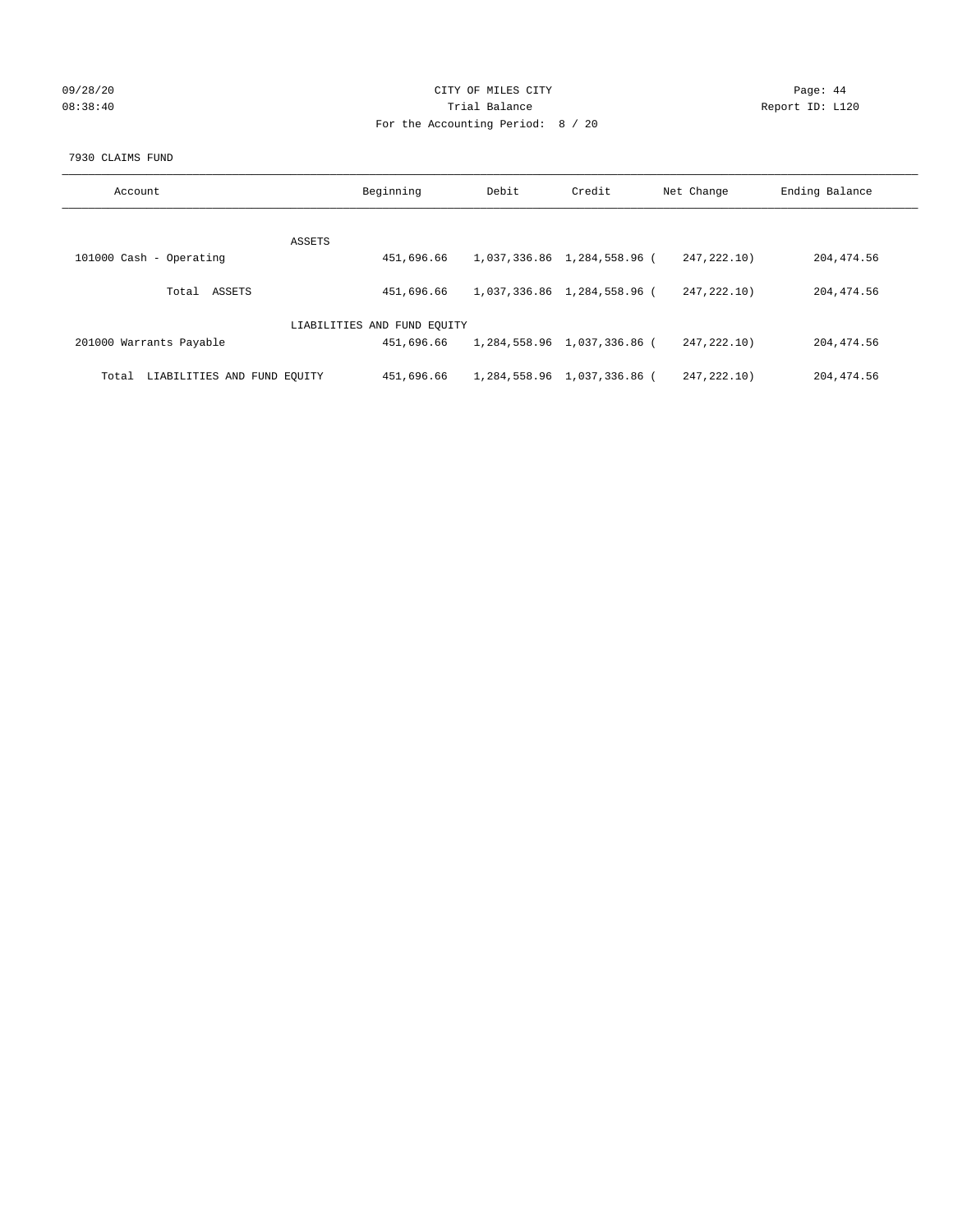## 09/28/20 Page: 45 08:38:40 Trial Balance Report ID: L120 For the Accounting Period: 8 / 20

7980 CUSTER CO WATER & SEWER DISTRICT

| Account                                 | Beginning                   | Debit     | Credit    | Net Change | Ending Balance |
|-----------------------------------------|-----------------------------|-----------|-----------|------------|----------------|
|                                         |                             |           |           |            |                |
|                                         | ASSETS                      |           |           |            |                |
| 101000 Cash - Operating                 | 0.00                        | 24,906.33 | 24,906.33 | 0.00       | 0.00           |
| 122000 Accounts Receivable              | 17,062.59                   | 19,772.69 | 15,184.77 | 4,587.92   | 21,650.51      |
| Total ASSETS                            | 17,062.59                   | 44,679.02 | 40,091.10 | 4,587.92   | 21,650.51      |
|                                         | LIABILITIES AND FUND EQUITY |           |           |            |                |
| 202000 Accounts Payable                 | 0.00                        | 15,184.77 | 15,184.77 | 0.00       | 0.00           |
| 211020 Due to Custer Water & Sewer Dist | 17,062.59                   | 15,184.77 | 19,772.69 | 4,587.92   | 21,650.51      |
| LIABILITIES AND FUND EQUITY<br>Total    | 17,062.59                   | 30,369.54 | 34,957.46 | 4,587.92   | 21,650.51      |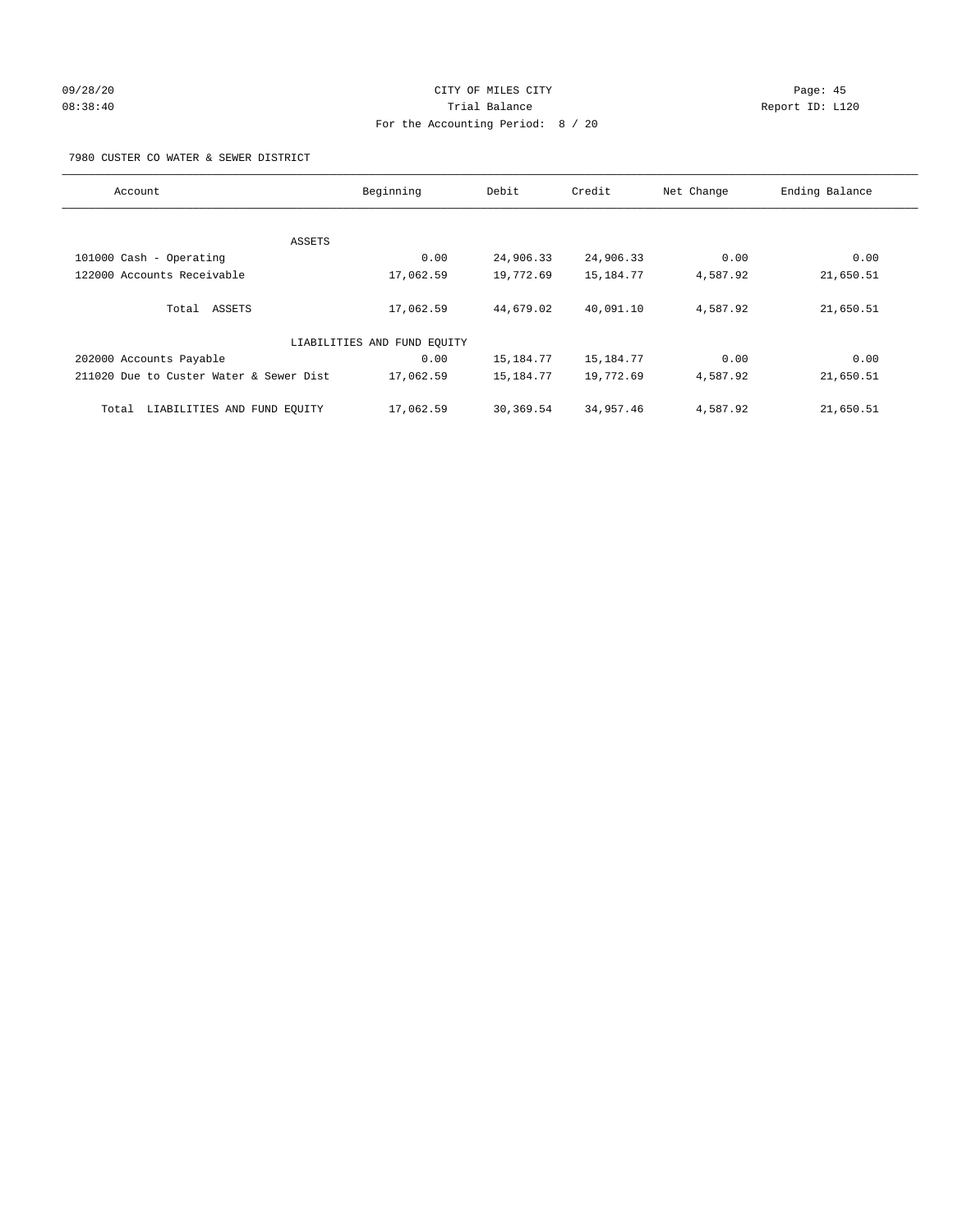## 09/28/20 Page: 46 08:38:40 Trial Balance Report ID: L120 For the Accounting Period: 8 / 20

7981 Interest Clearing

| Account                              | Beginning                   | Debit    | Credit   | Net Change | Ending Balance |
|--------------------------------------|-----------------------------|----------|----------|------------|----------------|
|                                      | <b>ASSETS</b>               |          |          |            |                |
| 101000 Cash - Operating              | 2,056.38                    | 1,726.89 | 0.00     | 1,726.89   | 3,783.27       |
|                                      |                             |          |          |            |                |
| Total ASSETS                         | 2,056.38                    | 1,726.89 | 0.00     | 1,726.89   | 3,783.27       |
|                                      |                             |          |          |            |                |
|                                      | LIABILITIES AND FUND EQUITY |          |          |            |                |
| 212500 Due to Others                 | 2,056.38                    | 0.00     | 1,726.89 | 1,726.89   | 3,783.27       |
|                                      |                             |          |          |            |                |
| LIABILITIES AND FUND EQUITY<br>Total | 2,056.38                    | 0.00     | 1,726.89 | 1,726.89   | 3,783.27       |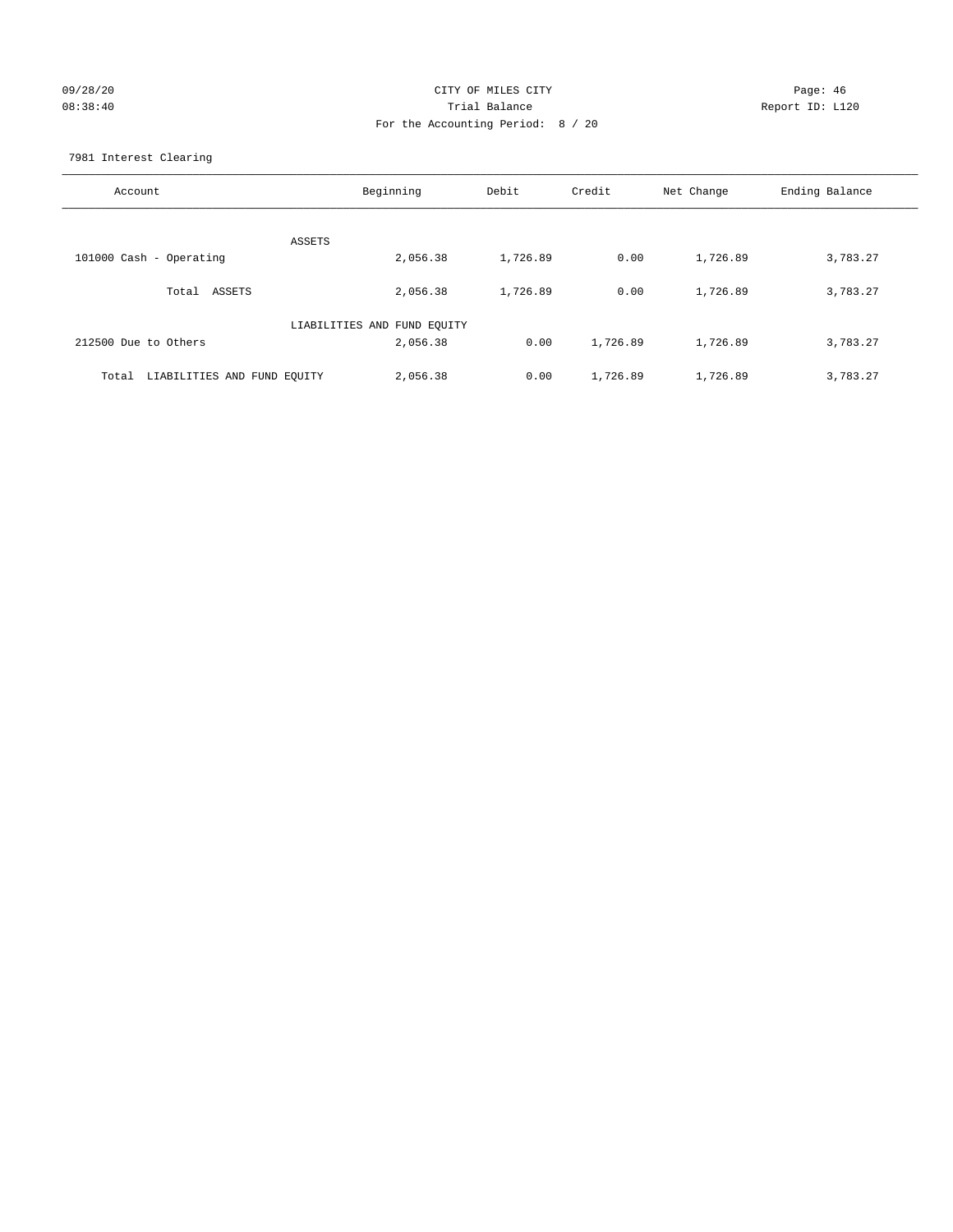# 09/28/20 Page: 47 08:38:40 Report ID: L120 For the Accounting Period: 8 / 20

## 9000 GENERAL FIXED ASSETS GROUP OF ACCOUNTS FUND

| Account                                                    | Beginning       | Debit | Credit | Net Change | Ending Balance   |
|------------------------------------------------------------|-----------------|-------|--------|------------|------------------|
| ASSETS                                                     |                 |       |        |            |                  |
| 181000 Land                                                | 526,599.00      | 0.00  | 0.00   | 0.00       | 526,599.00       |
| 182000 Buildings                                           | 1,986,836.00    | 0.00  | 0.00   | 0.00       | 1,986,836.00     |
| 182100 Allowance for Depr - Buildings (Cre(                | 684,991.00)     | 0.00  | 0.00   | 0.00       | 684,991.00)      |
| 186000 Machinery and Equipment                             | 3,038,732.00    | 0.00  | 0.00   | 0.00       | 3,038,732.00     |
| 186100 Allowance for Depr - Machinery & Eq(                | 1,463,750.00)   | 0.00  | 0.00   | 0.00       | 1,463,750.00)    |
| 187000 Infrastructure                                      | 33,670,108.00   | 0.00  | 0.00   | 0.00       | 33,670,108.00    |
| 187100 Allowance For Depreciation - Infras (16,321,771.00) |                 | 0.00  | 0.00   | 0.00       | 16, 321, 771.00) |
| Total ASSETS                                               | 20,751,763.00   | 0.00  | 0.00   | 0.00       | 20, 751, 763.00  |
| LIABILITIES AND FUND EQUITY                                |                 |       |        |            |                  |
| 280000 INVESTMENT IN GENERAL FIXED ASSETS                  | 20,751,763.00   | 0.00  | 0.00   | 0.00       | 20, 751, 763.00  |
| LIABILITIES AND FUND EQUITY<br>Total                       | 20, 751, 763.00 | 0.00  | 0.00   | 0.00       | 20, 751, 763.00  |